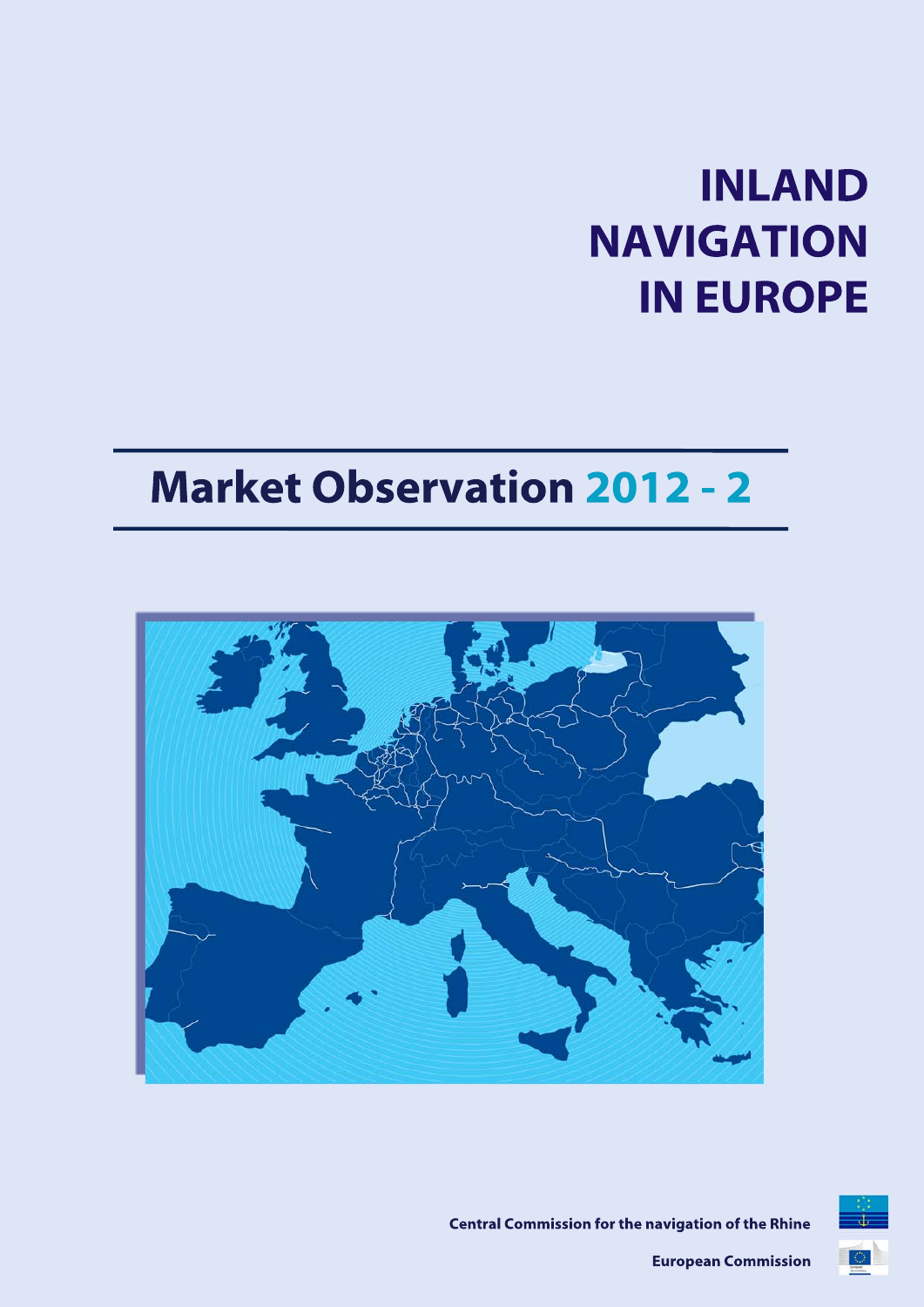# MARKET OBSERVATION N°16

Supply and demand situation in the first half of 2012 and outlook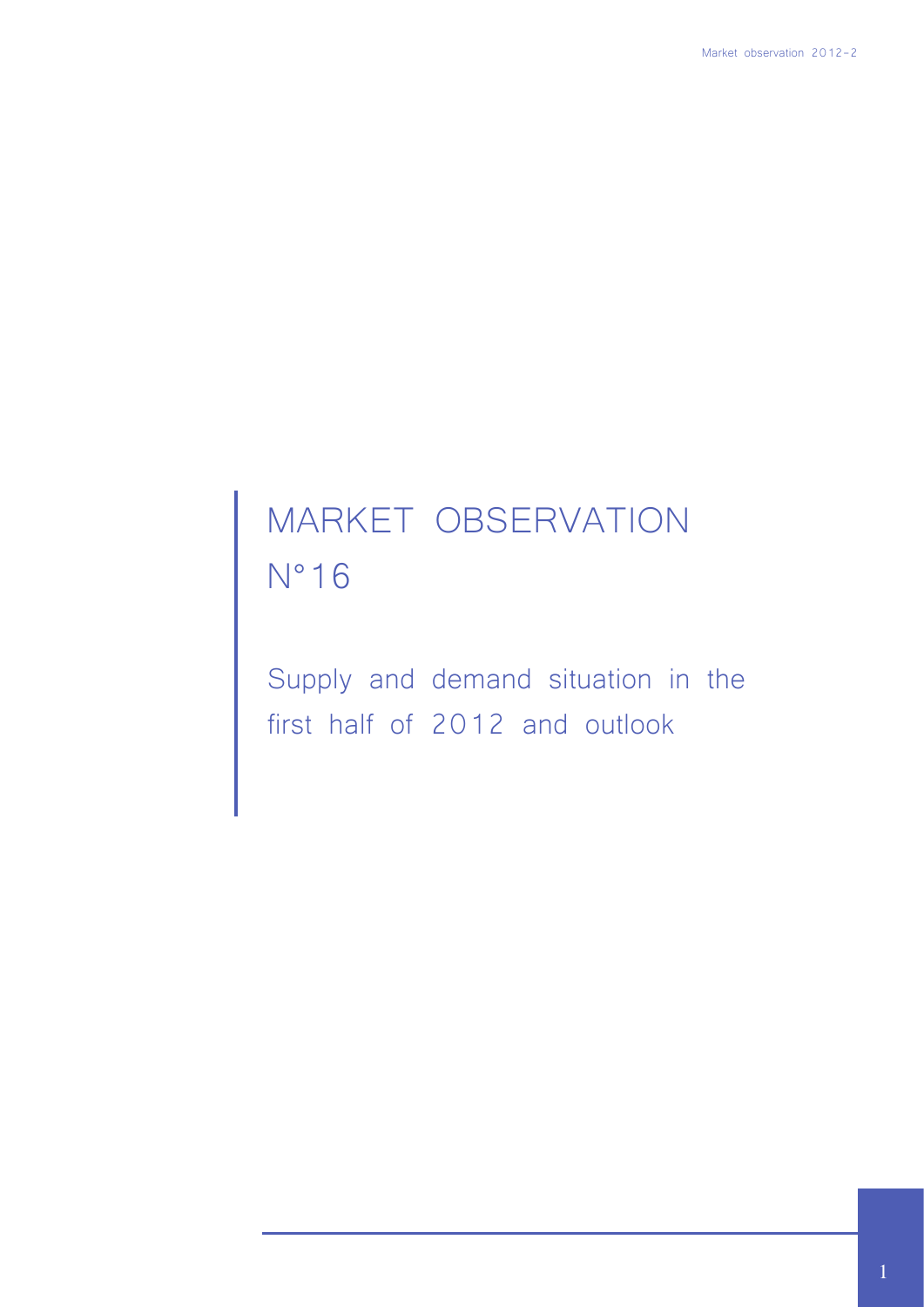Market observation 2012-2

# Liability disclaimer

Use of the knowledge, information or data contained in this document is at the user's own risk. The European Community, the Central Commission for the Navigation of the Rhine and its secretariat shall in no way be liable for use of the knowledge, information or data contained in this document or for any ensuing consequences. The facts presented in the study and opinions expressed are those of the consultant and do not necessarily also represent the position of the European Commission, its agencies or of the Central Commission for the Navigation of the Rhine on the subject in question. This notice does not constitute a formal commitment on the part of the commissions referred to.

December 2012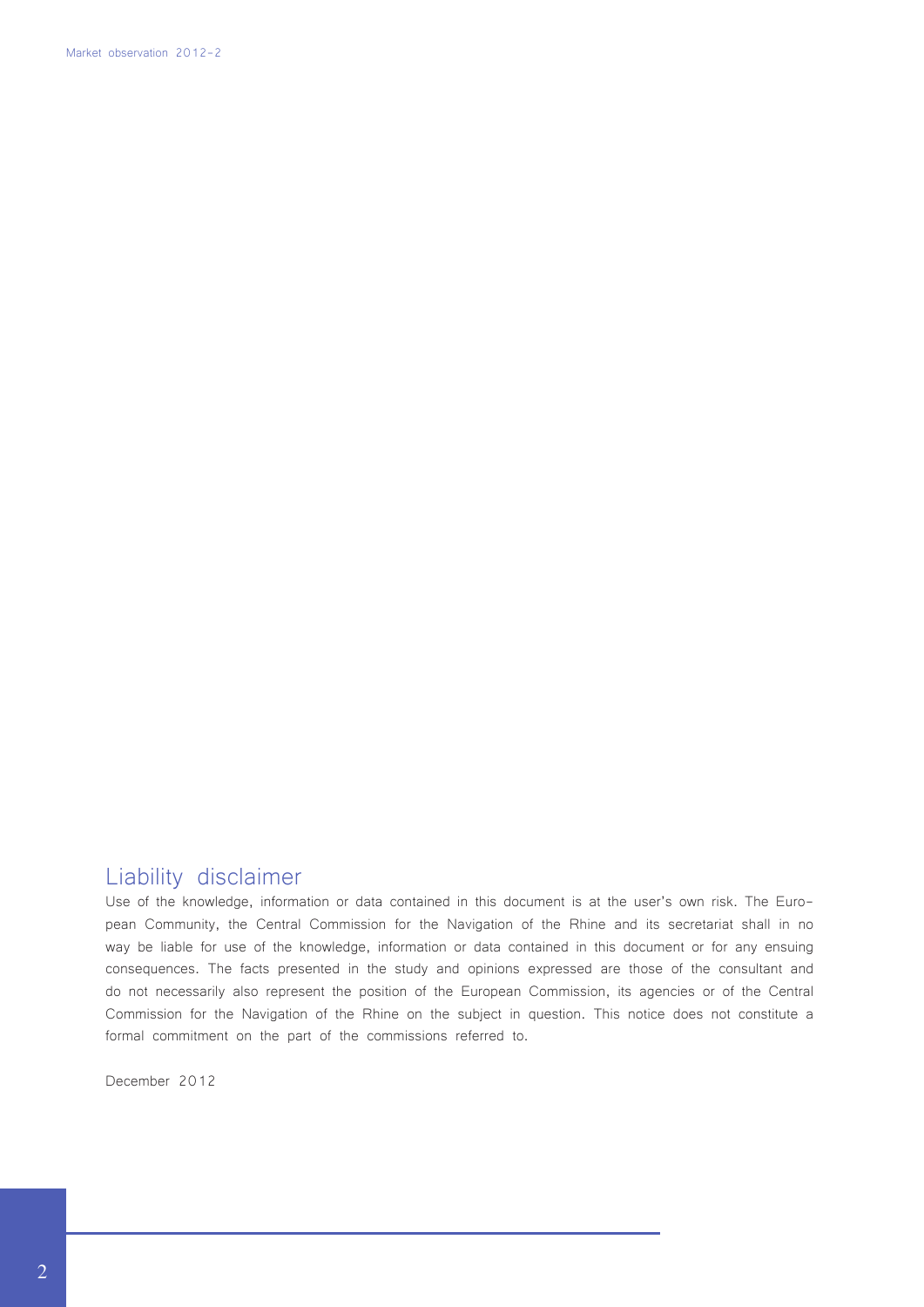# TABLE OF CONTENTS

Foreword

### Fact sheet: Day excursion trips on rivers

- 1. Introduction
- 2. Economic characteristics of the excursion sector
- 3. Synoptic overview
- 4. The excursion industry in individual countries
- 5. Summary

Situation of the inland shipping sector in autumn 2012 and outlook for 2013

# Section 1: Transport demand situation in autumn 2012 and outlook for 2013

- 1. Economic growth: development and prospects
- 2. Transport volumes: development and prospects
	- 2.1 Agricultural and forestry products
	- 2.2 Foodstuffs and fodder
	- 2.3 Iron and steel industry
	- 2.4 Solid mineral fuels
	- 2.5 Aggregates, soils & building materials
	- 2.6 Chemical products & fertilisers
	- 2.7 Mineral oil products
	- 2.8 Containers
- 3. Demand in the passenger transport market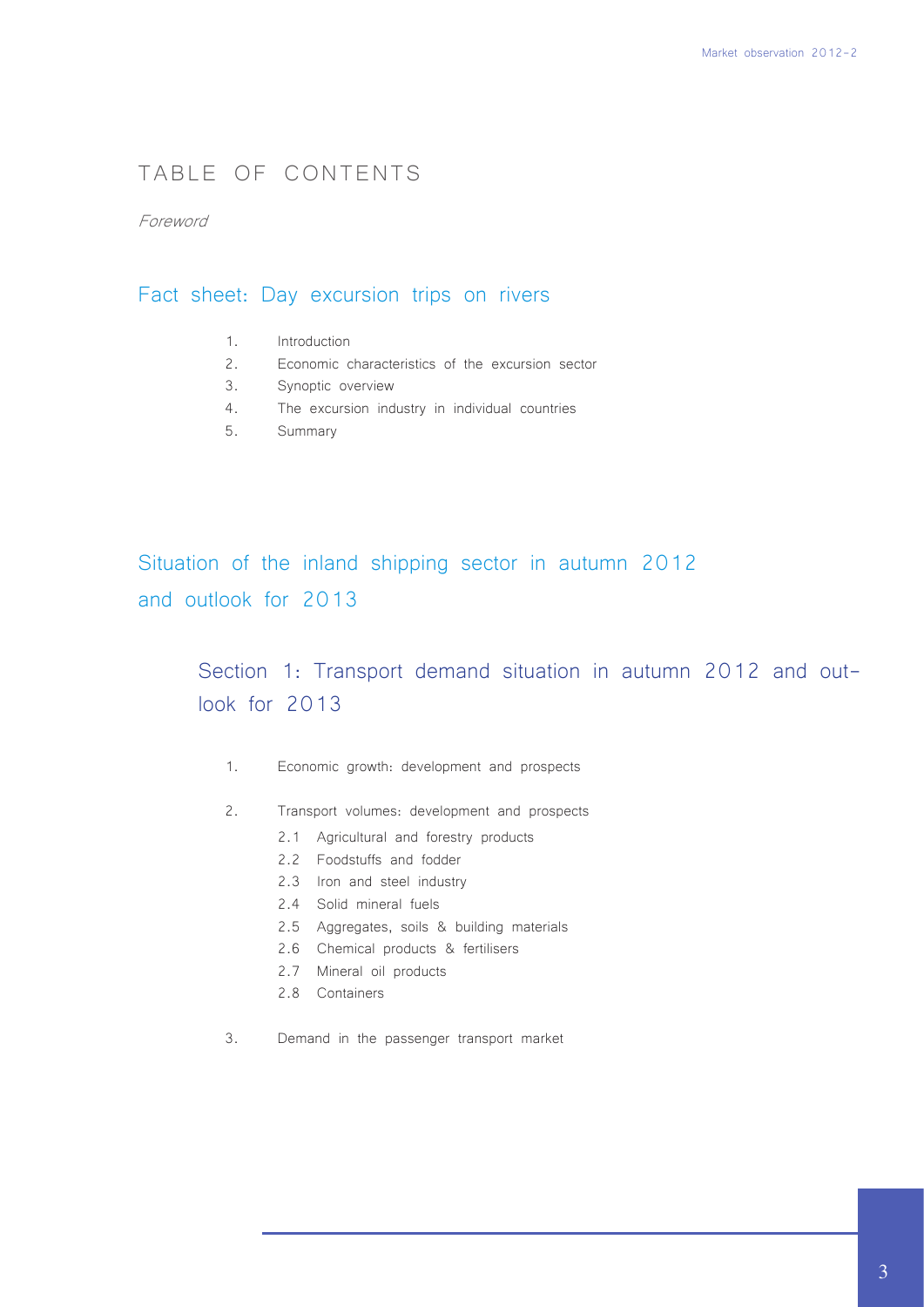# Section 2: Relationship between transport supply and demand

- 1. Development in the fleet: new construction
	- 1.1 Dry shipping
	- 1.2 Tanker shipping
	- 1.3 Passenger navigation
- 2. Capacity utilisation
	- 2.1 Dry freight capacity
	- 2.2 Tanker freight capacity

# Section 3: Situation of the inland navigation companies

- 1. Development in freight rates and business activity
	- 1.1 Dry shipping
	- 1.2 Tanker shipping

#### 2. Cost development

- 2.1 Fuel costs
- 2.2 Labour costs
- 2.3 Capital costs
- 2.4 Insurance
- 2.5 Maintenance and repair costs

# Conclusion

Summary and outlook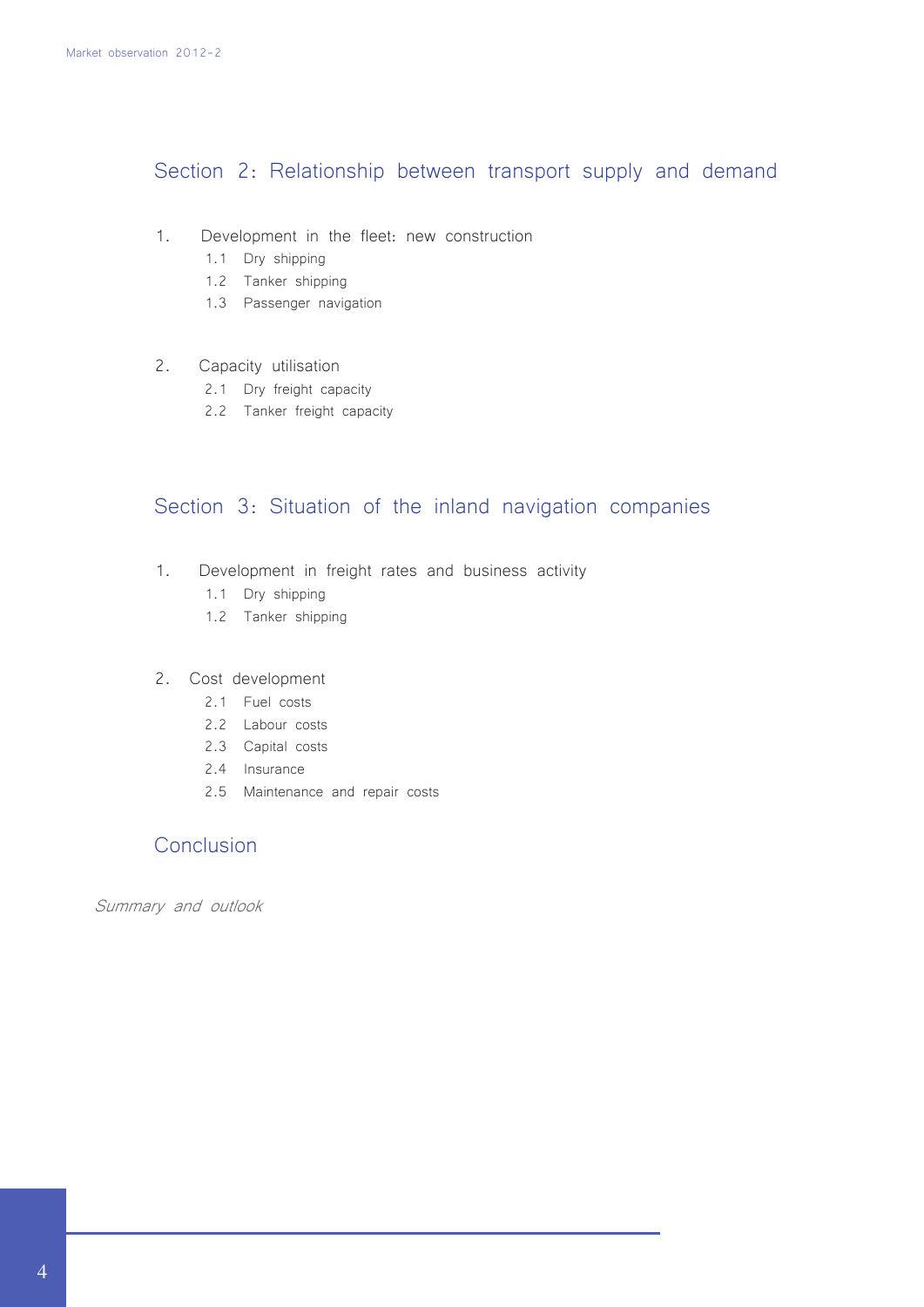Annex

Glossary

List of sources

**Contributors**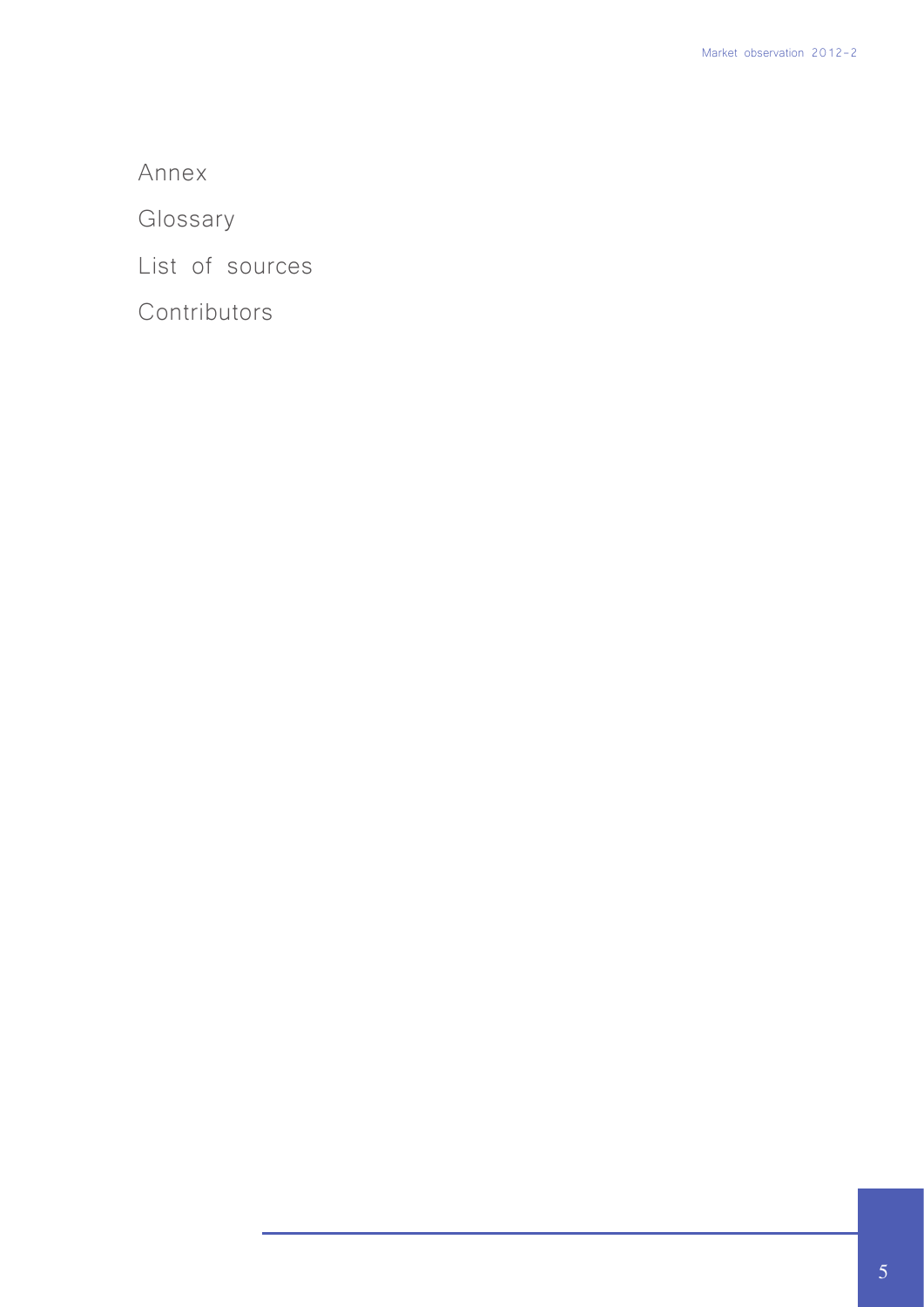Market observation 2012-2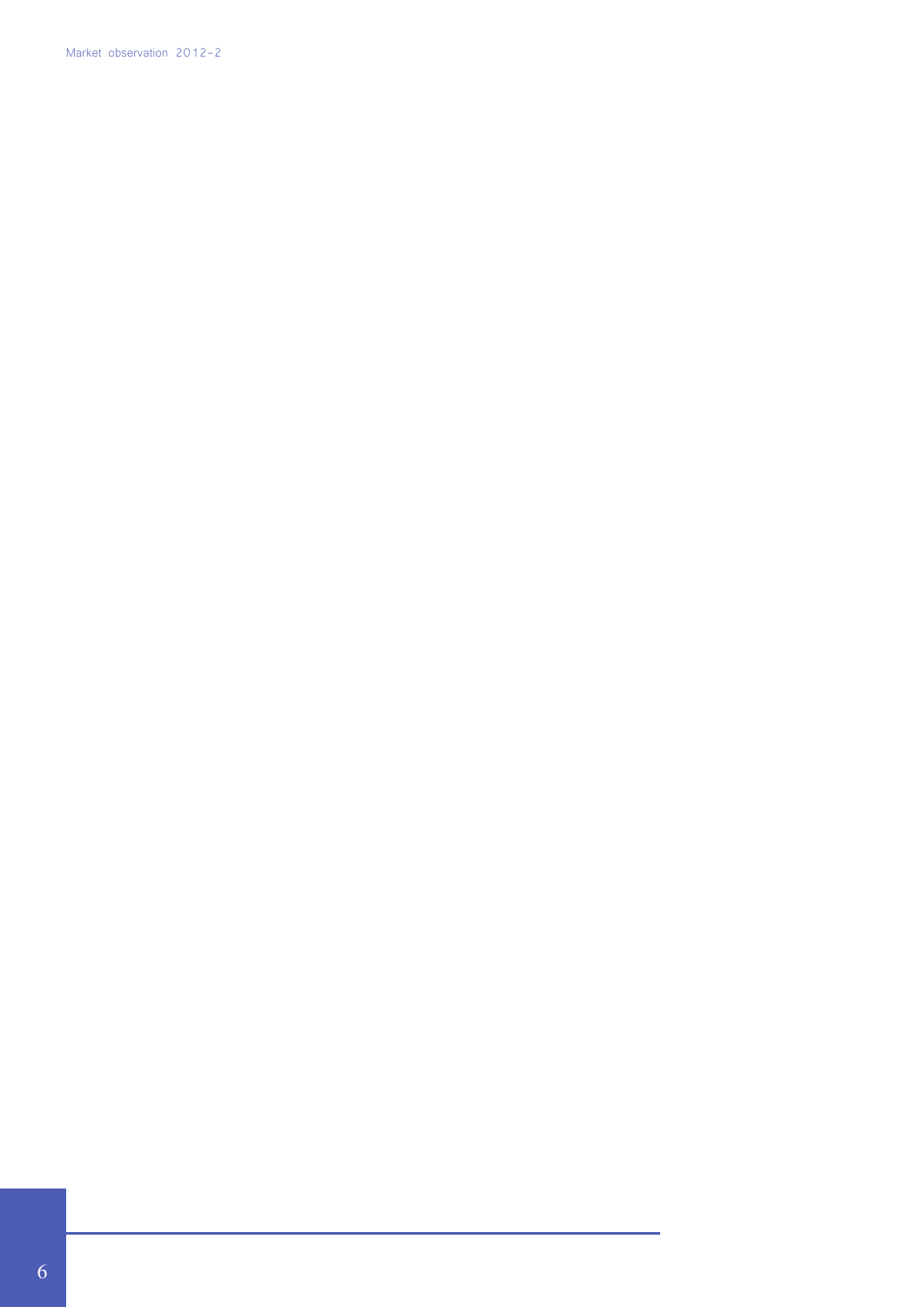## Forword

This edition of the European market observation provides  $-$  as is customary  $-$  an overview of the situation in the various inland navigation market segments as well as of the economic development in this business sector. There has been no change in the relevant context compared with the previous edition  $2012 - 1$ . The general economic climate in Europe still continues to be dictated by the concerns regarding the euro as well as by the question whether all of the participating economies can be kept on board. Following on from this, governments in almost all countries are engaged in unprecedented savings rounds, as a result of which unemployment also is steadily rising. In this regard, the southern countries especially are having to contend with extremely worrying situations.

European inland navigation also is unable to escape this overall economic situation. All the less so as transport demand is very closely associated with overall economic development and the supply side is still feeling the impact of the high new construction figures of recent years. The interplay between these factors is creating very difficult business conditions for the shipping companies. The falling freight rates are impressive testimony to this. The companies' financial wellbeing is thus increasingly dependent on investor behaviour and on natural factors such as the fluctuating water conditions, which influence freight rates.

This time, a feature on the day excursion segment was included in the thematic section. This sector comprises different forms of service that are in almost no way comparable and which, moreover, are far removed from one another geographically. This, however, is an activity that is important to an understanding of inland navigation, not least also because this economic sector brings the public at large into contact with inland navigation like no other.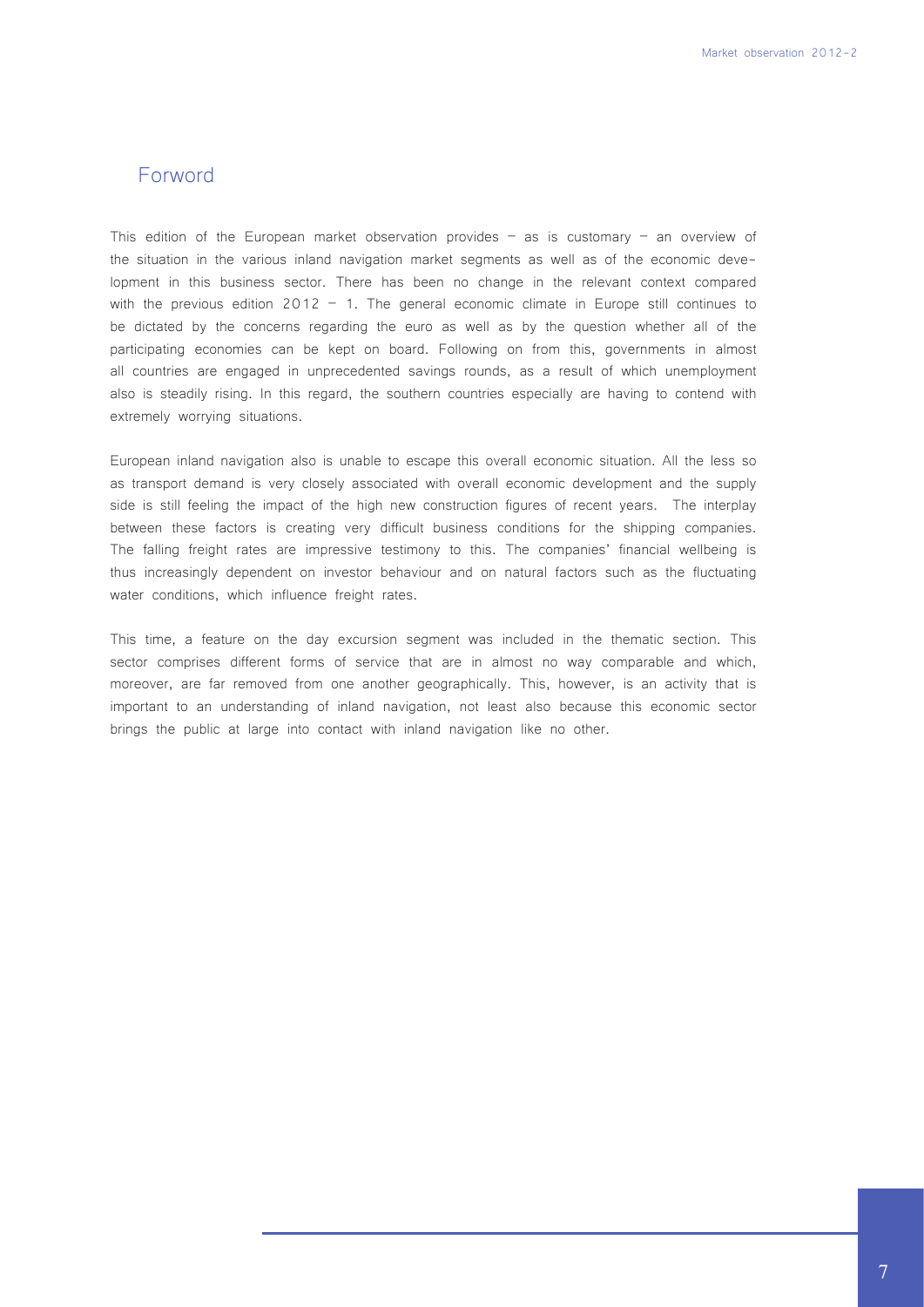Market observation 2012-2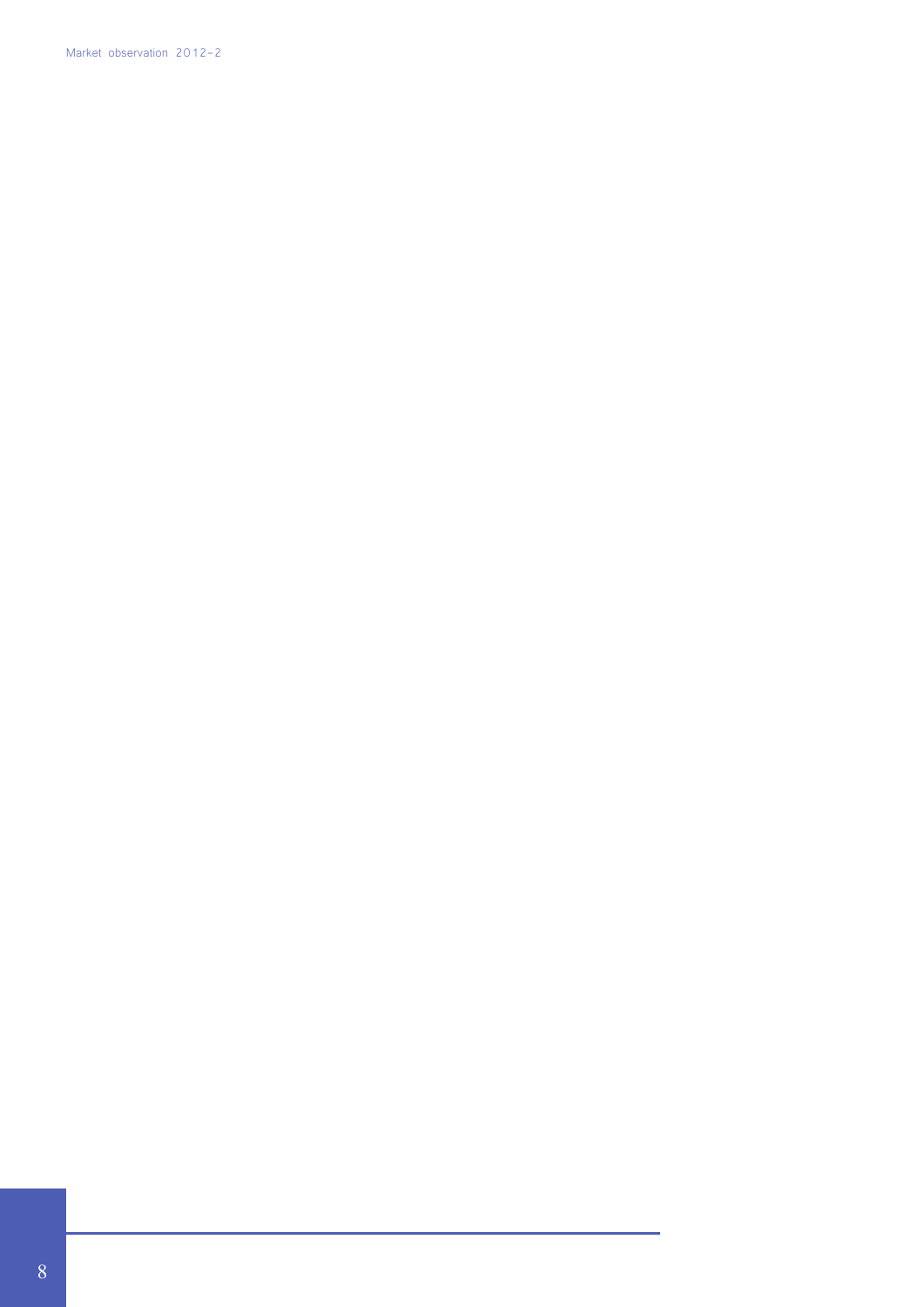# Fact sheet: Day excursion trips on rivers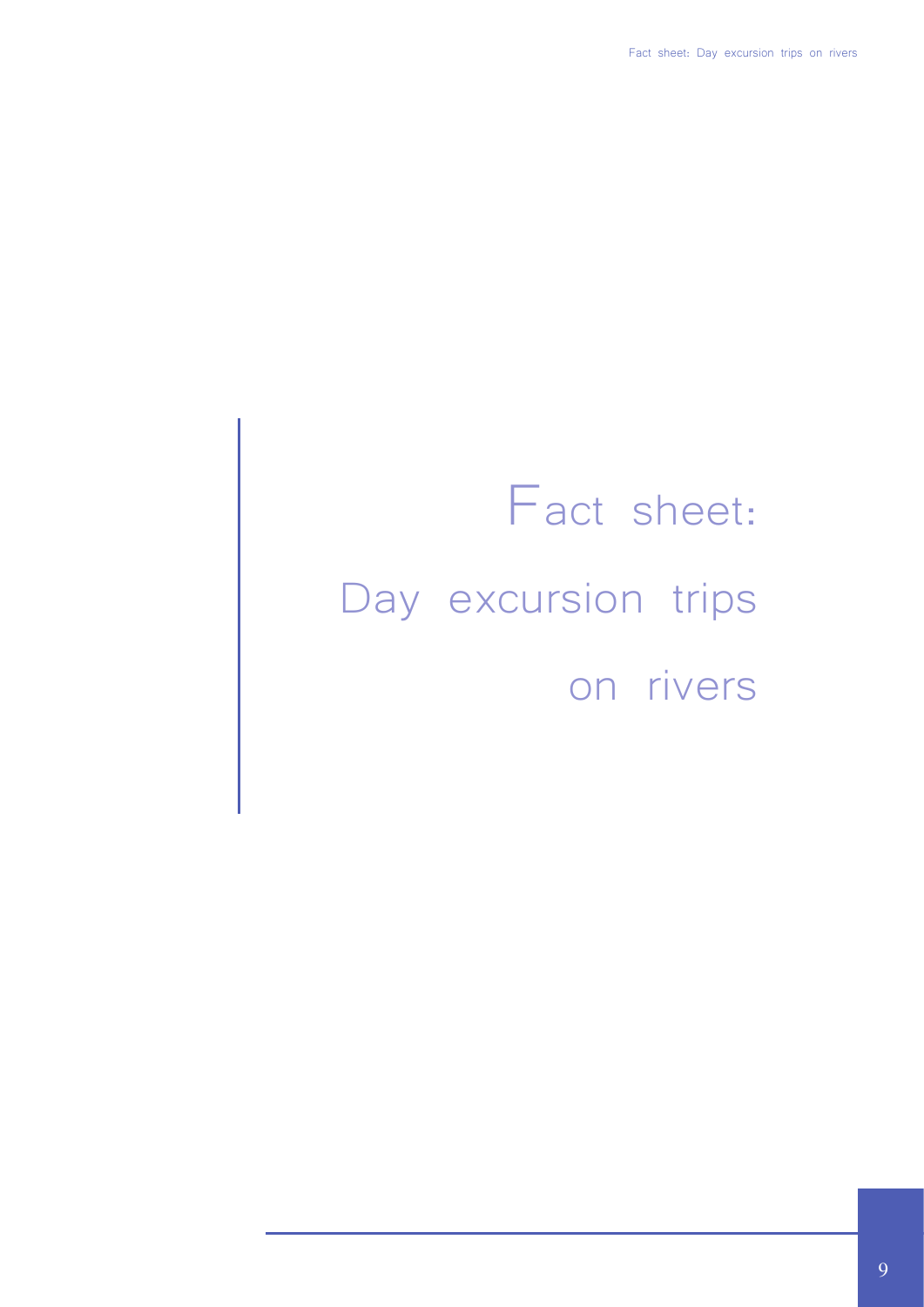# 1. Introduction

The excursion sector comprises a boat tour lasting no more than one day. The most important difference with river cruises lies in the fact that the excursion sector does not provide for any overnight stay and that the boats therefore do not feature any overnight cabin accommodation. This industry is currently somewhat overshadowed by river cruises but, considered in the round, also presents growth potential, even if it is likely to be somewhat more modest compared with river cruises.

The following report starts by describing the economic characteristics of the excursion sector. It is followed by a numerical overview for Germany, France, the Netherlands and Switzerland<sup>1</sup>. The excursion sector is then presented in the context of substudies outlining these Western European countries. Excursion trips on lakes are not part of this study. The report concludes with a summary.

# 2. Economic characteristics of the excursion sector

The day excursion sector can be subdivided into four segments<sup>2</sup>:

- **Scheduled services**
- Round trips
- **Experience trips**
- **Charter trips**

What is meant by scheduled services are trips lasting several hours or one day, preferably in scenic areas. They constitute the oldest segment of the day excursion sector but with the drawback of a strong dependence on the weather. That is why experience and charter trips are increasingly a part of virtually every company's programme. The round trip is a scheduled service confined to towns and cities.

Experience trips include party trips and a plethora of other specifically themed trips. Charter trips are where a ship is hired by customers for a one-off event. These may be family parties, company parties, birthdays, company presentations, etc.

An important innovation is so-called "combi tickets". This is where tickets are sold, which in addition to the boat trip also include entry to a museum, a concert or some other cultural or tourist event. These combi tickets help in particular to reach those customer groups, which would not have embarked on a boat trip without the additional cultural offering. This has an important effect in tapping into customers.

Despite intensive research it was unfortunately not possible to ascertain any quantitative data for Belgium.

<sup>2</sup> By reference to: Köln-Düsseldorfer Deutsche Rheinschifffahrt AG [KD AG] (2012), Annual Report 2011,

p. 1.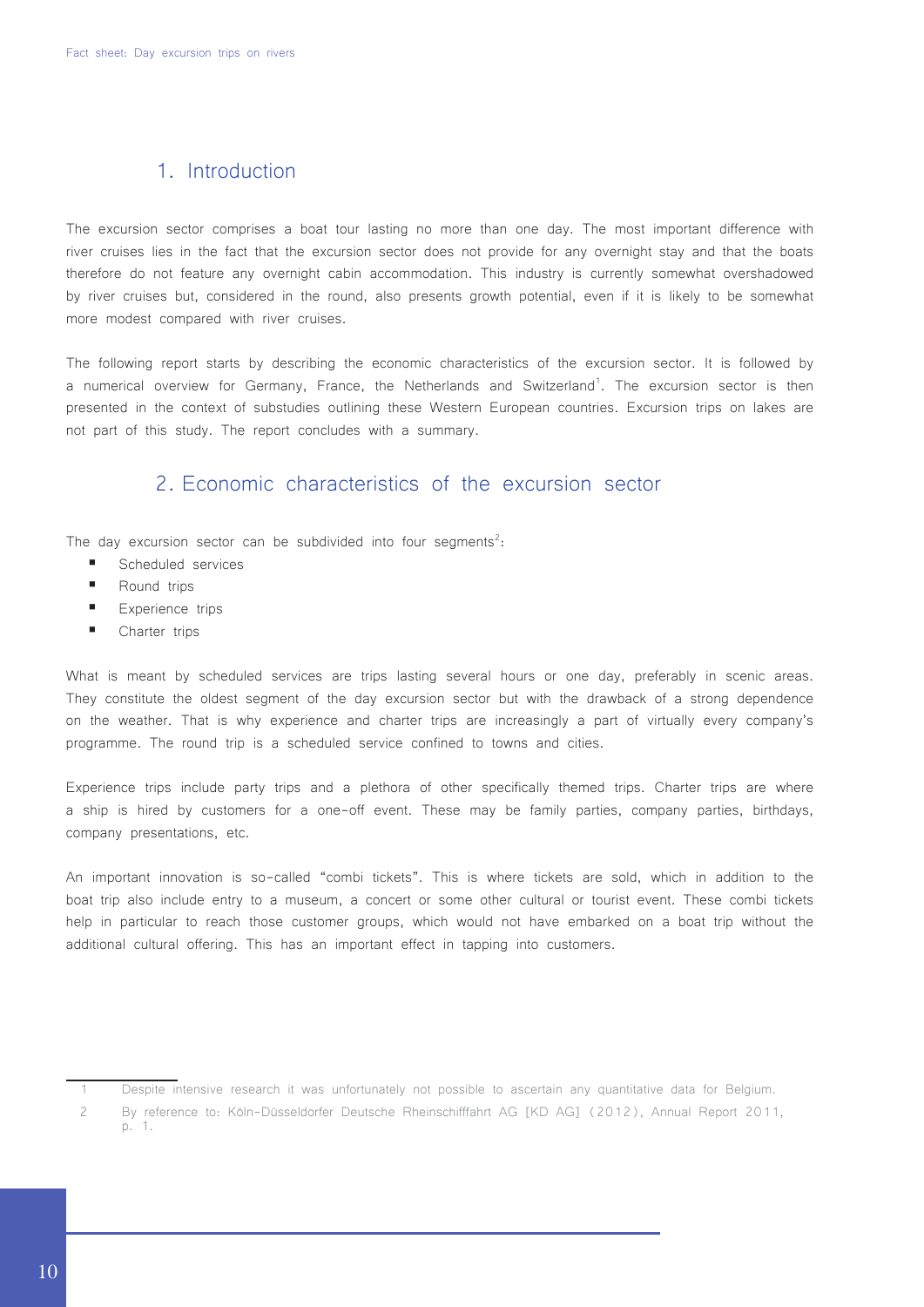Generally speaking, in a financial year a passenger shipping company incurs high expenditure at the beginning of a season: expenditure for printing timetables, marketing and ship maintenance; this is not simultaneously matched by high revenues. The reason being that more than half of the sales revenue is earned significantly later in the year, namely in the months June to September<sup>1</sup>.

Staff expenditure plays an important role, representing more than one third of the cost base. On top of that, approximately 16% has to be budgeted for the material costs of operating the ship (primarily fuel) and for onboard dining (food and drink). The maintenance and repair of the ship, as well as on-board entertaining, comes under the



Figure 1: Estimated cost structure in the excursion sector  $(%)$ \*

Source: CCNR calculation based on company data \* excluding interest on loan capital

category of purchased services; these account for approximately 17%. To this must be added the costs for advertising, insurance, travel, administration and advice (approximately 21%) as well as depreciation (7%).

The increase in fuel prices is a considerable problem and can significantly impact earnings. To guard against this, companies often conclude long-term supply contracts; passing the increased fuel costs on to customers is usually not possible owing to the high degree of price elasticity of demand in this sector<sup>2</sup>.

The influence the weather has on the company's bottom line is very high in the day excursion sector. To create some degree of independence from the weather and be better able to plan earnings performance, offerings that are independent of the weather are increasingly being developed: these include winter trips, Advent trips and broadly speaking, a continual "invention" of new themed trips (e.g. dinner trips, gourmet trips, wine tasting, etc). Charter trips as well can be undertaken throughout the year.

Revenue from operating activities must be sufficiently high to be able to build reserves for future investment. The price of a new excursion ship fluctuates according to design and passenger capacity. A new single deck ship for 80 passengers costs approximately  $£1.5$  million in Germany for new construction and a two deck ship for 350 passengers approximately €7 million<sup>3</sup>. The economic life of a day excursion ship is approximately 25 years, but there are also significantly older ships, especially those with a nostalgic appeal.

<sup>1</sup> KD AG (2012), p. 16

<sup>2</sup> KD AG (2012) together with anonymous company information

<sup>3</sup> Source: company information, anonymous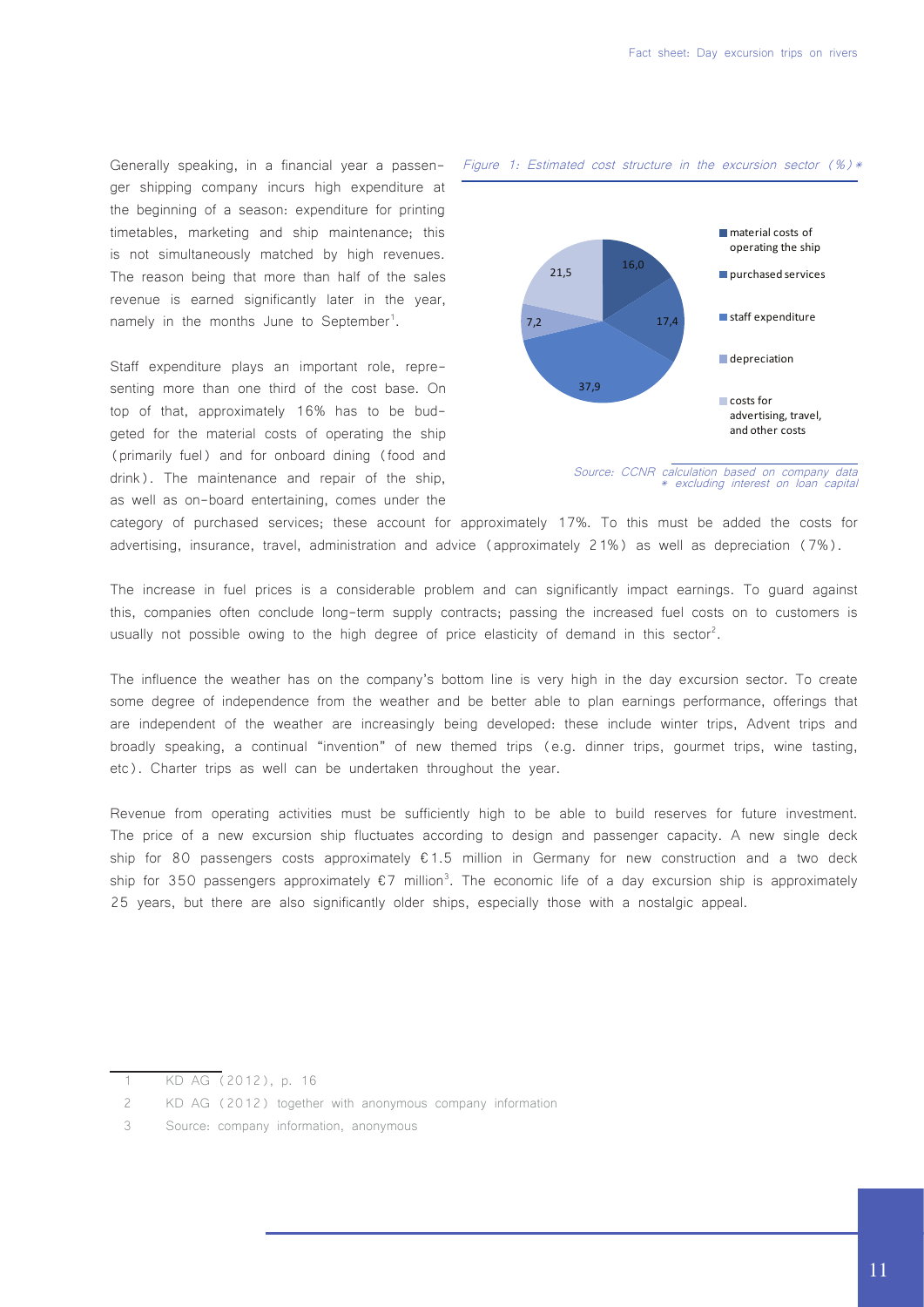# 3. Synoptic overview

The following table is intended to provide an overview of the key excursion industry data for the most important West European countries. This overview is unfortunately incomplete because the statistical treatment of this sector of the economy is very different between individual countries.

Table 1: Synoptic overview of the day excursion industry in Western European countries  $*$ 

|             | Number       |                     |                  |           |  |  |  |  |  |  |  |
|-------------|--------------|---------------------|------------------|-----------|--|--|--|--|--|--|--|
| Country     | <b>Ships</b> | Passengers capacity | Passengers per   | Companies |  |  |  |  |  |  |  |
|             |              |                     | year             |           |  |  |  |  |  |  |  |
| Germany     | 820          | 168,525             | unknown          | 300       |  |  |  |  |  |  |  |
| France      | 421          | 49,100              | 11.0 million     | 237       |  |  |  |  |  |  |  |
| Netherlands | 300          | unknown             | 6.0 million $**$ | unknown   |  |  |  |  |  |  |  |
| Switzerland | 6            | unknown             | million<br>0     |           |  |  |  |  |  |  |  |

.Source: WSD Südwest (WSD South West); VNF; Basler Rheinhäfen (Basel Rhine ports); Plaisier (2011); CCNR calculations<br>Figures are based on the latest available statistics (2011/2012); no data are available : \* Feligium<br>.\*\*

# 4. The excursion industry in individual countries

#### 4.1 France

There are currently 237 companies in France operating in the day excursion industry with a total fleet of approximately 421 ships. These ships have a passenger

capacity of around  $49,100$  places<sup>1</sup>. The special importance of Paris cannot be overlooked, both as far as the number of ships is concerned and the number of passenger places. In terms of the number of people carried, Paris and the surrounding region (Ile-de-France) lead by a long way with 8.4 million passengers and a 76% share of all the passengers in France.

The number of passengers has risen by 37% overall between 2002 and 2011, from approximately 8 million to 11 million passengers.

Figure 2: Number of passengers carried in excursion ships in France



If one compares the two capitals Berlin and Paris, the ships on the Seine, with a capacity of 280 places, are larger than those in the city on the Spree. On average, a Berlin excursion ship can accommodate only 174 passengers.

1 The source of these and all other data pertaining to France: Voies Navigables de France (VNF)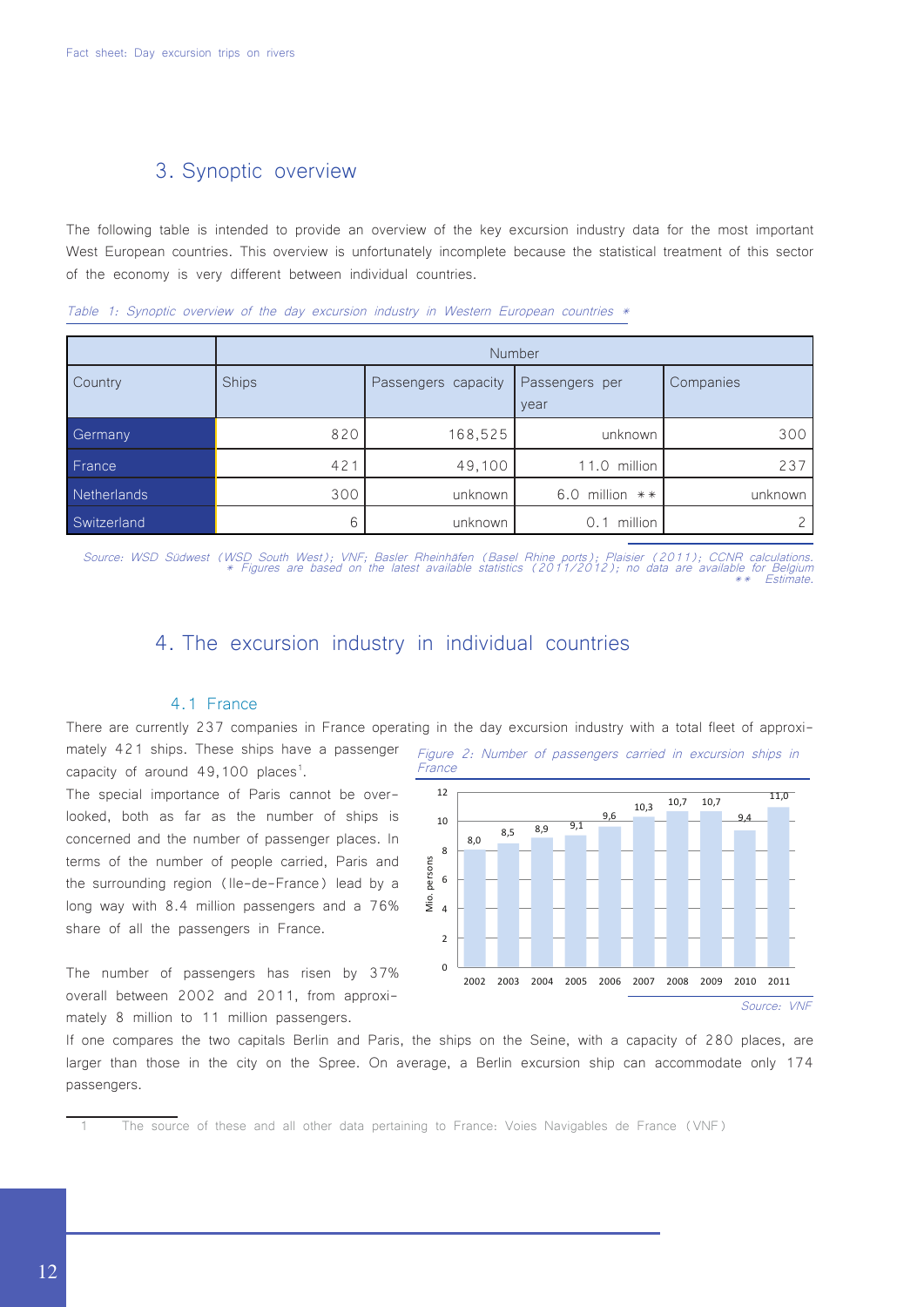The largest company in the excursion industry in the French capital is "Bateaux Parisiens". It has 280 full-time employees and numerous seasonal workers. With approximately 3.5 million customers per year, Bateaux Parisiens accounts for around 40% of the Paris market. These 3.5 million passengers are broken down as follows: Tourists 36%; private individuals from Paris 44%, private companies 20%<sup>1</sup>.

The structure of the French fleet is displayed in the following table by individual, selected regions. What emerges from this table and the previous graph is that ships in Paris and the surrounding region enjoy a higher utilisation level than in the rest of France. Because the Ile-de-France accounts for 30% of the ships, 56% of the passenger accommodation but 76% of the passengers carried!

| Operating area       | Number<br><b>of</b><br>passenger<br>places | Number of ships | Average capacity per ship<br>(Number of places<br>per  <br>ship) |  |
|----------------------|--------------------------------------------|-----------------|------------------------------------------------------------------|--|
| Paris                | 24,115                                     | 86              | 280,4                                                            |  |
| Languedoc-Roussillon | 2,234                                      | 34              | 65,7                                                             |  |
| Alsace               | 1,592                                      | 14              | 113,7                                                            |  |
| Pays de la Loire     | 1,762                                      | 20              | 88,1                                                             |  |
| Total country        | 49,109                                     | 421             | 116,6                                                            |  |

#### Table 2: Number and capacity of day excursion ships in selected regions of France

#### Source: VNF; CCNR calculations

As far as the origin of the customer groups is concerned, in 2011 there is a discernible tendency towards a partial withdrawal of foreign customers. This is attributed to the Euro crisis and the economic crisis in the USA. If one looks at the development of the fleet by individual classes of ships for the whole of France, what emerges (with the exception of Paris) is an adherence to the small type of ship. By way of illustration, the number of excursion ships belonging to the smallest type of ship (< 29 passenger places) has increased the most since 2007. The number of ships falling into the larger excursion ship segment (200 to 1,000 passengers), on the other hand, has remained relatively constant since 2007.

#### 4.2 Germany

There are currently 820 excursion ships in Germany with total passenger accommodation of 168,525. Although German passenger navigation is often associated with the Rhine and Danube, these two rivers are far from heading the rankings if one looks at the distribution of ships across individual travel regions. Here it is the Elbe with 233 ships which is currently the clear leader. This has primarily to do with two cities on the Elbe, namely with Hamburg and Dresden and the urban and rural attractions that they have to offer.



Figure 3: Stock of day excursion ships in Germany by

1 Source: http://www.bateauxparisiens.com/index.cfm/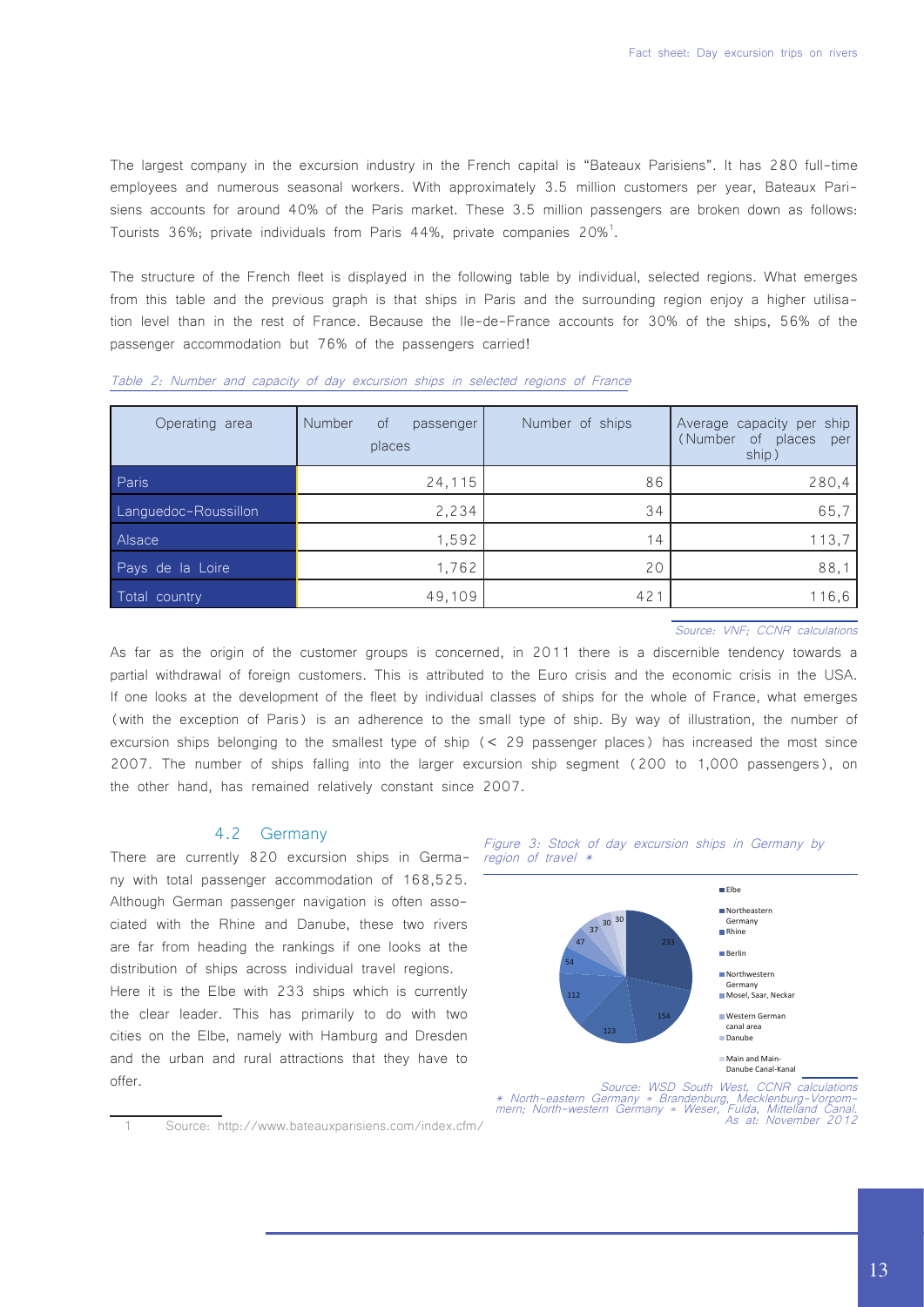The capital, Berlin (112 ships) as well and the surrounding regions (Brandenburg, Mecklenburg) have a long tradition of boat excursions because of their numerous waterways, which is reflected in the figures.

Ship size differs somewhat between river areas or regions. Very large excursion ships are to be encountered on the Rhine. The average capacity of a ship here is 259 passenger places. On the Elbe and in the capital, Berlin, the ships are significantly smaller, which ultimately is probably also to do with more fragmented company structures.

| Operating area         | Number<br>0f<br>passenger<br>places | Number of ships | Average capacity per ship<br>of<br>(Number<br>places<br>per<br>ship |
|------------------------|-------------------------------------|-----------------|---------------------------------------------------------------------|
| Elbe                   | 39,769                              | 233             | 170,7                                                               |
| Rhine                  | 31,843                              | 123             | 258,9                                                               |
| <b>Berlin</b>          | 19,515                              | 112             | 174,2                                                               |
| Mecklenburg-Vorpommern | 18,671                              | 89              | 209,8                                                               |
| Total country          | 168,525                             | 820             | 205,5                                                               |

#### Table 3: Number and capacity of day excursion ships in selected regions of Germany

#### Source: WSD South West; CCNR calculations

A VAT rate of 19% for ship tours has been in force in Germany since 01.01.2012 compared with 7% previously. Companies in the sector anticipate that this tax change will result in higher ticket prices. Because of the relatively high price elasticity of demand prevailing in the daily excursion industry, this price increase can be expected to result in lower turnover $1$ .

There have been isolated occurrences in the past of ships being diverted abroad for cost reasons (Malta, Luxembourg). In reality, the ships continue to operate in Germany but are registered in other countries.

#### 4.3 Netherlands and Belgium

As a top-flight tourist attraction, boat excursions in Amsterdam and in the other Dutch cities plays a considerable role in the country's tourist industry. A canal cruise of Amsterdam, with its 1,250 bridges and 80 km of waterways has developed into one of the country's most popular tourist attractions.

In terms of tourism, Belgium boasts numerous towns and landscapes similar to those in the Netherlands: the Flemish towns of Gent and Bruges can be mentioned here, home to a lively excursion scene. In Wallonia as well there are numerous canals and scenic landscapes that make for an attractive excursion.

The turnover generated by the day excursion sector in Germany cannot be calculated because the Statistical Office only shows total passenger navigation turnover (day excursions and cabin navigation). According to Statistical Office data, total passenger navigation on German inland waterways in 2010 generated turnover of 268 million euro. Source: destatis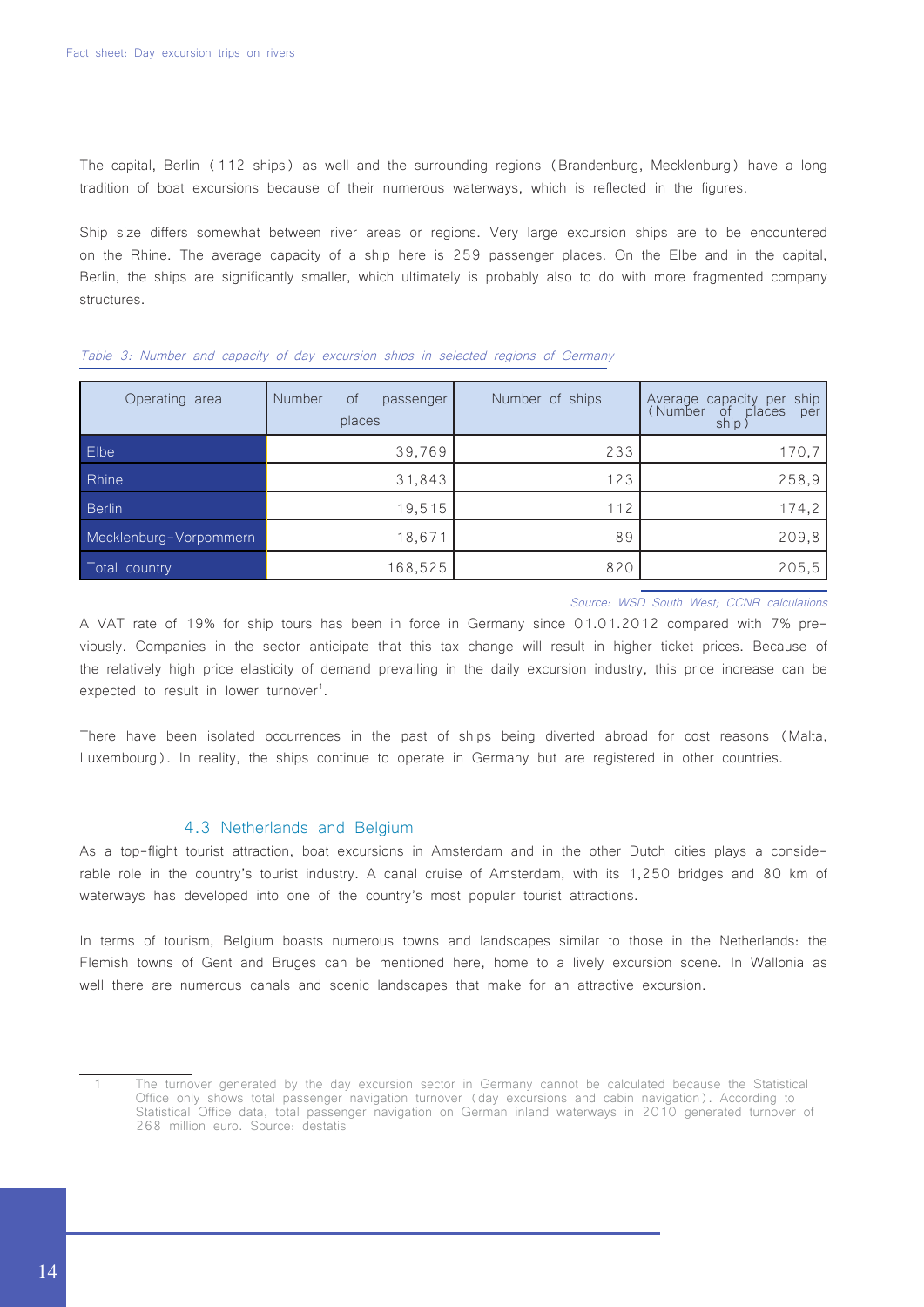According to estimates there are approximately 300 excursion ships in the Netherlands, the bulk of them being active in Amsterdam<sup>1</sup>. The number of passengers in Amsterdam alone is estimated at 3-4 million per annum.

As in France and Germany, there is a large number of themed trips (brunch trips, gourmet trips, etc.), as well as the combination trips in which combi tickets combine a boat trip with a visit to one of Amsterdam's many museums.

A speciality is the saloon boats, a kind of luxury segment of the excursion sector. These are lavishly restored ships featuring a very upmarket gastronomic offering. They are popular with private individuals for very formal occasions (e.g. weddings) but are also chartered by companies for business events. The prices for a two-hour trip are significantly higher than those customarily encountered in the day excursion sector and can be far more than 300 euro.

In order to estimate the economic importance of the excursion industry for the Netherlands  $-$  in the absence of official data - PLAISIER (2011) conducted a large-scale empirical study<sup>2</sup>. This study resulted in estimated values being ascertained for the following parameters:

- the number of ships
- **I** industry turnover
- **the industry's added value**
- **the forward effects**
- **E** employment

The added value is the difference between the industry turnover and costs for input factors. These input factors comprise material and staff costs for nautical and gastronomic services.

The forward effects are indirect economic effects. They come about as a result of a passenger or tourist making further disbursements in the town in addition to the boat trip. For example, in the evening he visits a restaurant or attends a concert, uses public transport to join the ship, stays in a hotel in the town, buys picture postcards and souvenirs, etc.

All these outlays are indirect economic effects induced by the excursion industry and which therefore must be factored into the measurement of its economic effects. The assumption has to be made that a tourist primarily comes to Amsterdam on account of the boat excursion so that the gastronomic and cultural expenditure is ultimately generated by the shipping industry.

The aforementioned study yielded the following figures:

Source: PLAISIER (2011), p. 43

<sup>2</sup> Questionnaires were sent to a large number of shipping companies in Amsterdam and in other Dutch towns and cities. Questions were asked about the number of ships and passenger places, employees, turnover and other indicators.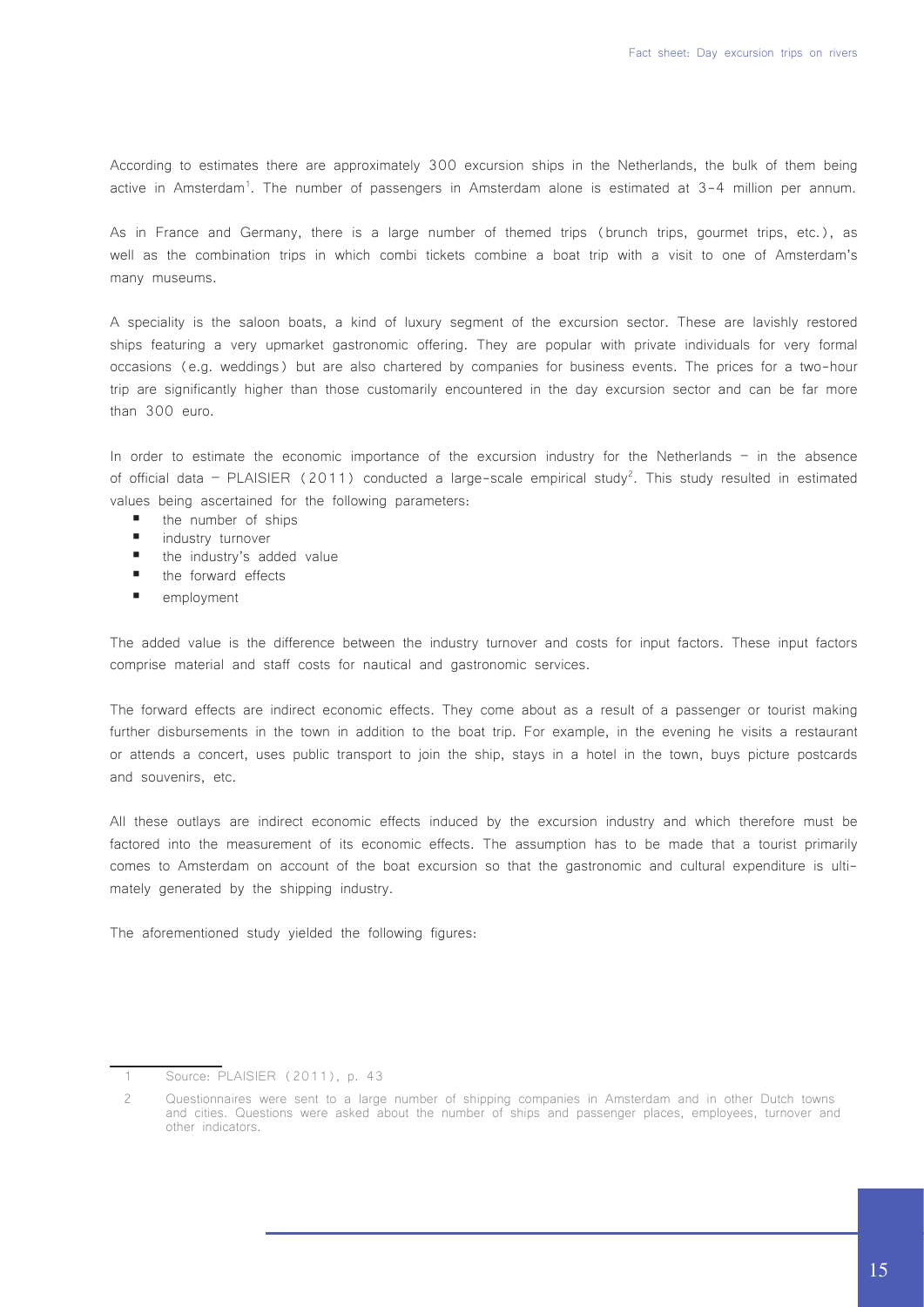#### Table 4: Economic importance of the excursion industry in the Netherlands \*

| Indicator              | Value                        |
|------------------------|------------------------------|
| Number of ships        | 303                          |
| Turnover               | € 98.6 million               |
| Cost for input factors | € 61.2 million               |
| Added value            | € 37.5 million               |
| Forward effects        | $£$ 28.6 million             |
| Employment             | 1173 (full-time equivalents) |

Source: PLAISIER (2011) \* Based on empirical surveys and calculated estimates

The forward effects play a relatively large role: At 28.6 million euro, the expenditure induced in the town by passengers on gastronomy, hospitality, art and culture is only one quarter less than the industry's added value.

#### 4.4 Switzerland

Passenger navigation in Switzerland occurs primarily on the country's numerous lakes. River excursions can only be undertaken on the Rhine in the vicinity of Basel. Compared with lake tours, however, they play a relatively small role.

Currently there are 6 Rhine ships in Switzerland under the Swiss flag for daily excursion traffic. The ships are primarily active on the stretch between Basel – Rheinfelden. In a multi-year comparison, however, their <sub>70.000</sub> numbers are in slight decline. Between 2005 and 2008 there were still  $8 - 9$  ships, in 2004 still 13 ships<sup>1</sup>.

Passenger numbers in recent years have been on a slight downward trajectory, and from a structural standpoint are also counter to the pan-European trend. Because although the charter and event trip generally are considered to be a future growth area for the industry, this is not evident in the figures for the Swiss excursion



Source: Swiss Rhine ports

sector. The tendency here is for scheduled traffic to increase, and the volume of charter traffic is declining, as the following figure illustrates. Entertainment trips have slightly increased.

In 2011 there were a total of almost 90,000 excursion traffic passengers. In 2008 the figure was approximately 100,000 and in 2006 just under 110,000. As already mentioned, this decline is attributable to losses in the charter traffic sector.

Source: several of the Swiss Rhine ports' annual reports.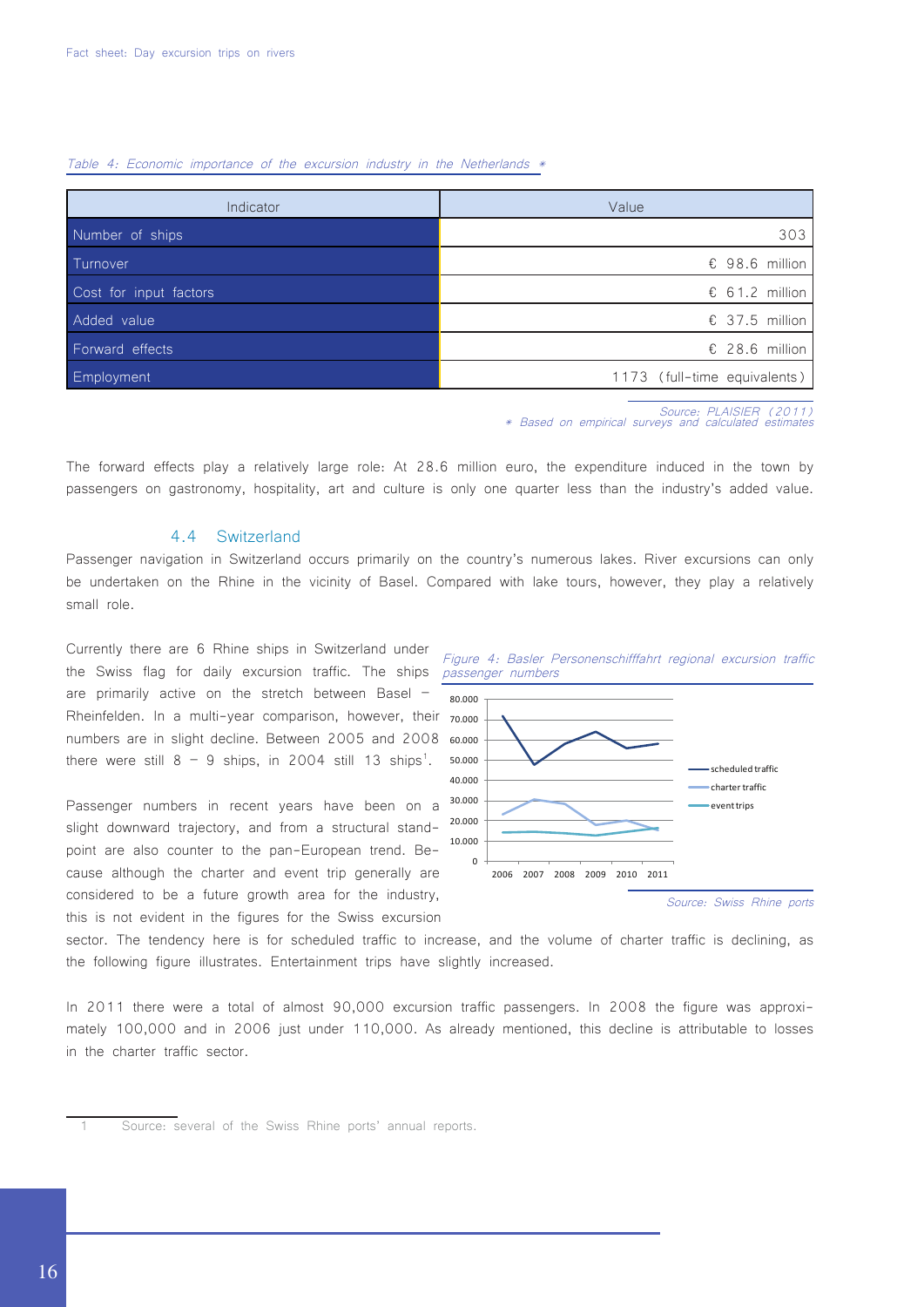# 5. Summary

In Germany, France, the Netherlands and Switzerland there are currently approximately 1,550 ships active in the day excursion industry. With a degree of estimate, the number of companies should be around the 600 mark. How many passengers undertake a boat excursion in these countries each year cannot be determined with absolute certainty owing to the absence of figures for Germany. It is however at least possible to hazard a reasonable estimate that  $-$  in view of the size of the German fleet  $-$  it will be at least 30 million people per annum. In most countries, this industry is posting a growth in passenger numbers. The main reason for the growth is to be found in the plethora of innovations such as themed trips, charter trips and a combination with other tourist events.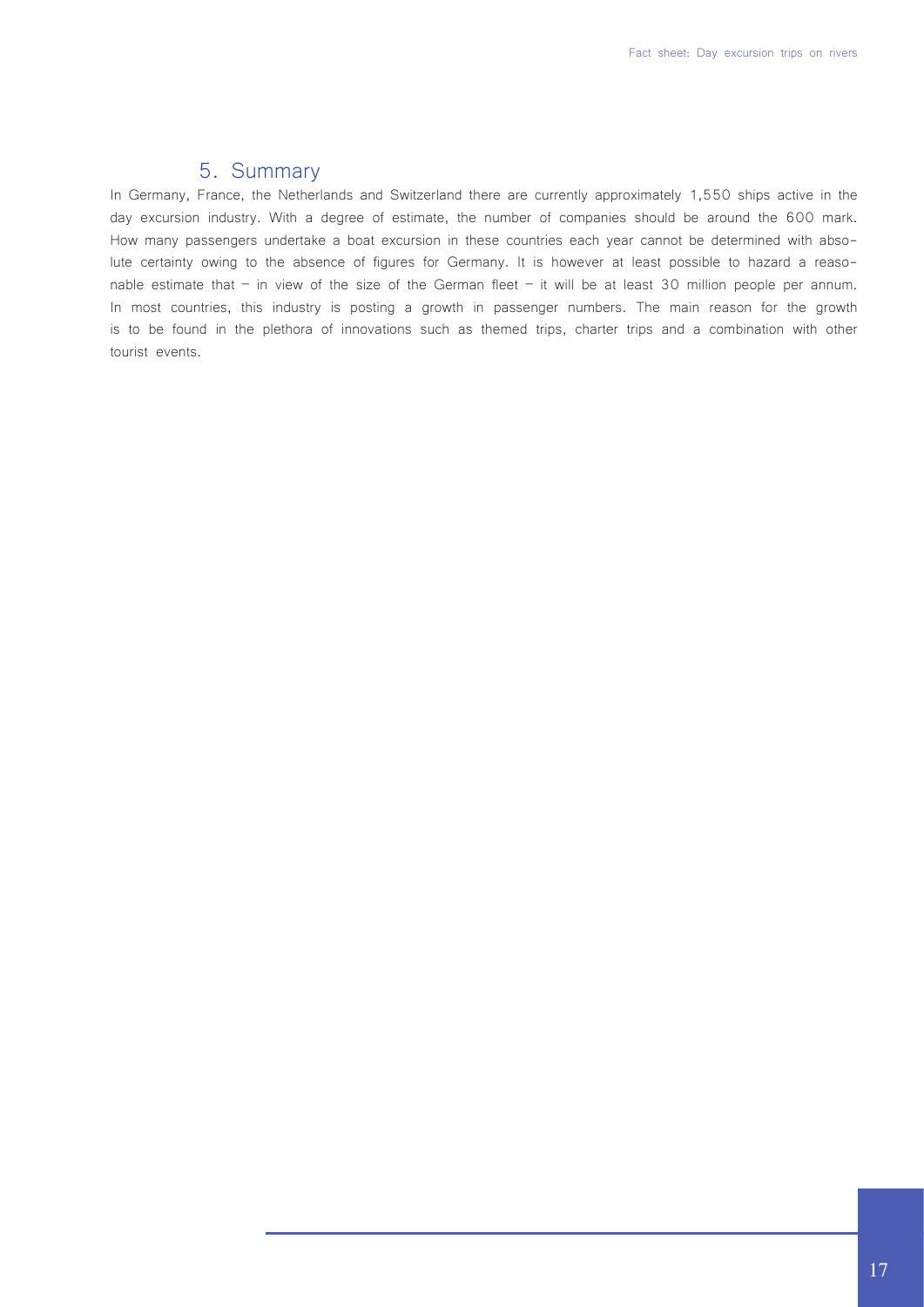Fact sheet: Day excursion trips on rivers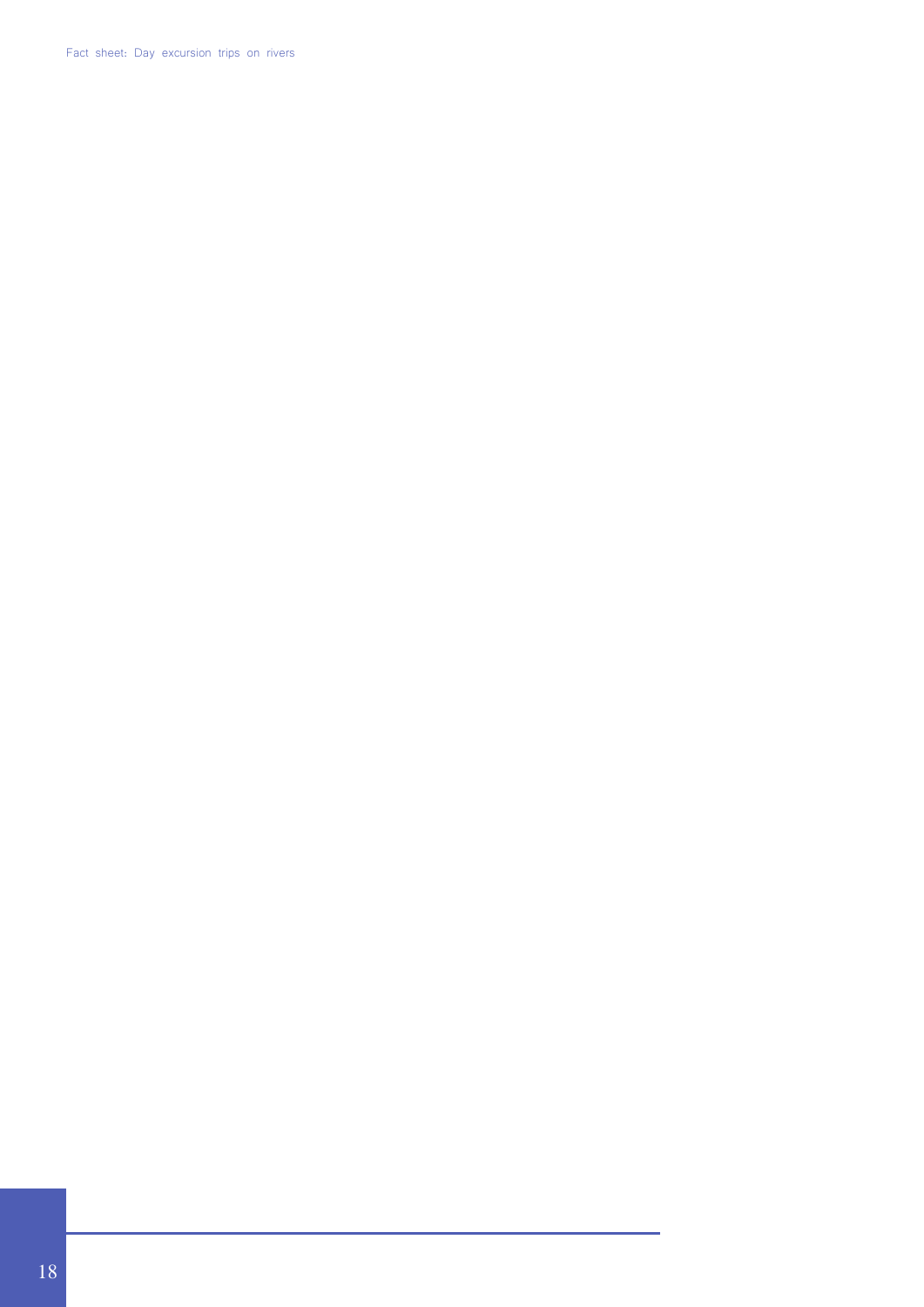Situation of the inland shipping sector in autumn 2012 and outlook for 2013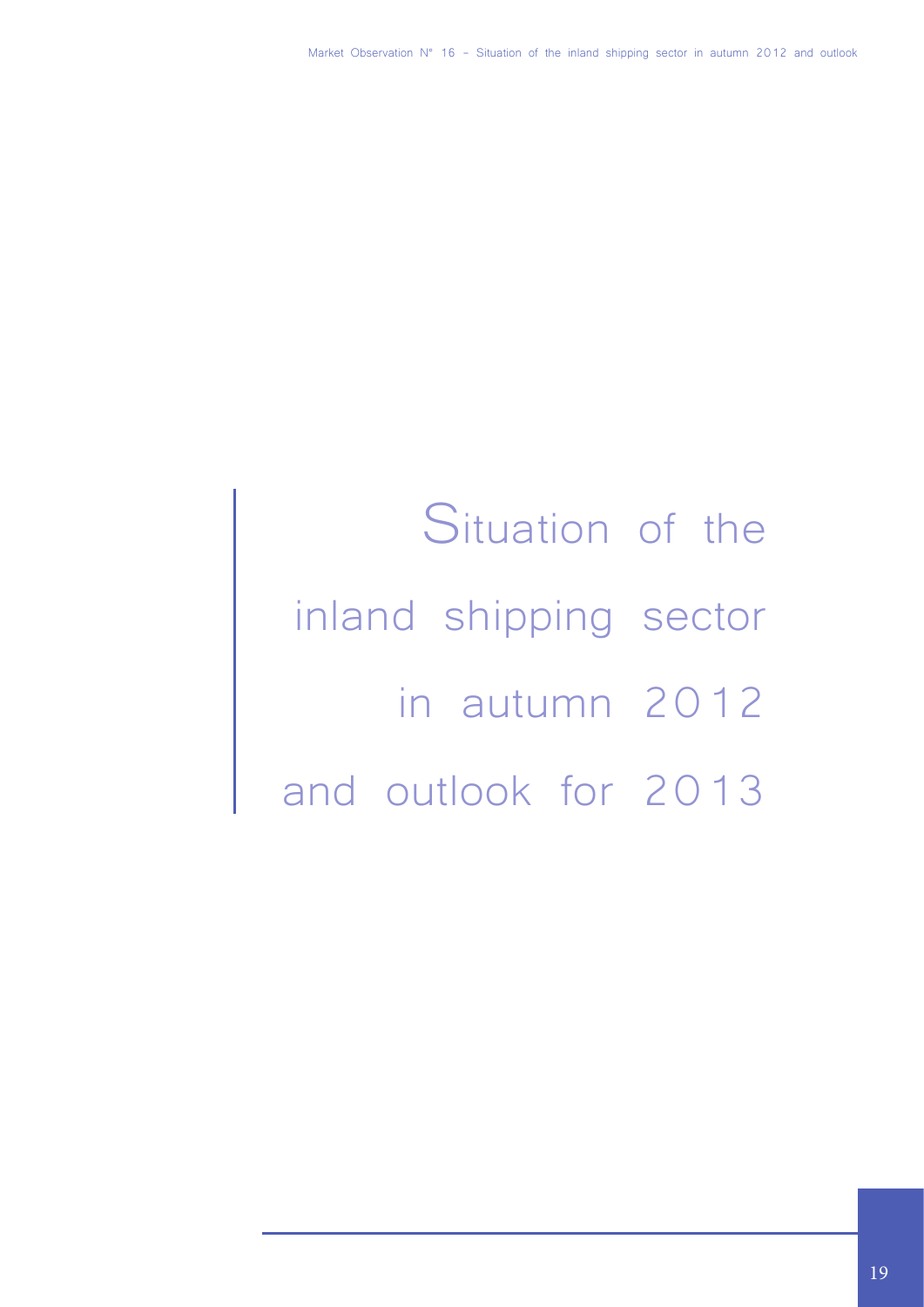Market Observation N° 16 - Situation of the inland shipping sector in autumn 2012 and outlook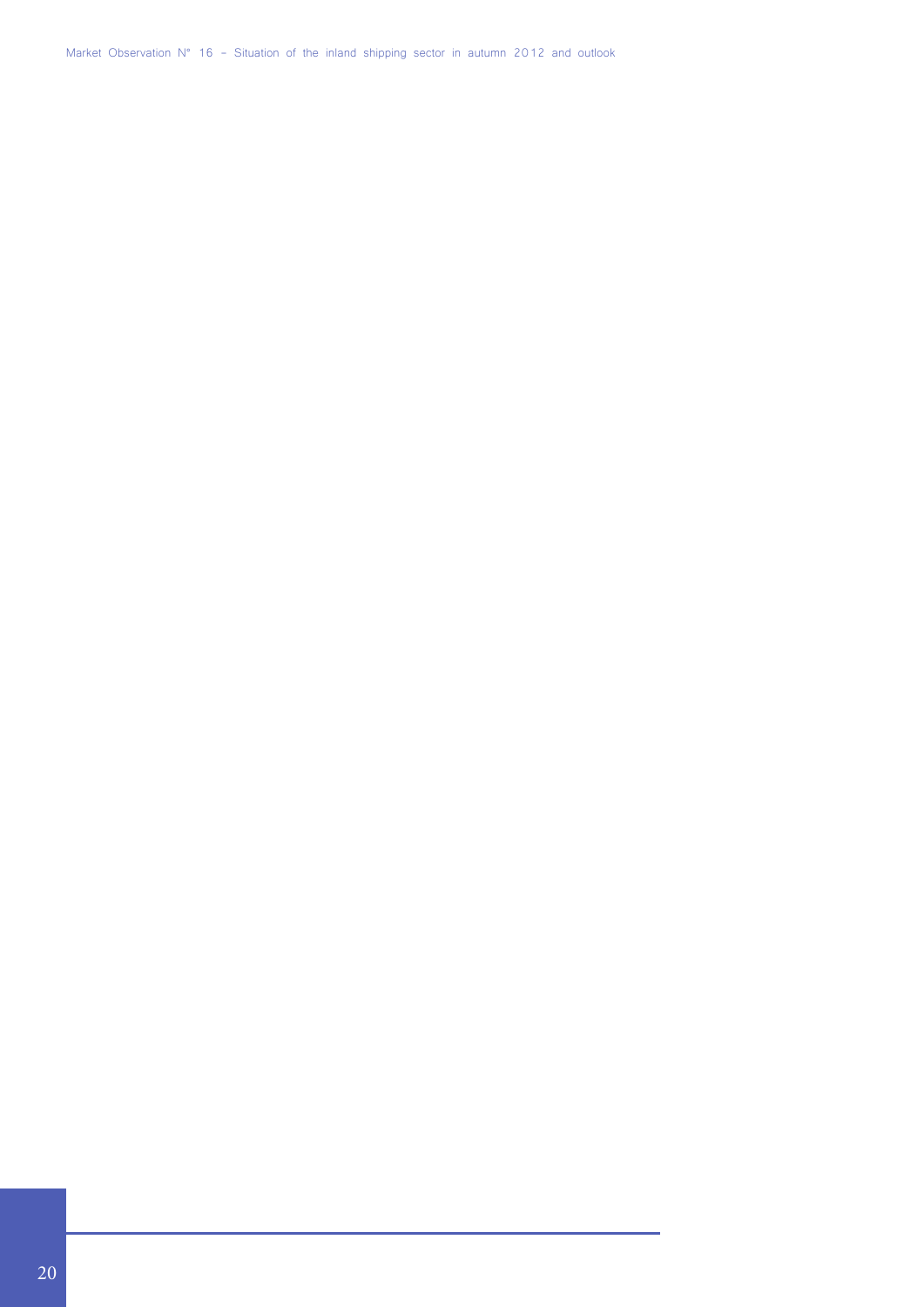Section 1: Transport demand situation in autumn 2012 and outlook for 2013

#### 1. Economic growth: development and prospects

The world economy in the autumn of 2012 is clearly in a weak phase. This is evident from various indicators of industrial production and consumer confidence.

The fundamental reason for this is the fact that the financial crisis in the euro area is still not over. Even if the worst scenarios under discussion for the common currency area do not materialise, Europe needs to brace itself for weak economic growth in the near future.

The leading research institutes' economic forecasts have repeatedly been corrected downward throughout 2012; this indicates that even leading economic and financial experts have underestimated the extent of the financial crisis in the euro area.

Figure 5: Real GDP growth rate in selected countries (including forecast)



In October 2012, the International Monetary Fund

#### Source: IMF; World Economic Outlook 2012

issued the following forecast for Germany, France, the Netherlands, Belgium and Switzerland. The forecasts point to a weakening of the world economy this year and next. A recovery is predicted for 2014.

It is important to navigation on the Rhine that Germany (and Switzerland also) have been rather better able than most other European countries to avoid being dragged down. In Germany's case this is primarily to do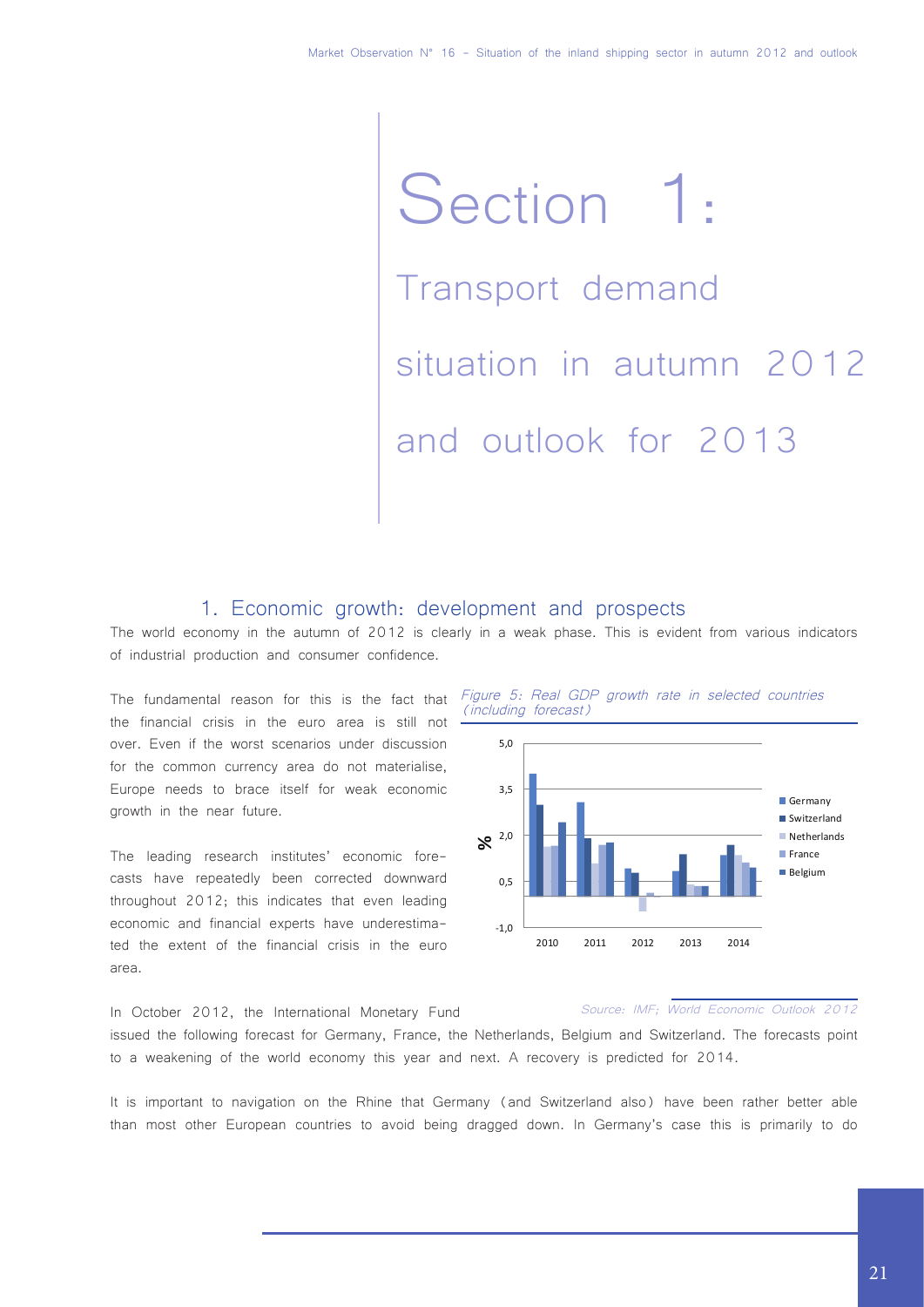with the fact that German's overseas exports are bolstered by the weak euro.

## 2. Transport volumes: development and prospects

The development of freight transport is in large part bound up with foreign trade which  $-$  although one component of GDP – is growing significantly faster than the latter. For example, world trade in the period 1982 to 2011 has increased by a factor of 5.4 (namely more than fivefold), whereas global GDP has only increased by a factor of 2.3.

An important component of world trade is maritime transport. Its development is also closely linked with inland navigation because of the role that seaports play as distribution centres for the hinterland. In mid-2012, the level of maritime transport for the entire  $EU-27$  was only 1% below the pre-crisis level<sup>1</sup>.

Individual countries (such as Germany and the Netherlands) diverge positively from the pan-European trend. For example, the volume of Germany's maritime trade in mid-2012 was 12% greater than the pre-crisis level and 20% even in the Netherlands. France, on the other hand posted a fall of 18% and unfortunately an almost constant deterioration in its maritime trade since the beginning of 2011 as well.

The development of inland navigation transport volumes and transport output also needs to be seen in the context of this regionally and thematically differentiated picture.

76000

Approximately 94 million tonnes of freight were transported in the first six months of 2012 on the traditional Rhine (between Rheinfelden and the German Dutch border) compared with not quite 93 million tonnes in the first half of 2011. There was thus a small increase of approximately 1%.

Of the 94 million t, 72 million t were dry cargo and around 22 million t were liquid cargo.

The following figure shows the "half-year results" of the transport volume on the Rhine for the last few years.



Source: destatis 70000 I/2009 I/2010 I/2011 I/2012

Based on these figures, the following growth rates between the individual half years can be ascertained: First half year 2010: +4% compared with the same period the year before First half year 2011: +7% compared with the same period the year before First half year 2012: +1% compared with the same period the year before

Cf: International Transport Forum (2012), Statistics Brief October 2012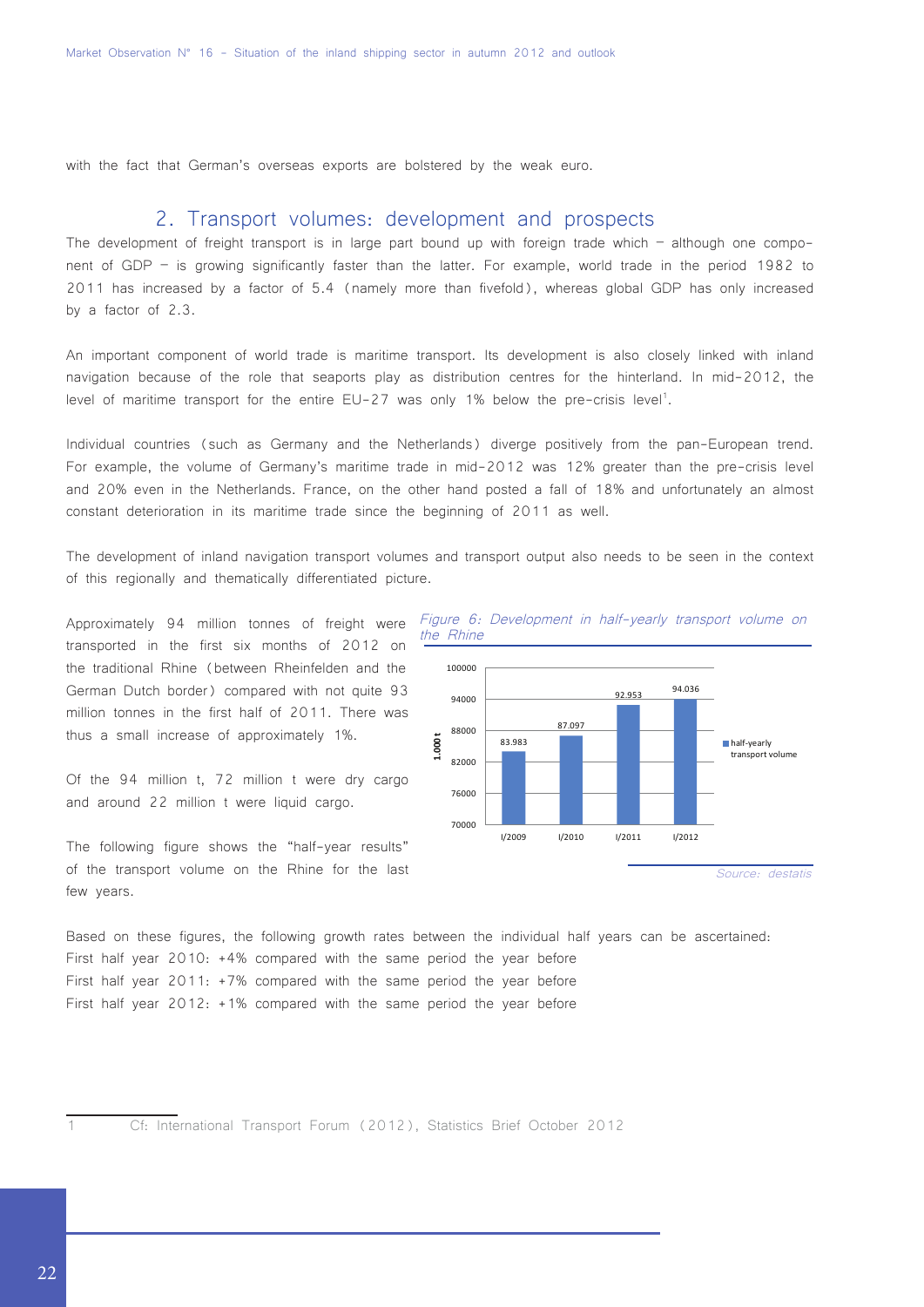Upon a more detailed consideration by individual freight segments, the transport volume doubtless differs in nature. That is why the tendencies for the individual freight segments are illustrated below, having regard to forecasts for the future.



Figure 7: Development in monthly transport volumes on the Rhine

#### 2.1 Agricultural and forestry products

Within this freight segment, grain plays a critical role with a share of approximately 60% (see graph). In the second quarter of 2012, a significant increase compared with the year before was apparent. This increase brought about a total transport growth of 6% compared with the year before.

Figure 8: Transportation of agricultural and forestry products (including grain) on the Rhine  $*$ 



\* AF = agricultural and forestry products overall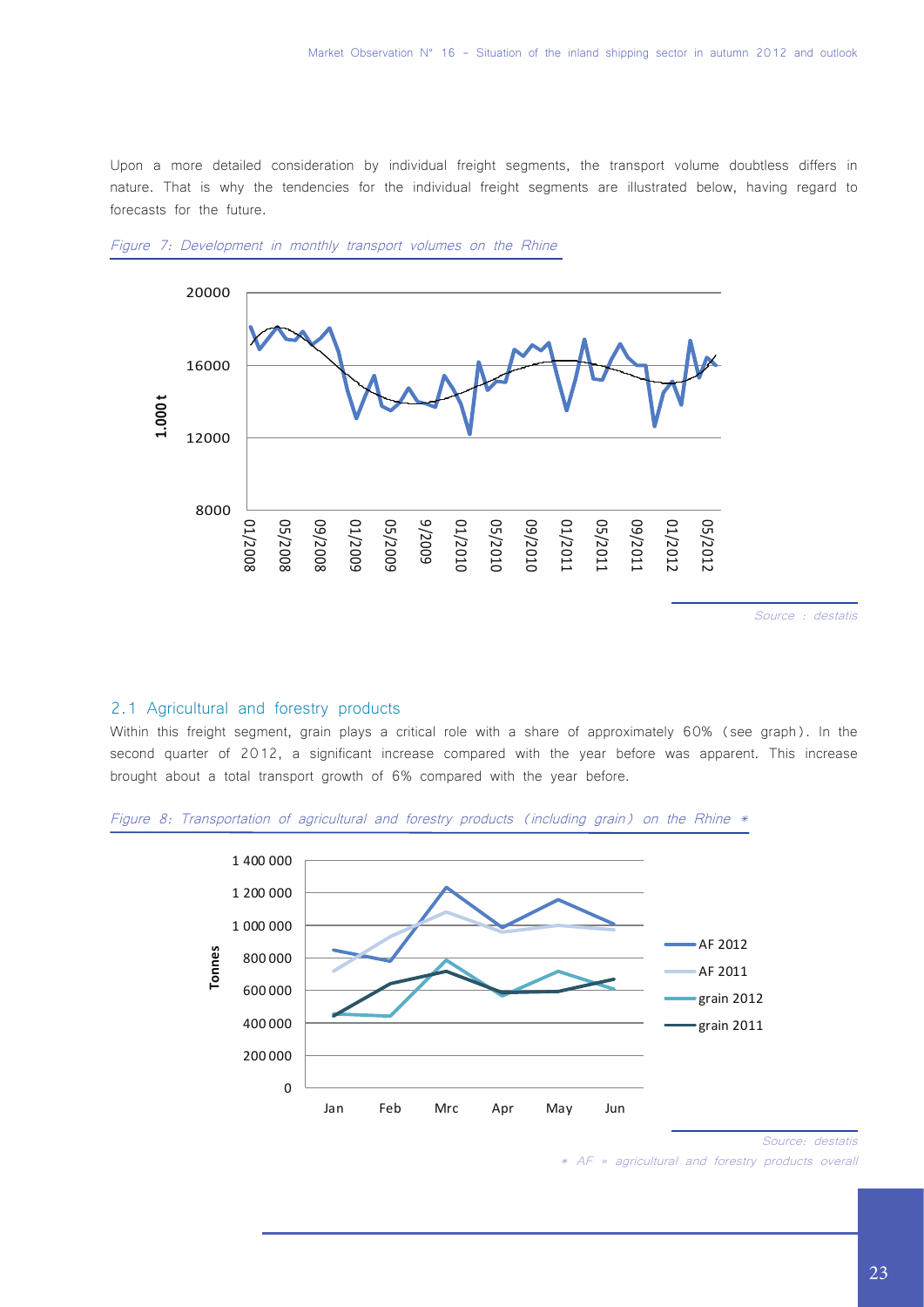#### 2.2 Foodstuffs and fodder

At approximately 3.3 million t, a similar volume of fodder and foodstuffs was on the Rhine (%)  $*$ transported in the first six months as in 1/2011. Plant oils and fats account for the biggest proportion of these transport movements with 60%, followed by foodstuffs at 22% (see graph).

Overall, scarcely any change in transport demand is to be anticipated in this segment for the year ahead.



Source: destatis

\* Data in % for the transport volume of all fodder and foodstuffs in the first half of 2012

#### 2.3 Iron and steel industry

The transportation of ores on the Rhine in the past one and a half years has been more or less in decline. In the first half of 2012, 11.8 million t of ores were transported on the Rhine, with iron ore accounting for the greatest proportion at 96%. In the same period the year before, however, ore transportations were significantly higher (13.1 million t.). The development of steel production provides an explanation for the decline in the second half of the year 2011 and 2012 (see figure).

The transport of metals and metal products has slightly increased throughout 2012. 5.3 million t were transported in the first half of 2012, with an upward monthly

Figure 10: Development of steel production and the transportation of ores on the Rhine



trend. This figure is however still below the first half-year 2011 quantities, when 5.7 million t were transported on the Rhine.

#### 2.4 Solid mineral fuels

In the first half of 2012, approximately 15 million t of coal were recorded on the Rhine between Rheinfelden and the German Dutch border. This figure was approximately 4% higher than the previous year's result for the first half of 2011. The highest figure for one and half years was achieved in March (approximately 3 million t).

On a multi-year view it will be recognised that coal transportation has progressively edged back towards the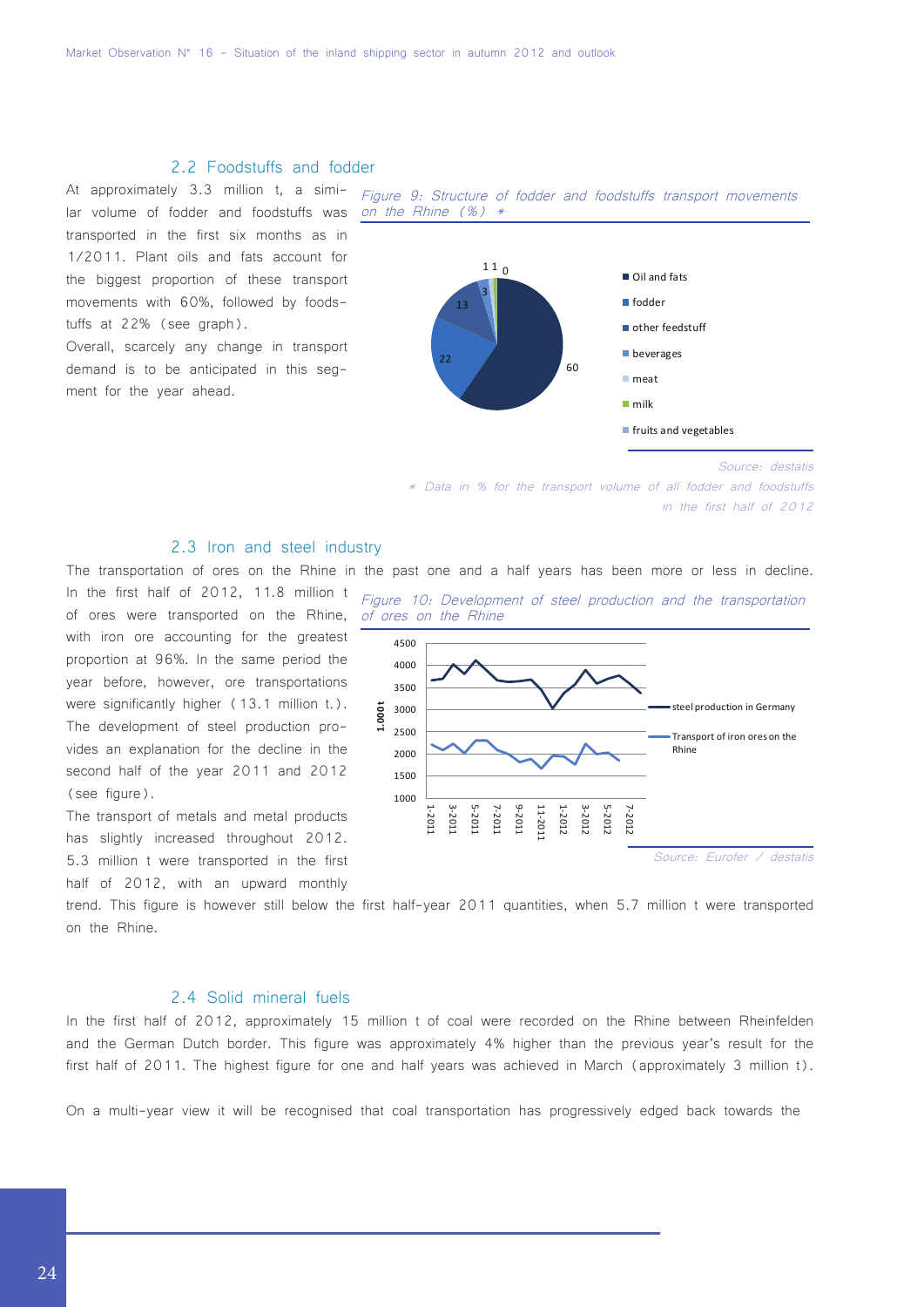pre-crisis level following the collapse in 2009. This level is around 2.5 million t per month on the traditional Rhine.

As before, flows of imported coal are closely associated with transportation on the Rhine. Last year, in 2011, Germany increased its coal imports by 3 million tonnes, from 41 million t to 44 million t. At the same time, coal extraction fell from 14 million to 13 million t and thus by one million tonnes, as already the year before. Imported coal covers 76% of power stations' coal requirements, 86% of the steel industry's requirements and 79% of heat generation requirements.



50% of Germany's coal imports cross the "wet" border between the Netherlands and Germany on the Rhine by ship. 30% are brought into the country by rail and 20% in the seaports of northern Germany, with rail the preferred means of onward transport.

In recent years, numerous large seaports, such as Rotterdam and Amsterdam have increasingly transshipped greater volumes of coal. Rotterdam is further developing its infrastructure in order to be able to accommodate even more energy imports in future.

| Port           | 2009 | 2010 | 2011 |
|----------------|------|------|------|
| Hamburg        | 5, 2 | 5,3  | 5,8  |
| Amsterdam      | 18,0 | 18,8 | 19,9 |
| Rotterdam      | 24,8 | 24,1 | 26,7 |
| Antwerp        | 6,1  | 5,1  | 5,4  |
| Ghent          | 2,6  | 4,2  | 3,1  |
| <b>Dunkirk</b> | 6,1  | 6,5  | 7,6  |

#### Table 5: Coal transshipments (in million t) in selected European seaports

Source: VDKI

Coal prices, which have been very low for some considerable time, should have a positive impact on imports and transportation on the Rhine in the year ahead. The reason for this is an oversupply of coal on the world market, which, on the one hand, is caused by increasing coal exports by the USA. On the other hand, there has been a sharp fall in the cost of transporting coal as a result of very low maritime transport freight rates worldwide (a consequence of the general overcapacity affecting bulk carriers)<sup>1</sup>.

In the first half of 2012, the price of steam coal or coal for power stations was 28% lower than in the same period of  $2011^2$ . This low level is expected to persist.

<sup>1</sup> See: Deutsche FondsResearch (2012), Shipping Research Newsletter 4/2012

<sup>2</sup> Source: VDKI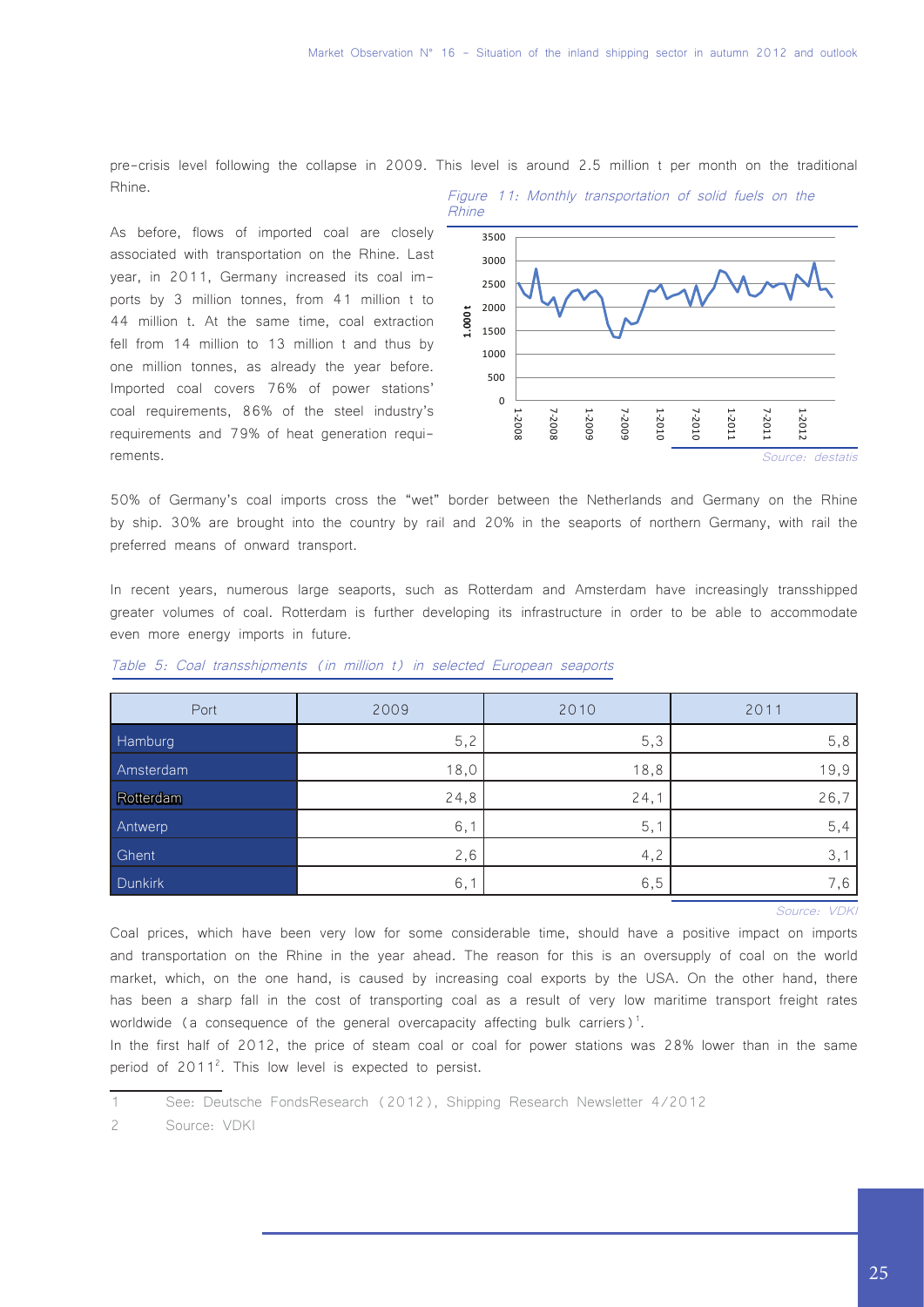#### 2.5 Aggregates, soils & building materials

In the first half of 2012, not quite 12 million t was accounted for by this important segment for navigation on the Rhine in volume terms (+ 3% compared with the same period the year before). These 12 million t were broken down as follows:

- 10.7 million t of sand, soil, gravel and stone (90% of the total amount)
- 0.8 million t of cement, limestone and gypsum (6.7% of the total amount)
- 0.28 million t of other building materials (2.3% of the total amount)
- 0.14 million t of ceramic building materials (1.2% of the total amount)

The month-on-month transport statistics indicate a decline in the second half of 2011, followed by an increase in the first half of 2012 (see graph).

Further increases in transportation are to be expected for the year ahead. The reason for this is the continuing robust performance of the building sector in Germany, sustained by property investment involving broad swathes of the population.

The low interest rate for real estate loans, but above all the change in investment behaviour on the part of wide swathes of the population in light of the Euro crisis plays a critical role in this. Consequently, most economic research institutes are anticipating single digit building investment growth in Germany for  $2013^1$ .





#### 2.6 Chemical products & fertilisers

Transport movements of chemical products were very much in step with general economic development. There was a decline in mid-2011, followed by recovery at the beginning of 2012. In the first half of 2012, 8.4 million t were transported on the Rhine. This corresponds almost exactly to the same quantity observed for the first half of 2011.

Transportation performance over a period of years strikingly illustrate the economic fluctuations:

<sup>1</sup> Source: The German building industry – forecasts. (http://www.bauindustrie.de/themen/volkswirtschaftinformation-kommunikation/konjunkturbeobachtung-analysen-und-prognosen/)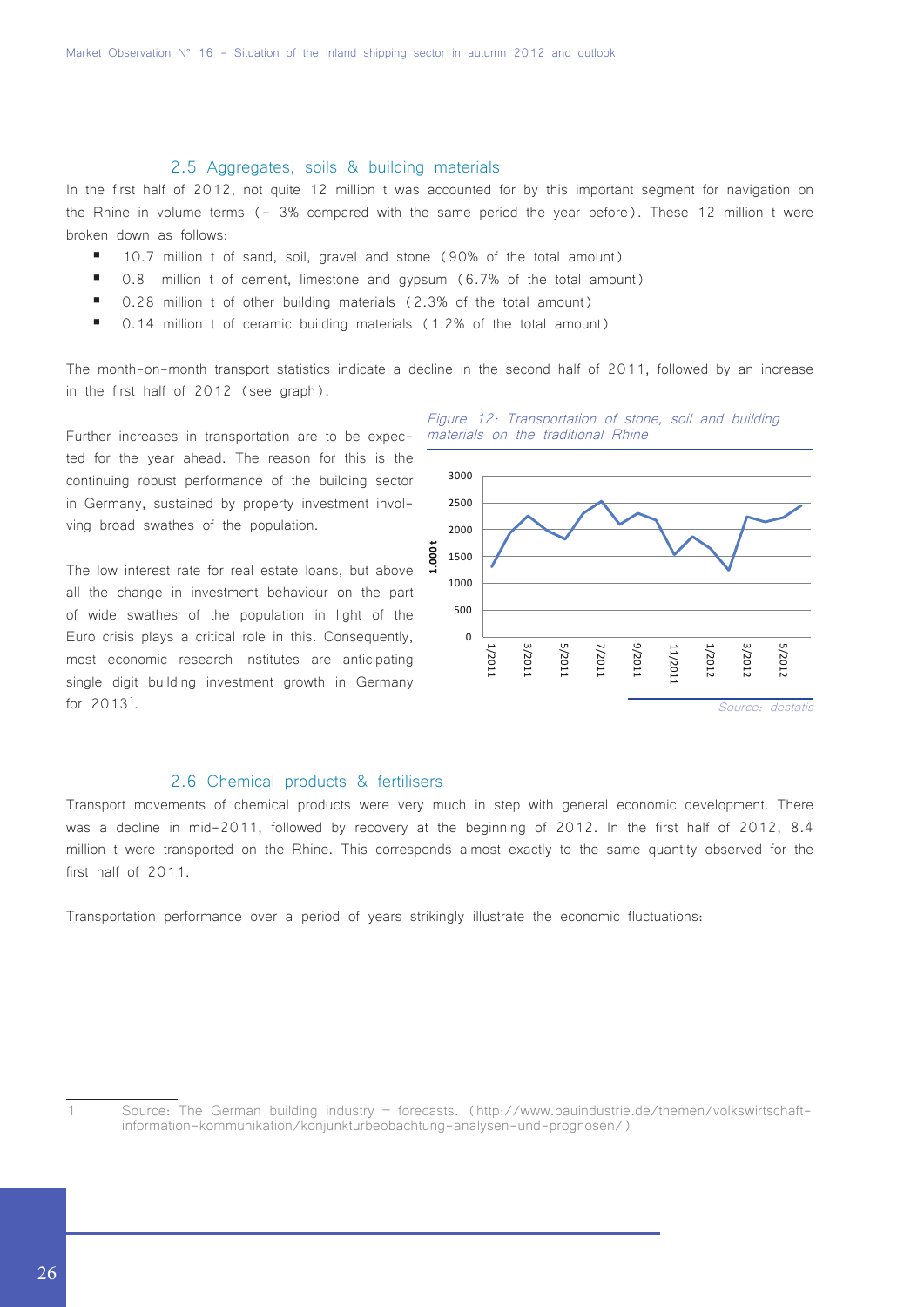

Figure 13: Monthly transportation of chemical products on the traditional Rhine  $*$ 

Currently in Germany, 8.8% of chemical products are transported by inland waterway, 57.6% by heavy goods vehicle, 10.9% in pipelines, 12% by rail and 10.7% by oceangoing ship<sup>1</sup>.

This includes all transport movements of chemical products, including the quantities transported not by the chemical industry itself but by the chemical trade. If one looks only at the transport movements occasioned by the chemical industry itself, then the inland navigation market share is marginally higher at 9.7%. This discrepancy can be explained by the smaller quantities transported in the trade sector, where transport by HGV often appears more economical.

The Chemical Industry Association (VCI) in Germany is anticipating a 3% fall in chemical output in 2012 compared with the year before. Owing to the very close relationship between chemical output and transport demand on the Rhine, a decline in transport movements of chemical products of the same magnitude is to be anticipated for 2012.

Transport movements of fertilisers followed a very similar trajectory to that of chemical products. For 2012 as a whole, there was a slight upturn following something of a decline in the second half of 2011. In total, approximately 2.3 million t were transported on the Rhine in the first six months of 2012. Far and away the biggest share here is accounted for by nitrogen compounds and artificial fertilisers.

#### 2.7 Mineral oil products

Transportation in the first half of the year was approximately 6% higher than in the same period the year before. An upward tendency since the beginning of the year can be observed (see graph). This tendency however is not to be construed as a long-term trend but rather as a temporary phenomenon occasioned by the price

<sup>1</sup> Source: Verband der Chemischen Industrie in Deutschland (VCI) - Chemical Industry Association in Germany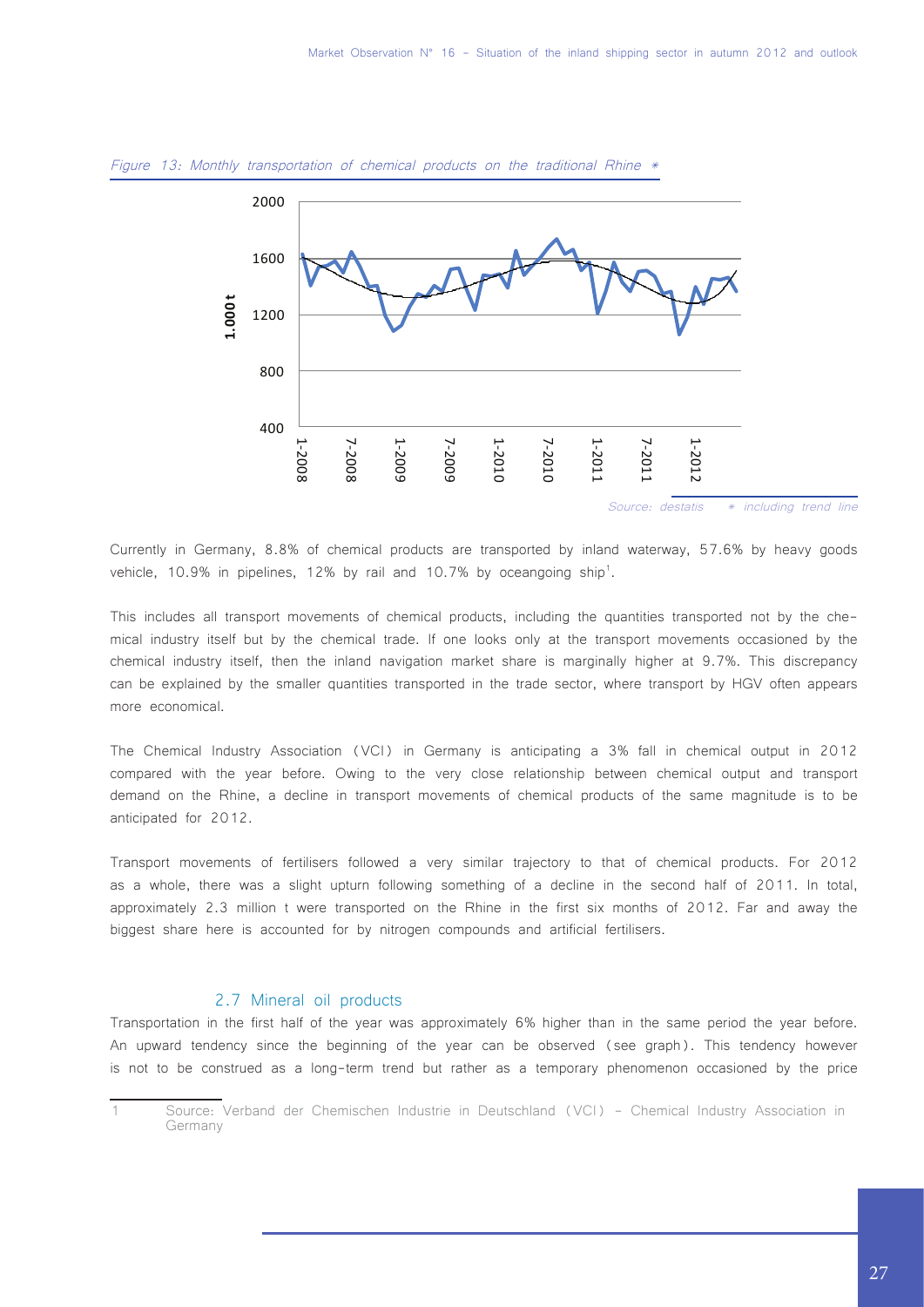development on the oil markets.

What emerges from the following graph is that there were significant price falls in the second quarter of 2012, which in the final analysis reflect markets' pessimistic response as a result of the European financial crisis.

The transportation of mineral products should pick up somewhat in 2013. The reason for this is that the oil price, as the most important influencing factor, is under downward pressure in view of some gloomy forecasts for economic development in the euro area.

1000 1200 1400 1600 1800 2000 2200 2400 1/2011 3/2011 5/2011 7/2011 9/2011 11/2011 1/2012 3/2012 5/2012 **1.000 t**

Figure 14: Monthly transportation of liquid mineral oil pro-

Source: destatis

On the one hand, the anticipated fall in oil prices (backwardation situation on the futures markets) is indeed driving less speculative oil demand. On the other hand, however, a low oil price is increasing the fundamental consumption demand of private households.

ducts on the Rhine

#### Figure 15: Price development of crude oil and mineral oil products



Source: International Energy Agency (IEA)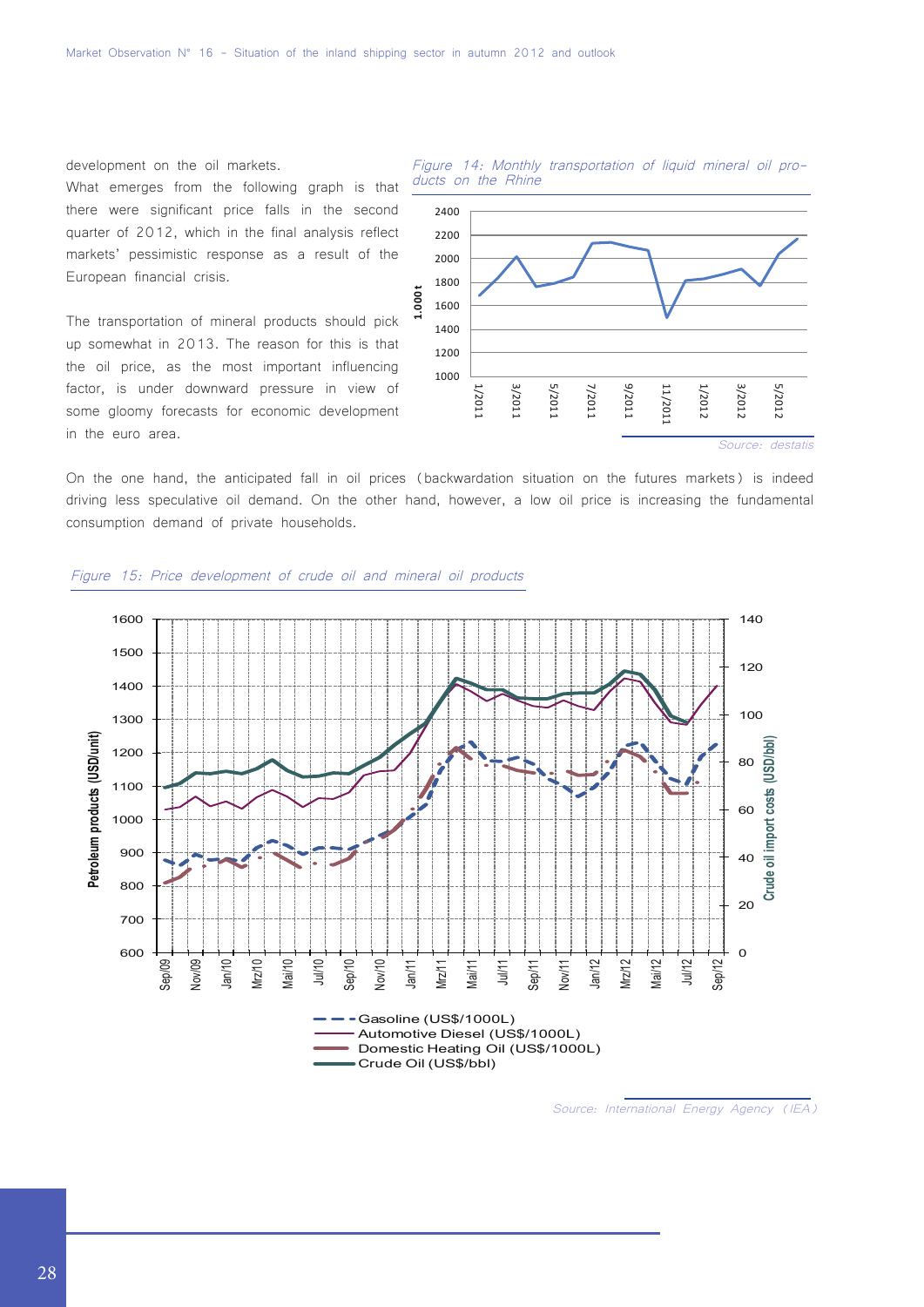#### 2.8 Containers

In the first half of 2012, approximately 660,000 containers were transported on the traditional Rhine. Two thirds of them were loaded containers, one third were empty containers. In the standard size "Twenty Foot Equivalent (TEU)" there was a quantity of approximately 1 million TEU.

The freight weight transported in the containers amounted to 7.5 million tonnes. The following table contains the exact figures.

|  |  | Table 6: Container traffic on the Rhine in the first half of 2012 |  |  |  |  |  |  |  |  |  |  |  |
|--|--|-------------------------------------------------------------------|--|--|--|--|--|--|--|--|--|--|--|
|--|--|-------------------------------------------------------------------|--|--|--|--|--|--|--|--|--|--|--|

|         | Number of containers                 | <b>TEU</b> |                                   |       | Freight weight in the containers<br>(tonnes)                   |  |  |  |
|---------|--------------------------------------|------------|-----------------------------------|-------|----------------------------------------------------------------|--|--|--|
| Empty   | Loaded                               | Empty      | Loaded                            | Empty | Loaded                                                         |  |  |  |
| 213,330 | 446,525                              | 328,812    | 679,151                           |       | 7,512,818                                                      |  |  |  |
|         | Total number =<br>659,855 containers |            | Total quantity =<br>1,007,963 TEU |       | Total freight weight in the containers<br>$= 7,512,818$ tonnes |  |  |  |

Source: destatis; CCNR calculations

If one compares the TEU quantities above with previous half-year periods, the following picture emerges:



Figure 16: Quantity of empty and full containers transported on the Rhine by individual half years

Source: destatis; CCNR calculations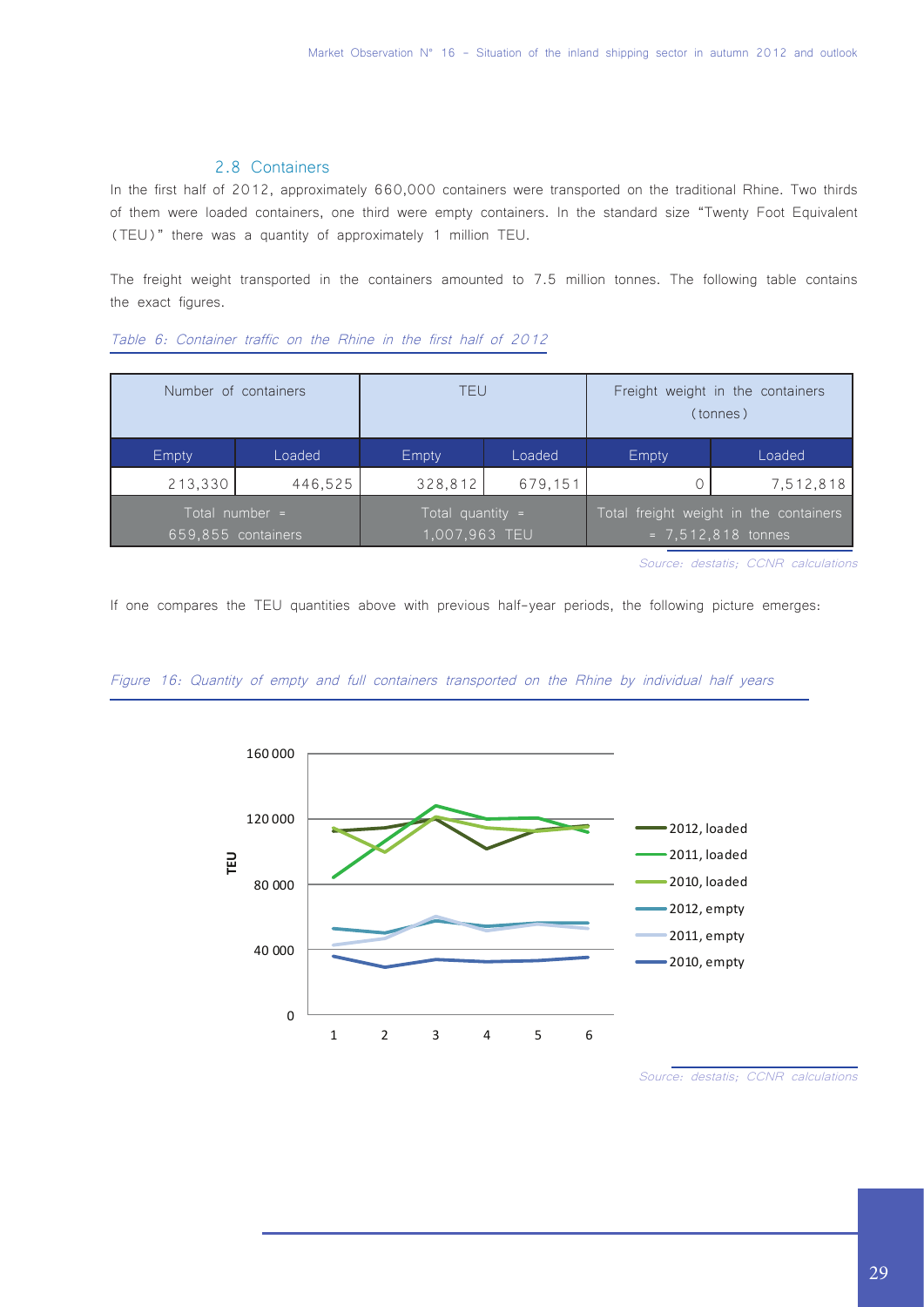In the first half of 2012, the quantity of loaded TEU was 1% higher than the year before. The quantity of empty containers was approximately 5% higher than in the first six months of 2011.

On a multi-year view, it can be observed that the total quantity of loaded and empty containers, as with chemical products, attained the pre-crisis level towards mid-2010.



Figure 17: Monthly development of container traffic on the traditional Rhine since the beginning of 2008

#### Source: destatis

#### 3. Demand in the passenger transport market

In the day excursions sector, the spring of the 2012 season was hampered by rainy weather. This reduced ship occupancy. Thereafter, the weather improved significantly and with it also demand.

In the river cruise sector, the start of the season was characterised by subdued bookings to do with the uncertain economic environment, but also with the knock-on effects of the Costa Concordia disaster in the Mediterranean. German customer groups responded more sensitively to this ship wreck than US American customer groups, for example. This explains the fact that individual German river trip companies even postponed new construction delivery by one year.

A return to the long-term growth trend is anticipated for 2013. Annual growth in passenger numbers of 8% for the West European market is estimated for the development in demand to 2018<sup>1</sup>.

<sup>1</sup> Source: Hamburgische Seehandlung (2012) Issue prospectus Danube river travel investment offer; p. 58.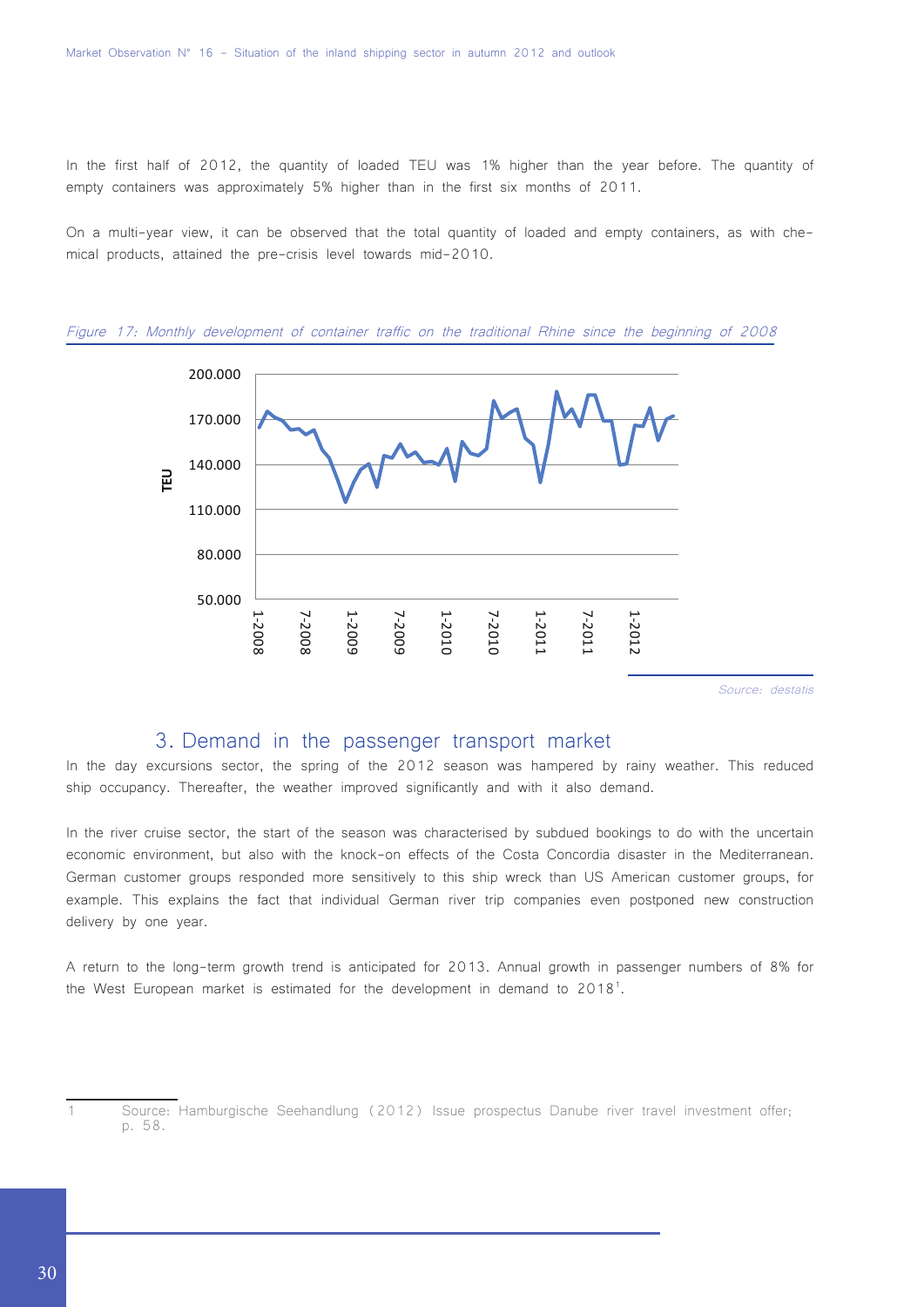# Section 2: Relationship between transport supply and demand

# 1. Development in the fleet: new construction

#### 1.1 Dry shipping

According to the latest IVR figures, a total of 20 new motor cargo vessels, 15 new pushed barges, 2 pusher vessels and one tugboat entered the market in 2011.

This corresponds to new tonnage of 57,600 t for the motor cargo vessels and 43,000 t in the case of the pushed barges. This yields total new tonnage of approximately 100,000 t, which equates to a decline in the new construction rate of approximately 36,000 t or 26% compared with 2010. Expressed in terms of numbers of ships, the new construction rate has fallen by 26 ships.

If one compares the new construction rate in 2011 with the figures for the decade 2000-2010, the following observation can be made: in quantitative terms, the investment in new shipping space is currently comparable with the years 2004, 2005 and 2006. In each of these years approximately 100,000 t entered the market. The period 2004 to 2006 was, as far as the overall economic situation is concerned, somewhat of a trough. To that extent, the current situation exhibits significant similarities with the years 2004, 2005 and 2006.

The average tonnage of 2011 new construction was 2,900 t (motor cargo vessels) and 2,400 t (pushed barges).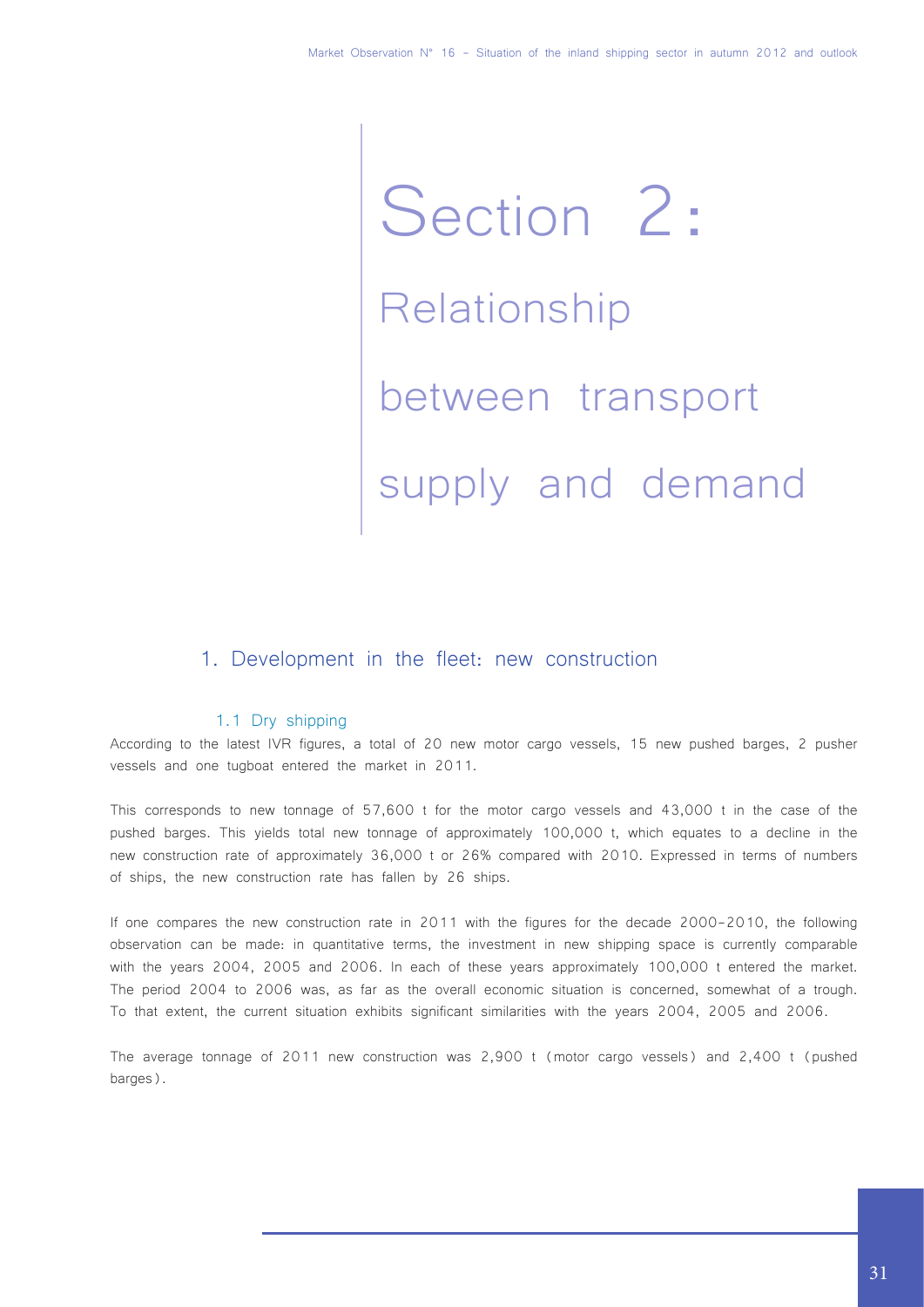#### Table 7: New construction volumes in the dry goods sector  $*$

| Year | New construction tonnage (t) |
|------|------------------------------|
| 2008 | 432,000                      |
| 2009 | 480,000                      |
| 2010 | 135,700                      |
| 2011 | 100,600                      |

Source: IVR

\* data for Belgium, Germany, Netherlands, France, Switzerland

The figures for 2012 are still very incomplete so that it is currently not possible to ascertain a robust new construction rate for 2012. However, based on the figures for the first 10 months, a further pronounced slowdown is apparent, which is shaping to be even more marked than the decline between 2010 and 2011.

#### 1.2 Tanker shipping

According to IVR figures, the new construction rate for tankers has slowed significantly in 2011 and 2012. This is apparent from the provisional figures for the first 10 months of 2012 and from the figures for 2011 as a whole. According to the latest IVR figures, 86 new ships with a total tonnage of approximately 185,300 tonnes entered the market in 2011. The average capacity was approximately 2,900 tonnes. A major falling-off in investment compared with 2009 and 2010 is thus discernible.

#### Table 8: New construction volumes for tanker shipping  $*$

| Year | New construction tonnage (t) |
|------|------------------------------|
| 2008 | 144,580                      |
| 2009 | 391,000                      |
| 2010 | 339,000                      |
| 2011 | 185,000                      |

Source: IVR

\* data for Belgium, Germany, Netherlands, France, Switzerland

In percentage terms, the decline in new construction tonnage in 2011 compared with the year before was approximately 45%, or almost half. In numbers of hulls, approximately 20 fewer new construction ships were deployed. This decline corresponds to the decline mentioned in the market report 2012-1 scenarios (see tanker shipping fact sheet). It was however noted in this report that a decline of 20 ships per year in the new construction rate is not sufficient to unwind the overcapacity if at the same time almost no single hull ships are exiting the market.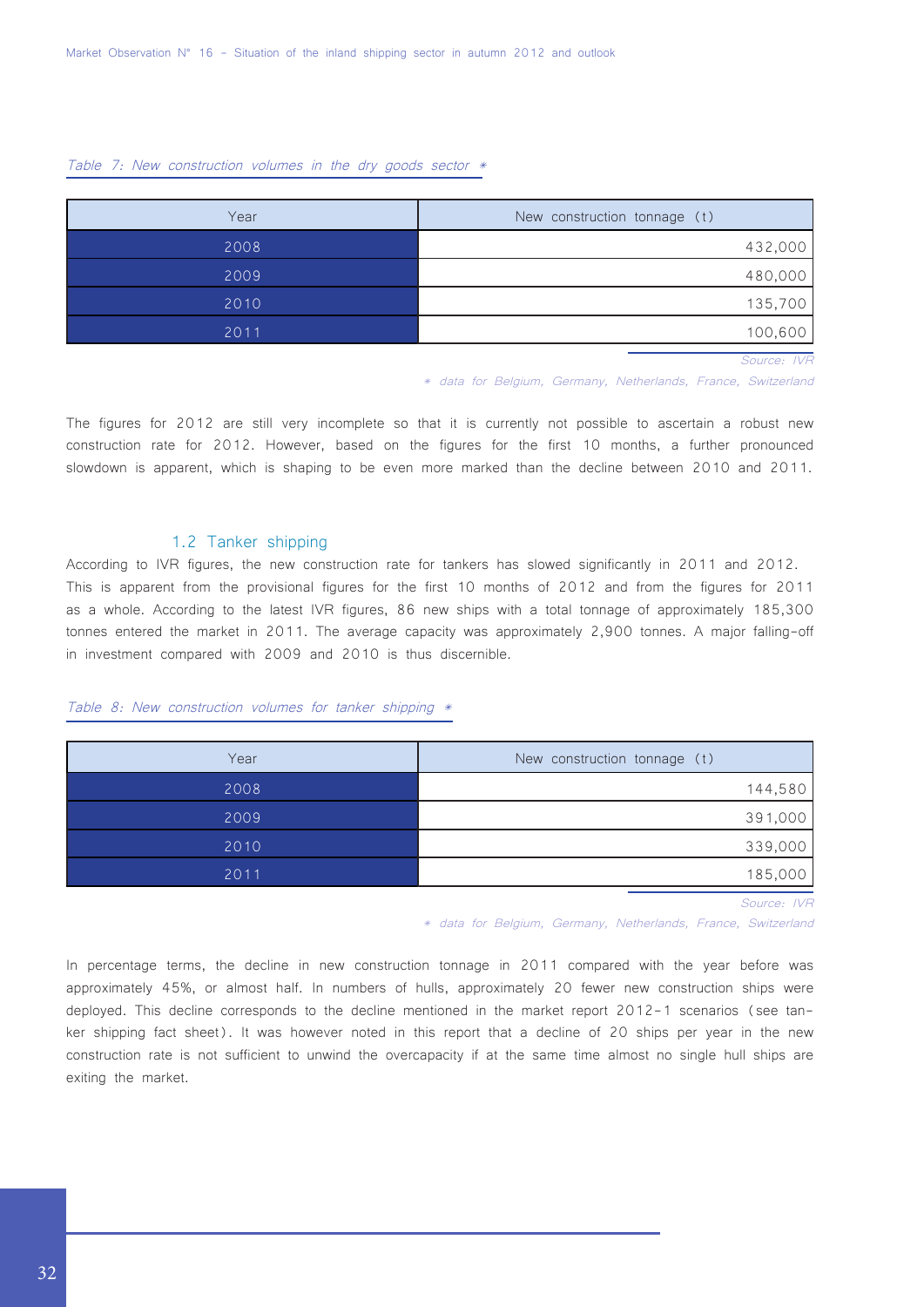If one compares the figures for the first 10 months of 2012 with the same period the year before, then the new construction volume in 2012 should again fall sharply.

The trend to ever larger ships has also continued in 2012. The average tonnage of new construction vessels in 2012 was approximately 3,200 tonnes. One must however add that, as before, there are also relatively small new construction vessels in the tanker shipping sector (less than 2,000 t). These tend to be encountered in Germany and Belgium.

The average figure for the European tanker fleet as a whole is "distorted" upward by a number of very large tankers employed in the Netherlands (these are new vessels with a capacity of 6,000 t and more).

#### 1.3 Passenger navigation

10 new river cruise ships entered the Western Europe market in 2010. The bulk of the new ships operate under the Swiss German flag, but individual ships also under the Czech and Austrian flag. In addition, a number of new day excursion ships have also entered the market, primarily in Germany and the Netherlands.

In the first ten months of 2012 there were 12 new river cruise ships; half of them operating under the Swiss flag. Most of these new cruise ships are 135 metres in length and have a beam of 11.4 metres. The new ships' draft is in a range between 1.4 metres and 2.0 metres.

According to estimates, there are currently approximately 230 river ships plying European waterways. A data analysis by SeaConsult revealed that in April 2012 approximately 57% of the units on European inland waterways (with the exception of Russia) are at least 10 years old. Just under 23% of river cruise ships are older even than 25 years and 9% more than 45 years old<sup>1</sup>. This age structure indicates a certain need for replacement in future.

# 2. Capacity utilisation

#### 2.1 Dry freight capacity

Despite the sharp rises in transportation demand in 2010 and to some extent still in 2011, capacity utilisation has exhibited no sustained increase. It is still  $12 - 24$  percentage points below the figures for the period 2004 – 2008.

In 2011, capacity utilisation increased – depending on ship size class – by between 4 and 8 percentage points. The biggest increase was for ships with a carrying capacity of between 400 and 1,000 t, namely relatively small ships. This can be explained in terms of the effects of low water.

<sup>1</sup> Source: Hamburgische Seehandlung (2012)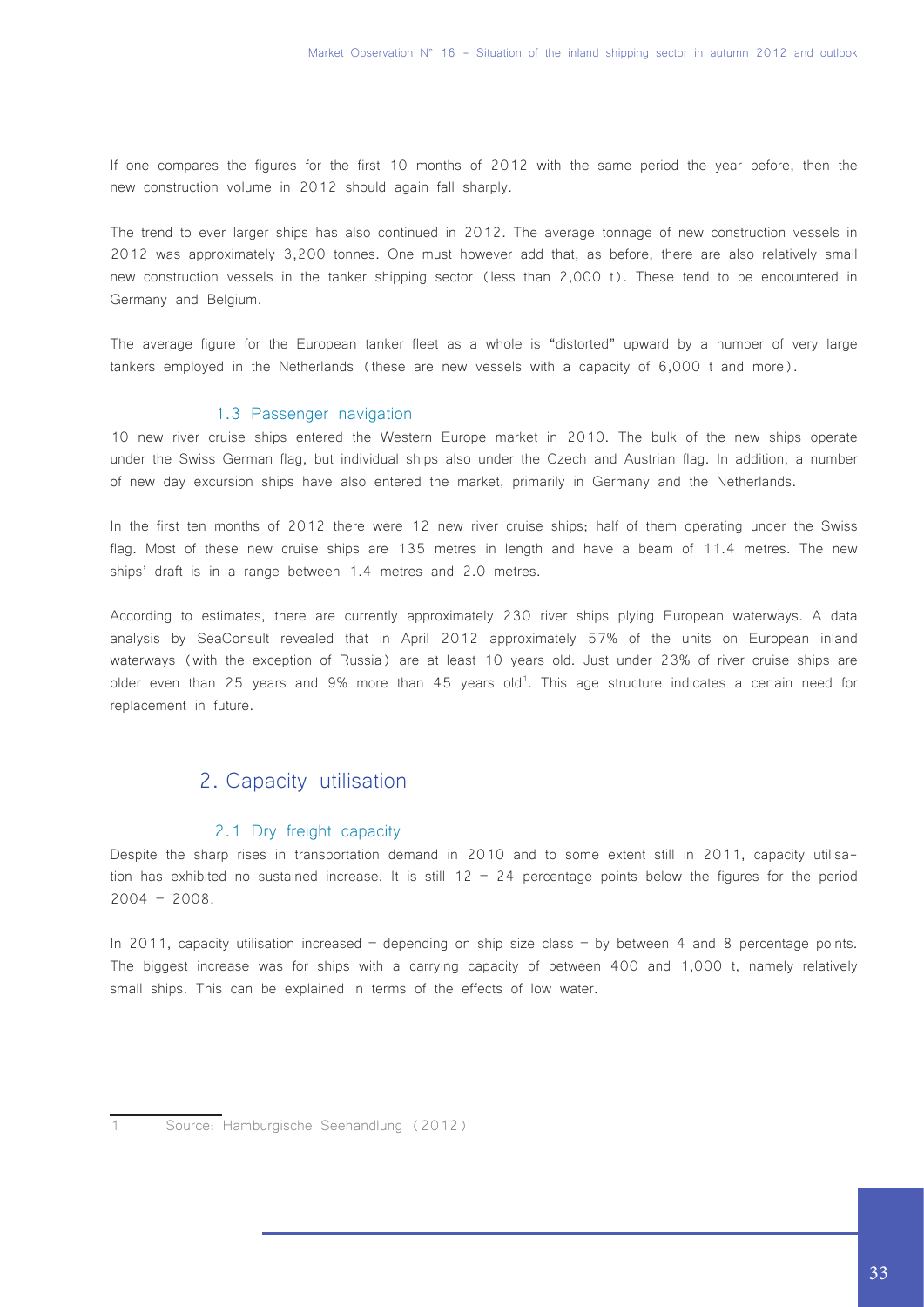The reason is that in the event of low water, more small ships are called upon to meet the transportation demand in view of the problem that large ships in

these situations can only be loaded to a relatively small percentage of their capacity.

Also, because of the lower load factor per ship, more journeys have to be undertaken to transport the same amount. The amount of time for which the fleet is employed increases as a consequence. As such, at low water, the fleet's utilisation rate increases as a result of natural factors.

It can be noted that the utilisation rate of the largest ship units  $(> 2,500 t)$  has suffered the most adverse development. At 69% in 2011 it



was approximately 14 to 15 percentage points below the utilisation rate of the smaller classes of ship.

#### 2.2 Tanker freight capacity

The development in the utilisation rate in the tanker shipping sector is completely different to that in the dry shipping sector Owing to the migration from single hull to double hull, the fleet has expanded very strongly in recent years. Between 2004 and 2011, capacity has increased by 60%.

Unlike the dry shipping sector where there was a noticeable rise in the utilisation rate in 2010, the declining

trend in tanker navigation since 2004 has continued. Nevertheless 2011 saw a small increase, which admittedly is primarily attributable to the low water situation.

The serious low water situation had the effect that the large units could only be loaded to a relatively small extent, with the result that many smaller ships were required. More ships were therefore employed to deliver the same transport volume, as a result of which the utilisation rate of the fleet as a whole increased slightly.

Figure 19: Utilisation rate of the fleet in the tanker navigation sector



Source: Panteia / NEA Consulting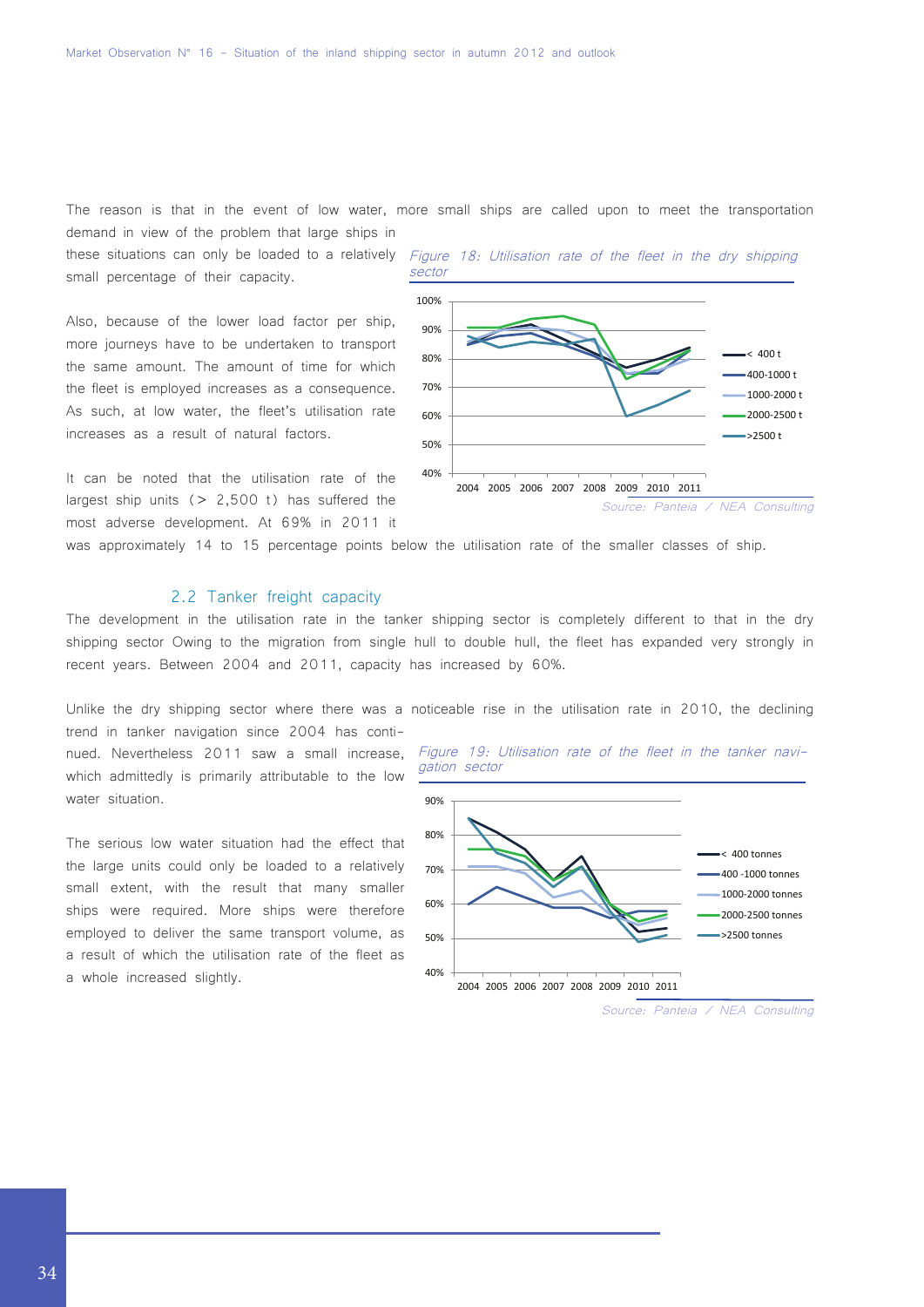# Section 3: Situation of the inland navigation companies

# 1. Development in freight rates and business activity

#### 1.1 Dry shipping

Dry shipping freight rates had reached a high level as a result of the general economic boom between 2005 and 2007/2008. A major slump occurred from the end of 2008 onward (essentially in parallel to the development of transport demand). The recovery set in at the beginning of 2010. Strongly "assisted" by the low water levels in 2011, mid-2011 saw a return to the pre-crisis level.

Since then, however, there has been a marked decline. Between mid-2011 and the autumn of 2012, the average freight level in the dry shipping sector showed a falling trend. Water levels in the first half of 2012 were normal so that freight rates received no support from this quarter.



As the product of transportation volumes and freight rate development, the development in turnover is influenced by both factors. Volumes and freight rates frequently move in the same direction, with the result that the turnover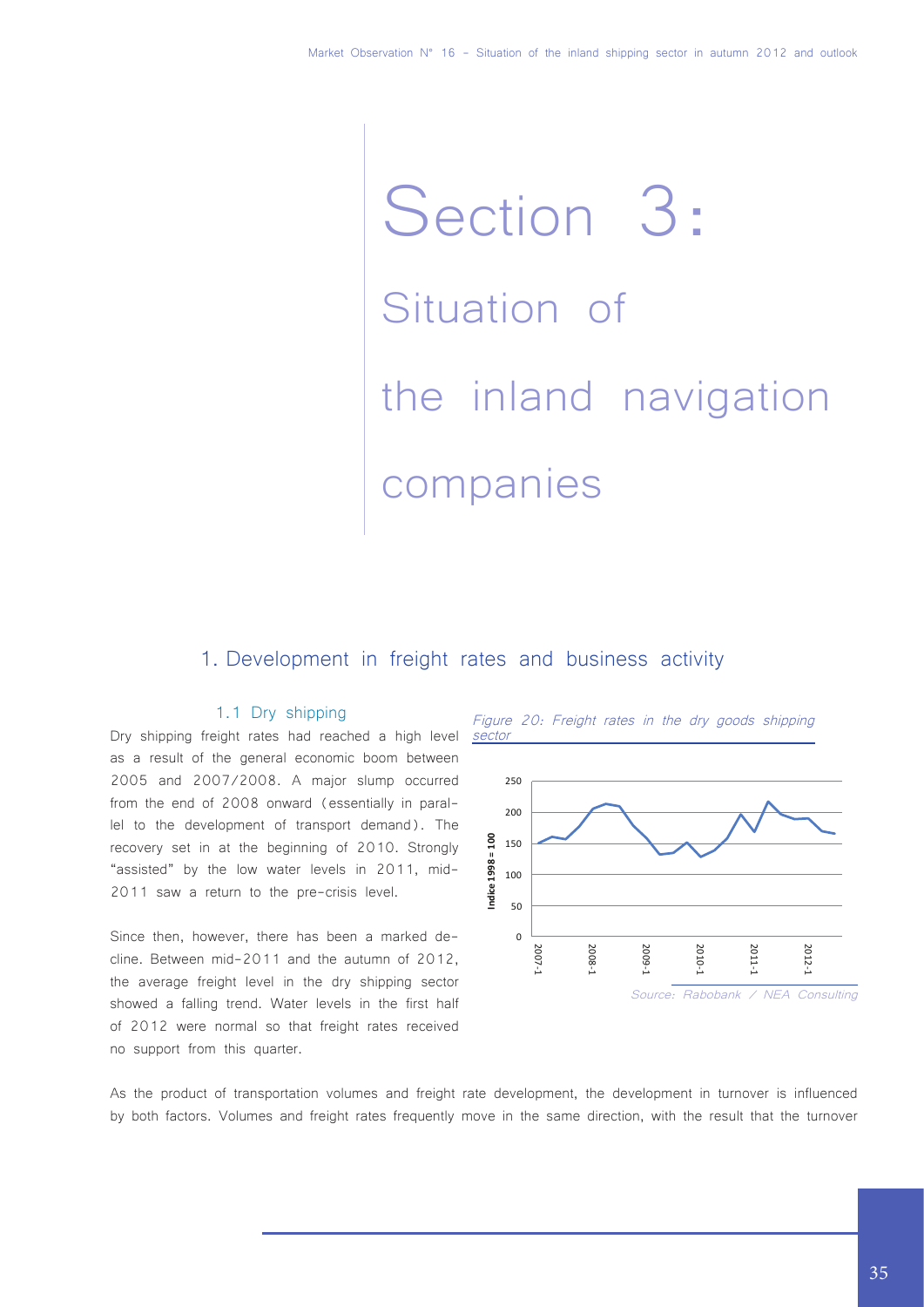trend then clearly develops in the same direction.

Transport volumes and freight rate levels can, however, also "follow separate paths"; this is especially so if the influence of water conditions or fleet capacity is particularly strong. In essence, this situation applies to the first half of 2012: Notwithstanding a slight increase in transportation demand, freight rates have fallen, owing to the increased water levels and ongoing overcapacity.

The upshot for inland navigation in Holland was a fall in turnover in the first half of 2012. As the Centraal Bureau voor de Statistik reports, turnover in the second quarter of 2012 fell almost 10% compared with the second quarter of 2011. In the first quarter of 2012, year-on-year turnover remained relatively stable. 2011 saw increases in turnover of between 5 and 20%, depending on quarter. These increases were attributable first and foremost to the low water levels in 2011, which analogous to «windfall profits»<sup>1</sup> increased freight rates and thus profits.

The number of occurrences of bankruptcy increased significantly in the Dutch inland navigation sector towards the end of 2011 and the beginning of 2012<sup>2</sup>. The figures in these two quarters was three to four times higher than the usual frequency.

#### 1.2 Tanker shipping

The major importance of seasonal transport movements (heating oil for private households) was also apparent in 2011 in the development of tanker navigation freight rates. A high for the year was reached in the fourth quarter of 2011. Previous years also peaked in the fourth quarter, which was related to the seasonal delivery of heating oil. Admittedly, this seasonal peak in the fourth quarter of 2011 was very high compared with previous years.

As can be seen from the graph depicting the price development of mineral products (see the section on transport demand), mid-2011 saw a fundamental turnaround on the mineral oil markets; a phase of strong price increases was followed by several months of falling prices. This is why freight rates for transporting mineral oil products rose sharply in the autumn of 2011 because heating oil stocks could be replenished because of low product prices.





1 "Windfall profits" are profits that are not based on the performance of the beneficiary but occur as a result of favorable influences.

<sup>2</sup> Source: CBS.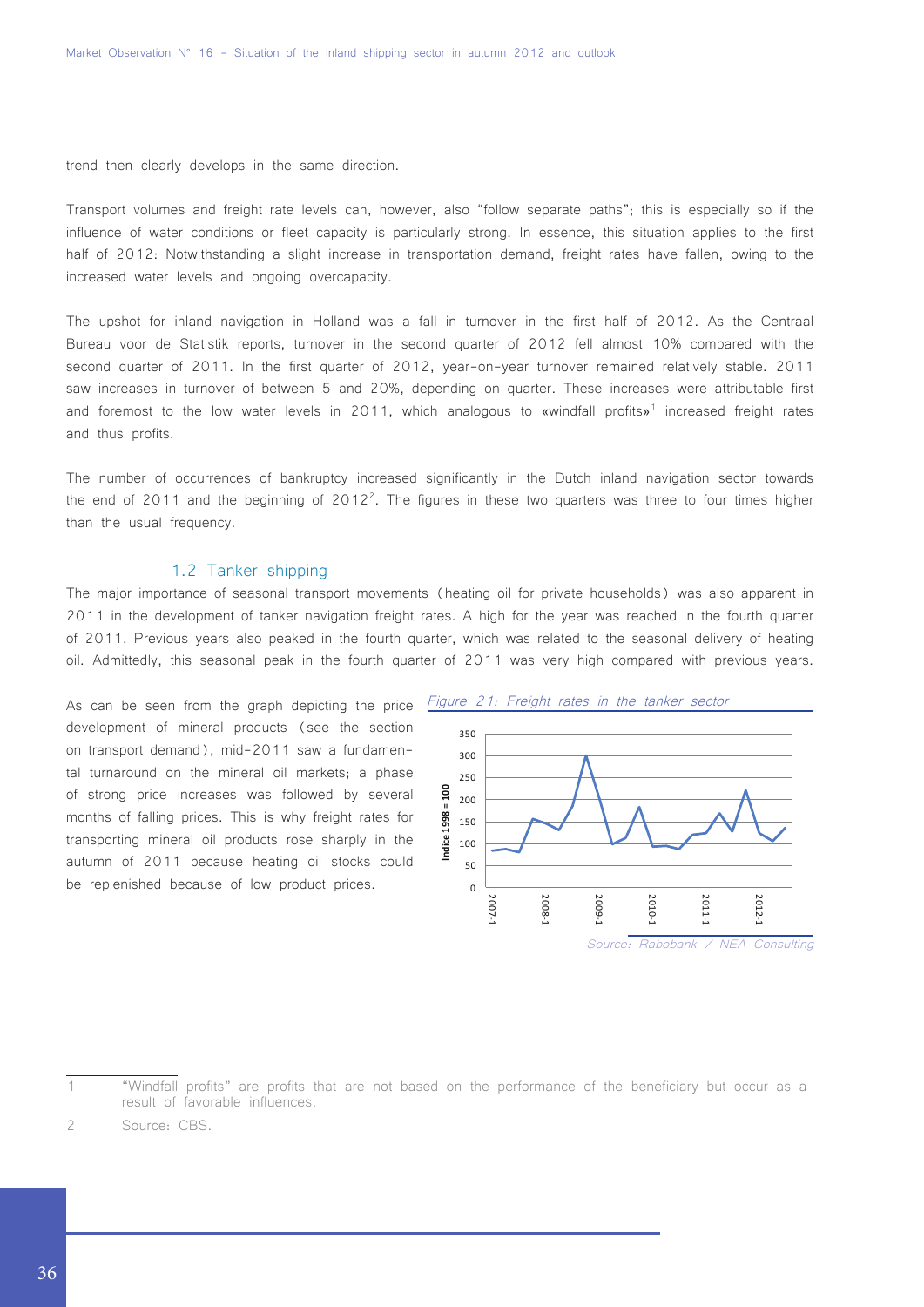But once the seasonal effects had abated, the freight rates fell back at the beginning of 2012 and in the third quarter of 2012 as well, there was only a small upturn. The following graph shows the average freight rates for the transportation of heating oil and diesel from Rotterdam for the first three quarters of 2011 and 2012 (survey results). Various destinations along the Rhine are listed. What is apparent from the graph on the one hand is the dependency of the level of the freight rate on the distance transported, which is first and foremost to do with the variable costs, which increase in proportion to distance.

On the other hand, however, what also emerges

from the graph is that the general freight rate level for 2012 is below the previous year's level. The reasons are to be seen in the 2011 price effects that have already been touched on.

In light of the fall in freight rates, turnover in the tanker navigation sector in 2012 has declined compared with the year before.

## 2. Cost development

The development of inland navigation costs in the first three quarters of 2012 broadly tracks the trend of the past three years. What is apparent from this trend is that dry shipping costs are increasing more than for tanker navigation. For example, the general cost level in the third quarter of 2012 for transporting dry goods was 4% higher than in the third quarter of 2011. In the tanker navigation sector on the other hand, the increase was only 2%.

Figure 23: Cost development in dry shipping and tanker navigation



Source: Rabobank / NEA Consulting

#### 2.1 Fuel costs

In terms of fuel costs, the slight upward trend of the past two years has essentially continued. Only in mid-2011 was there a short-lived slight drop; this came about as a result of the dramatic exacerbation of the European financial crisis, which in the short term significantly depressed oil prices.



\*the first three quarters of 2011 and 2012 respectively

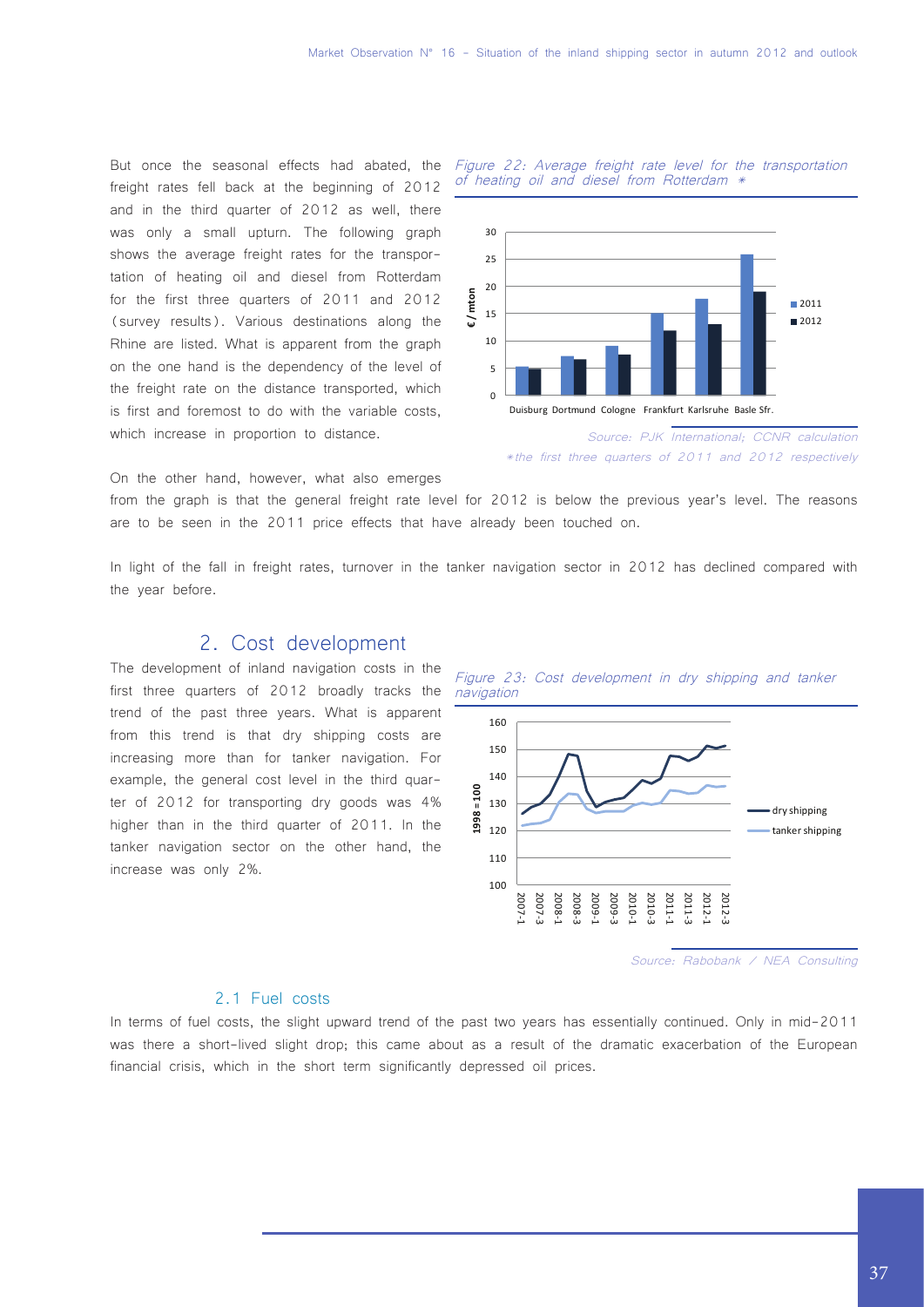Featured below are the previous years' increases for the month of September.

September 2012 compared with September 2011 : + 11% September 2012 compared with September 2010 : + 36% September 2012 compared with September 2009 : + 72%

In its latest October 2012 forecast, the International Monetary Fund (IMF) is assuming a backwardation situation on the oil futures markets for 2013. Backwardation indicates a tendency for oil prices to fall in the medium term<sup>1</sup>. The uncertainties surrounding this forecast are however very significant.

The fee levied since 01.01.2011 to finance the disposal of ship-generated waste containing oil and fats is without doubt yet another cost factor for companies. The regulation that only low sulphur fuel may be used points in the same direction. Nevertheless, the impact of these environmental regulations is relatively minor compared with the increase in gasoil prices.

#### 90 80 70 **/ 100 L** 60 **€** $50$ 40 30 2010-7 2011-4 2012-1 2012-4 2012-7 2010-1 2010-4 2010-10 2011-1 2011-7 2010-10 2011-10 2011-10 Source : Schweizerische Vereinigung für Schifffahrt und

# Figure 24: Development in inland navigation fuel prices $*$

Hafenwirtschaft; CBRB \* Gasoil index CBRB

#### 2.2 Labour costs

Labour costs are of considerable importance as a fixed cost pool in inland navigation. On aggregate, data on the development of standard wages in the Netherlands indicate a small increase in the past one and a half years.

The following graph illustrates this based on the percentage development in standard wages in the dry shipping sector (according to CBRB) for the Netherlands. What is being studied here are wage developments by specific grades.

Figure 25: Percentage change in wages in the dry shipping sector \*



Source: CBRB; CCNR calculations

The rates of change between July 2012 and January 2012, between January 2012 and July 2011 and between July 2011 and January 2011 show an increase in a range between 0.5 and 2%.

<sup>1</sup> See: IMF (2012), World Economic Outlook October 2012 Coping with High Debt and Sluggish Growth, p. 39.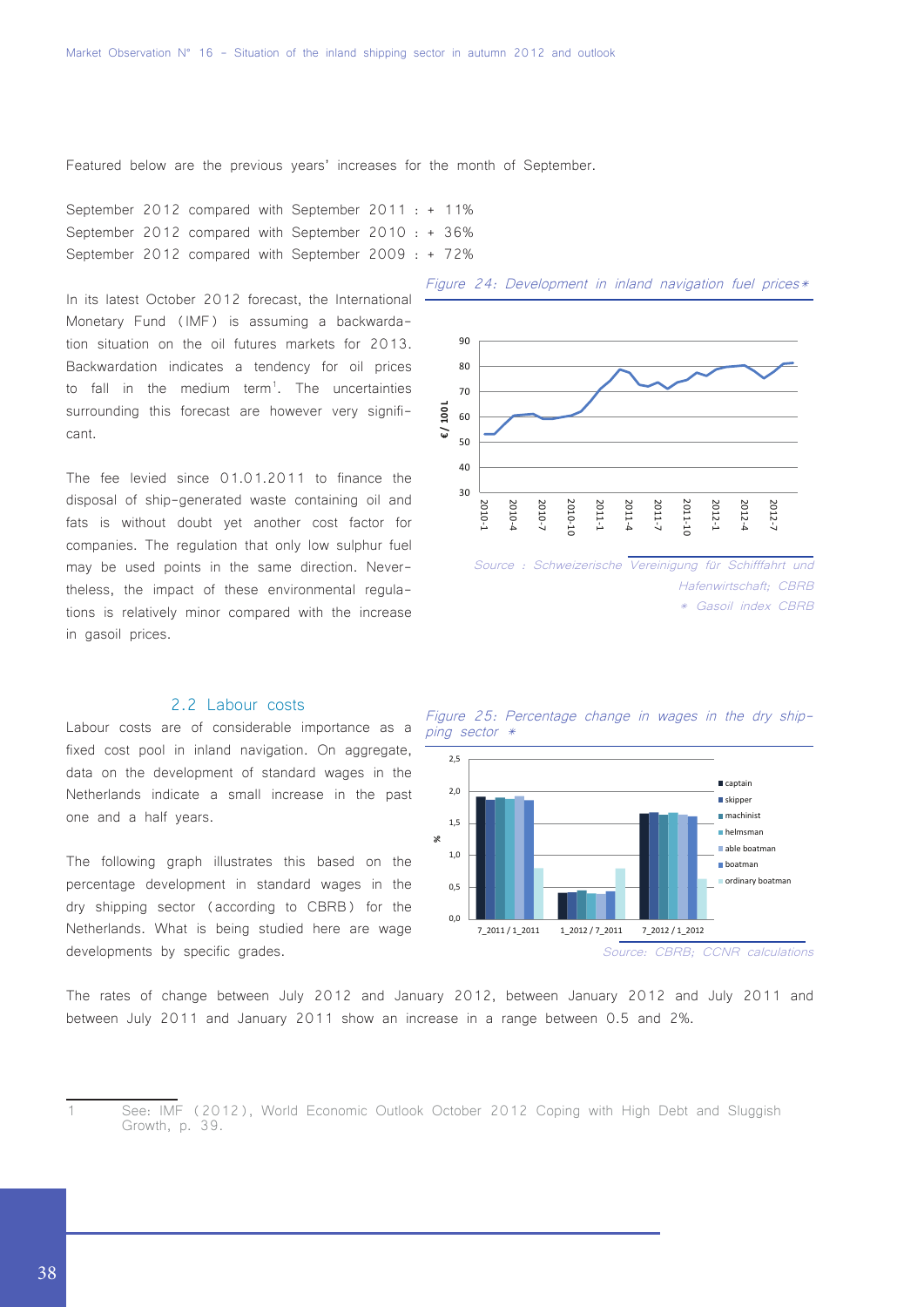The development of standard wages in the tanker navigation sector is essentially no different to the picture presented above for dry shipping. Similar overall increases are being reported for Germany.

#### 2.3 Capital costs

Capital costs comprise interest costs for debt financing, interest costs for equity capital and depreciation<sup>1</sup>.

As far as debt financing is concerned, the interest rates published by the ECB for loans with a term greater than ten years and with a loan volume greater than  $E1$  million are considered to be a cost development indicator. The interest rate for such loans has been falling throughout  $2011^2$ .

Despite this, there is currently considerable caution towards debt financing, especially in the dry shipping sector, which is reflected in relatively high risk premiums and thus in difficult financing terms.

Depreciation is based on the ship's insurance value. In the latter case, the situation is broadly constant so that depreciation as a cost factor has also remained constant.

#### 2.4 Insurance

Given the intense competition between marine insurers and the prevailing stagnation in ship values as a result of the economic crisis, insurance costs are currently fairly constant.

Changes in the insurance market arise from the modernisation in September 2012 of the Strasbourg Convention on the Limitation of Liability in Inland Navigation (CLNI). In the context of this modernisation<sup>3</sup> the system for limiting liability in the event of ship accidents that has existed in Western Europe for some time was extended to countries in the Danube region. Once the agreement has come into force, this should have an effect on the insurance market in these countries. Because it is only when liability is capped that certain risks are insurable at all.

#### 2.5 Maintenance and repair costs

When it comes to maintenance and repair costs, shipyard staff costs in particular play an important role. Energy prices and steel prices also need to be considered, the latter primarily when it comes to repairs. According to Eurostat data for the EU-27, energy prices (electricity prices for industrial customers) are currently approximately constant<sup>4</sup>. This is true of the period from 2009 onward.

<sup>1</sup> The equity capital costs are to be seen as opportunity costs as the equity within a shipping company could theoretically be profitably invested for other purposes. Consequently, equity capital costs must be included.

<sup>2</sup> Source: ECB

<sup>3</sup> Refer to: http://www.ccr-zkr.org/files/documents/cpresse/cp20120927de.pdf (Diplomatische Konferenz der ZKR beschließt Straßburger Übereinkommen von 2012 über die Beschränkung der Haftung in der Binnenschifffahrt (CLNI 2012)).

<sup>4</sup> Applies to purchase quantities 500 MWh < consumption < 2,000 MWh.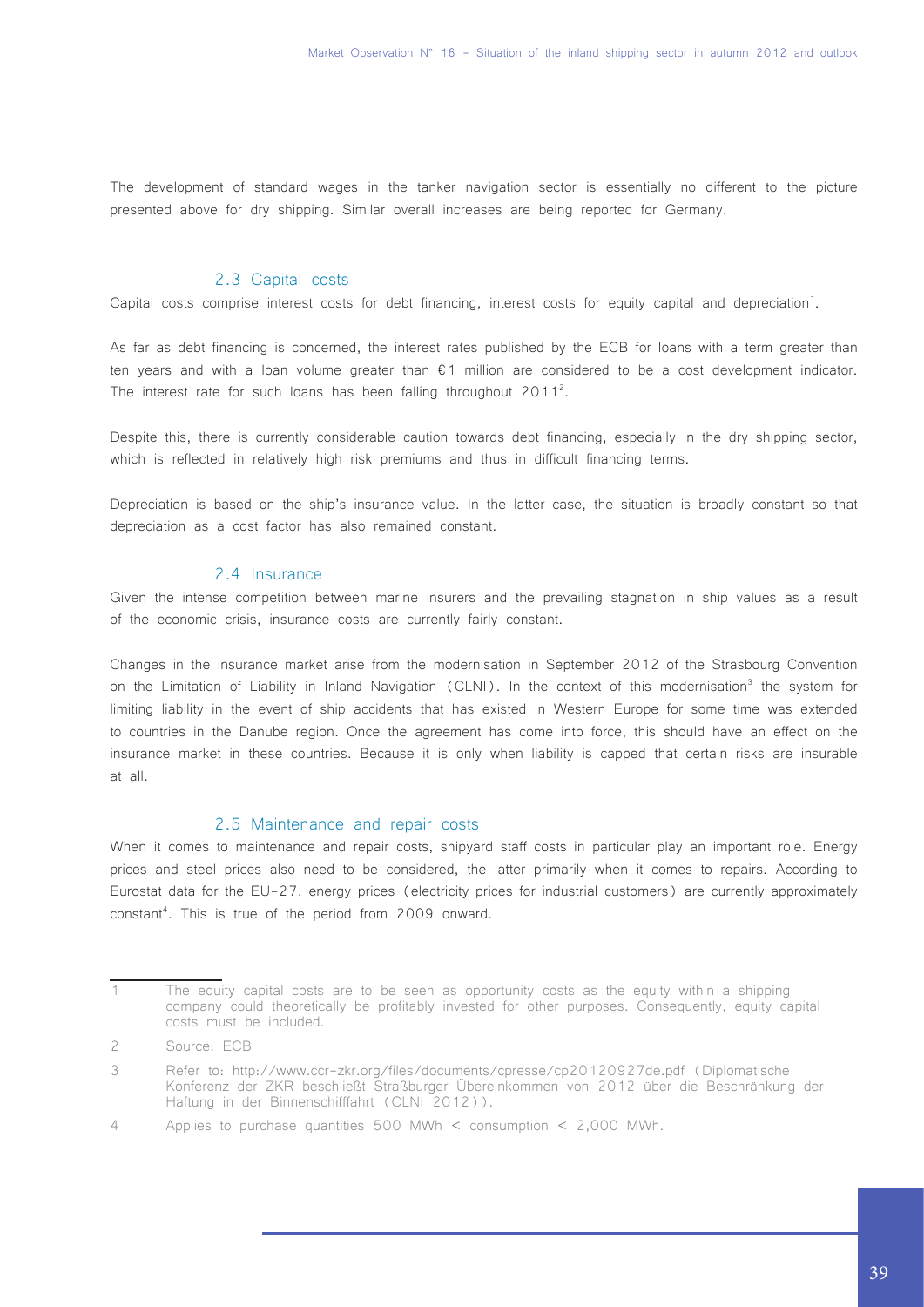For Belgium, Germany and the Netherlands, electricity prices have even reduced somewhat, whereas they have risen in France. Steel prices during 2011 were on a somewhat downward trend in view of the worldwide economic slowdown.

## Conclusion

The earnings situation in the dry goods shipping sector is currently very problematic. The upshot of falling freight rates and stagnating volumes is falling turnover. At the same time, costs are increasing at the same rapid rate, with fuel the key driver. These facts are creating a very difficult economic situation for numerous dry shipping companies. The number of bankruptcies in the Netherlands has increased markedly at the beginning of 2012.

The tough challenges facing tanker navigation continue unabated as a result of the ongoing expansion of fleet capacity. Even if new investment growth has slackened, the tonnage figures are nevertheless colossal and not conducive to equilibrium between supply and demand. However, freight rates have developed more favourably than for dry shipping and costs have not risen so steeply.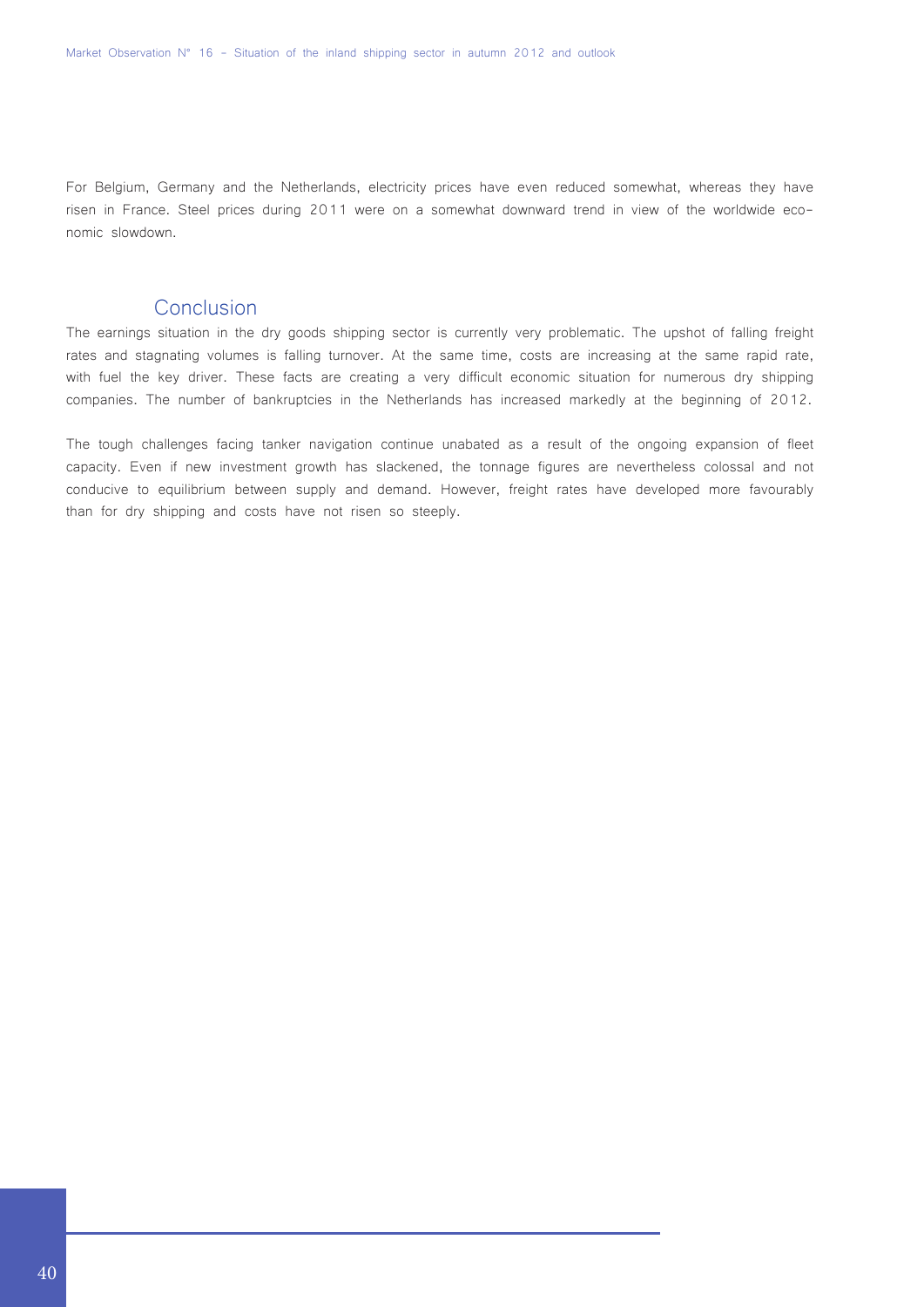# Summary and outlook

The economic situation of inland navigation at the end of 2012 continues to be of concern in the two most important segments.

Even if transport volumes during the first half of the year have risen slightly, and the expansion of the fleet by new ships has fallen to a level on a par with the long-standing average in weak economic periods, it must however be noted that the industry is unable at normal water levels to maintain freight rates, and thus turnover, at the required level. With rising costs, the result of this is a further reduction in earnings. Many companies are still grappling with the repercussions of the economic crisis, the consequences of which since 2008 – in various forms – are still discernible. Many companies have been forced to dip into their savings to cope with the more difficult conditions. In this context it is important to limit the number of insolvencies. A downward spiral in the ships' market value would have devastating consequences for the industry.

The first signs of a gradual recovery, however, are not as yet apparent. Important market segments such as the steel and chemical industry are cyclical in nature and not offering any particular short-term growth prospects; rather the contrary. Container transport will continue its upward trajectory but inland navigation will have to get used to the idea of heightened competition with other forms of transport. The absence of growth in laden containers might indicate a changing competitive situation.

Tanker navigation, on the other hand, seems to be experiencing an upswing for the time being, in part as a consequence of falling oil prices on the world market. As however the impact of this situation on consumption has to be rated as rather low, this upswing will probably be short lived. For the time being, this subsector continues to be dominated by the relationship between the two sub segments within the fleet, namely single hull and double hull. The proportion of new ships has now fallen sharply compared with previous years and for 2013 as well a further decline is anticipated. If under the influence of the required extension of skippers' tickets (the latest expiry date of 2019 is slowly approaching) a gradual retirement of old single-hull ship tonnage gets under way, then this sector might recover somewhat.

In short, faced with transport demand which, while stagnating, is also not declining, and faced with a fleet that, while still growing, is no longer growing excessively, it is incumbent upon all stakeholders in this rather precarious situation to aspire to a course of equilibrium and as such to strive for freight rate stability. In the current circumstances, this would do a great service to the continuity of inland navigation.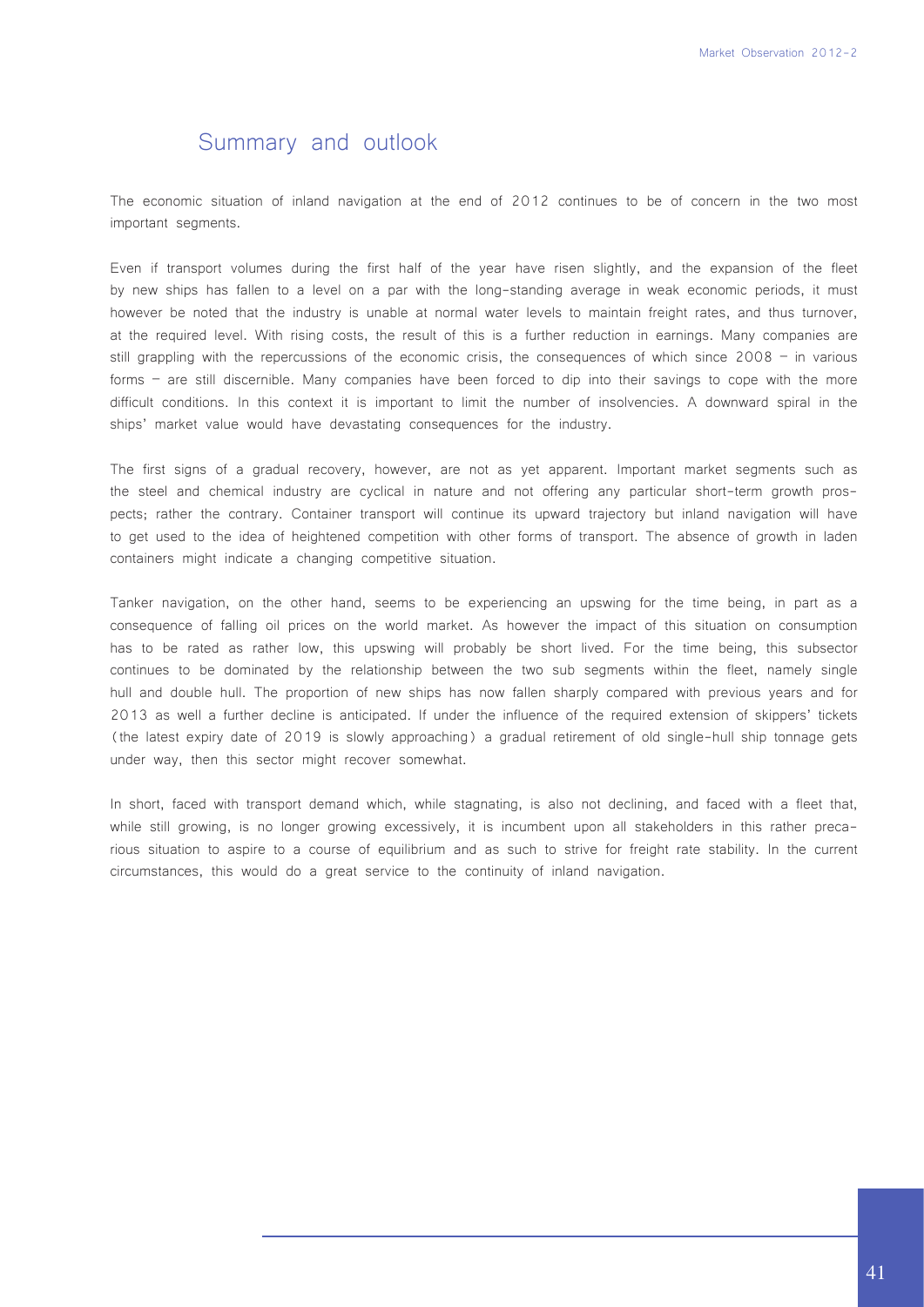Market Observation 2012-2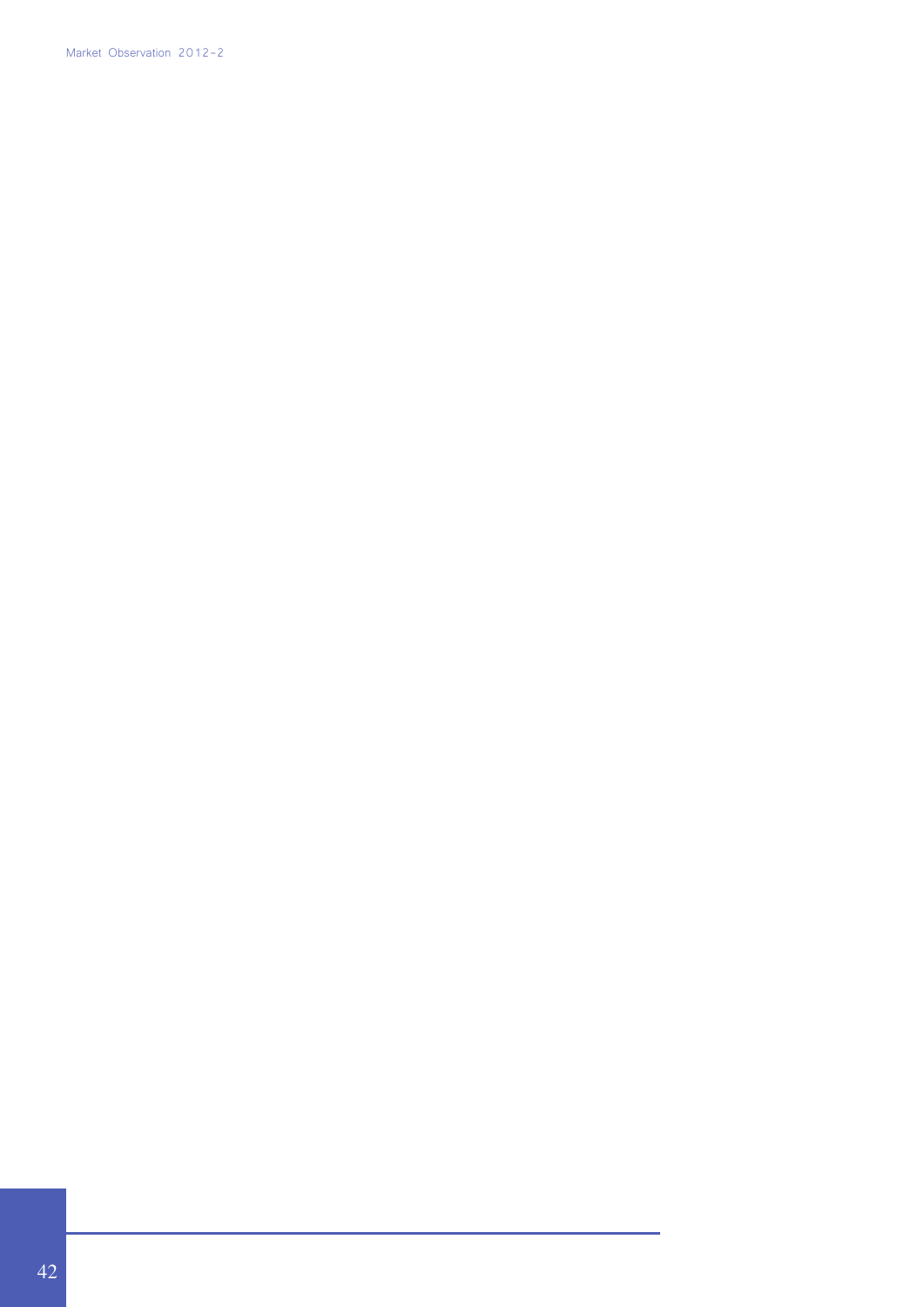|                      |                | 2008     |         |         | 2009    |         |        | 2010    |         |
|----------------------|----------------|----------|---------|---------|---------|---------|--------|---------|---------|
| Ship type            | Number         | Tonnage  | kW      | Number  | Tonnage | kW      | Number | Tonnage | kW      |
| Motor cargo vessels  | 90             | 319,377  | 128,168 | 103     | 339,580 | 160,154 | 30     | 85,331  | 39,273  |
| Pushed cargo barges  | 58             | 112,956  |         | 65      | 140,872 |         | 35     | 50,384  |         |
| Total                | 148            | 432,333  | 128,168 | 168     | 480,452 | 160,154 | 65     | 135,715 | 39,273  |
| Motor tankers        | 52             | 144,581  | 49,678  | 131     | 391,058 | 133,439 | 105    | 338,759 | 124,598 |
| Pushed tanker barges | $\circ$        | $\Omega$ |         | $\circ$ | 0       |         | 0      | $\circ$ |         |
| Total                | 52             | 144,581  | 49,678  | 131     | 391,058 | 133,439 | 105    | 338,759 | 124,598 |
| Pusher boats         | 4              |          | 1,684   | 8       |         | 12,760  | 2      |         | 2,156   |
| Tug boats            | $\overline{4}$ |          | 3,890   | 5       |         | 7,780   | 1      |         | 810     |
| Total                | 8              |          | 5,574   | 13      |         | 20,540  | 3      |         | 2,966   |
| Cabin ships          | $\overline{4}$ |          | 5,432   | 17      |         | 17,072  | 16     |         | 5,872   |
| Excursion ships      | 20             |          | 5,252   | 12      |         | 3,686   | 12     |         | 5,177   |
| Total                | 24             |          | 10,684  | 29      |         | 20,758  | 28     |         | 11,049  |

# Annex : New construction

| Ship type            |                | 2011    |           |                          | 2012<br>(first 10 months) |           |  |  |
|----------------------|----------------|---------|-----------|--------------------------|---------------------------|-----------|--|--|
|                      | Number         | Tonnage | <b>kW</b> | Number                   | Tonnage                   | <b>kW</b> |  |  |
| Motor cargo vessels  | 20             | 57,600  | 26,665    | $\overline{4}$           | 10,790                    | 8,244     |  |  |
| Pushed cargo barges  | 15             | 43,000  |           | $\overline{4}$           | 12,000                    | 0         |  |  |
| Total                | 40             | 100,600 | 26,665    | 8                        | 22,790                    | 8,244     |  |  |
| Motor tankers        | 84             | 182,000 | 90,500    | 28                       | 62,824                    | 25,523    |  |  |
| Pushed tanker barges | $\overline{c}$ | 3,262   | $\Omega$  | $\Omega$                 | $\Omega$                  | $\Omega$  |  |  |
| Total                | 86             | 185,262 | 90,500    | 28                       | 62,824                    | 25,523    |  |  |
| Pusher boats         | $\overline{c}$ |         | 1,268     | $\overline{\phantom{0}}$ | 1,756                     | 8,166     |  |  |
| Tug boats            | 1              |         | 5,280     | $\circ$                  | $\circ$                   | $\circ$   |  |  |
| Total                | 3              |         | 6,548     | $\overline{c}$           | 1,756                     | 8,166     |  |  |
| Cabin ships          | 10             |         | 12,420    | 12                       | $\Omega$                  | 18,456    |  |  |
| Excursion ships      | 9              |         | 2,421     | 3                        | $\Omega$                  | 1,062     |  |  |
| Total                | 19             |         | 14,841    | 15                       | $\circ$                   | 19,518    |  |  |

Source: IVR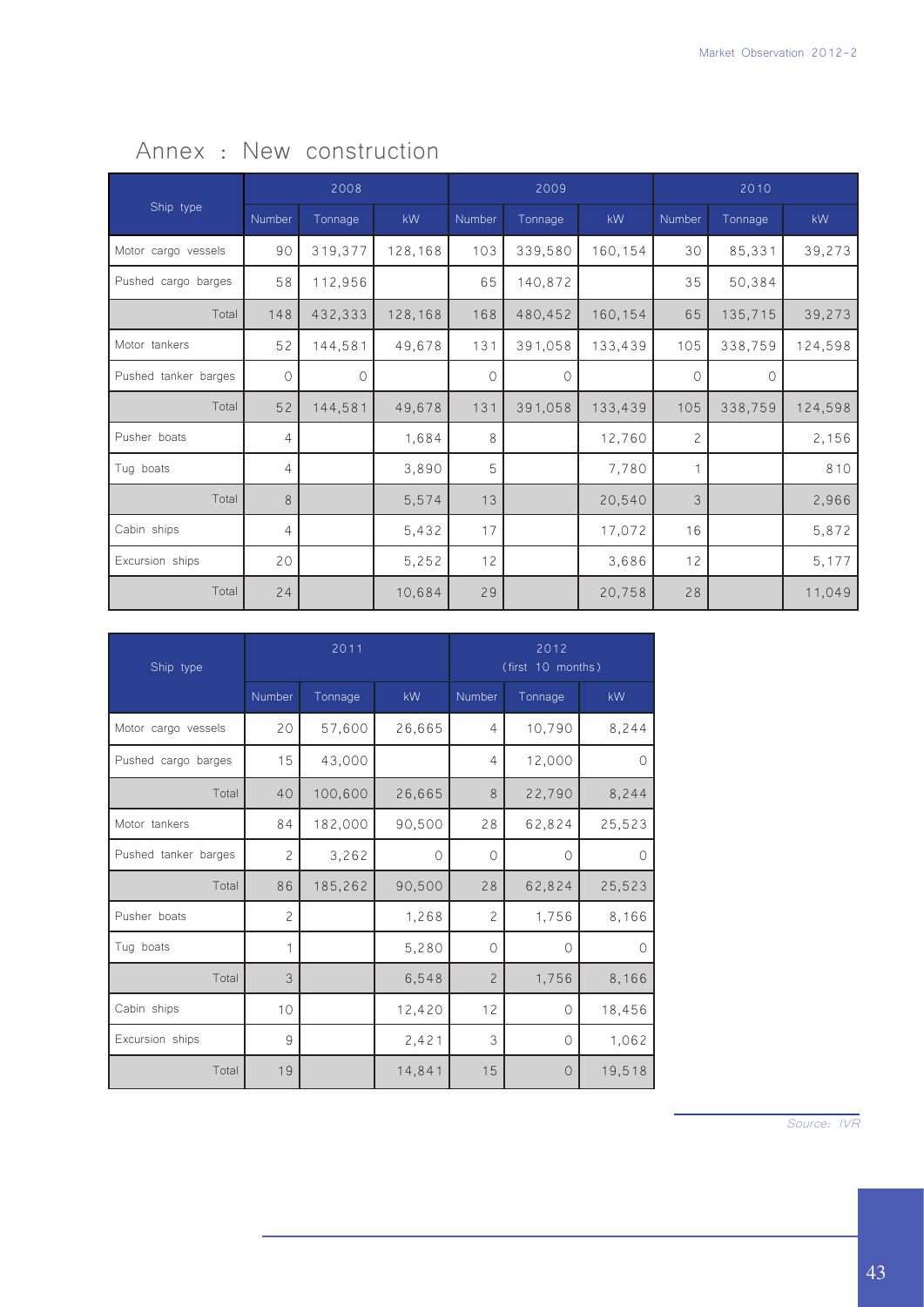Market Observation 2012-2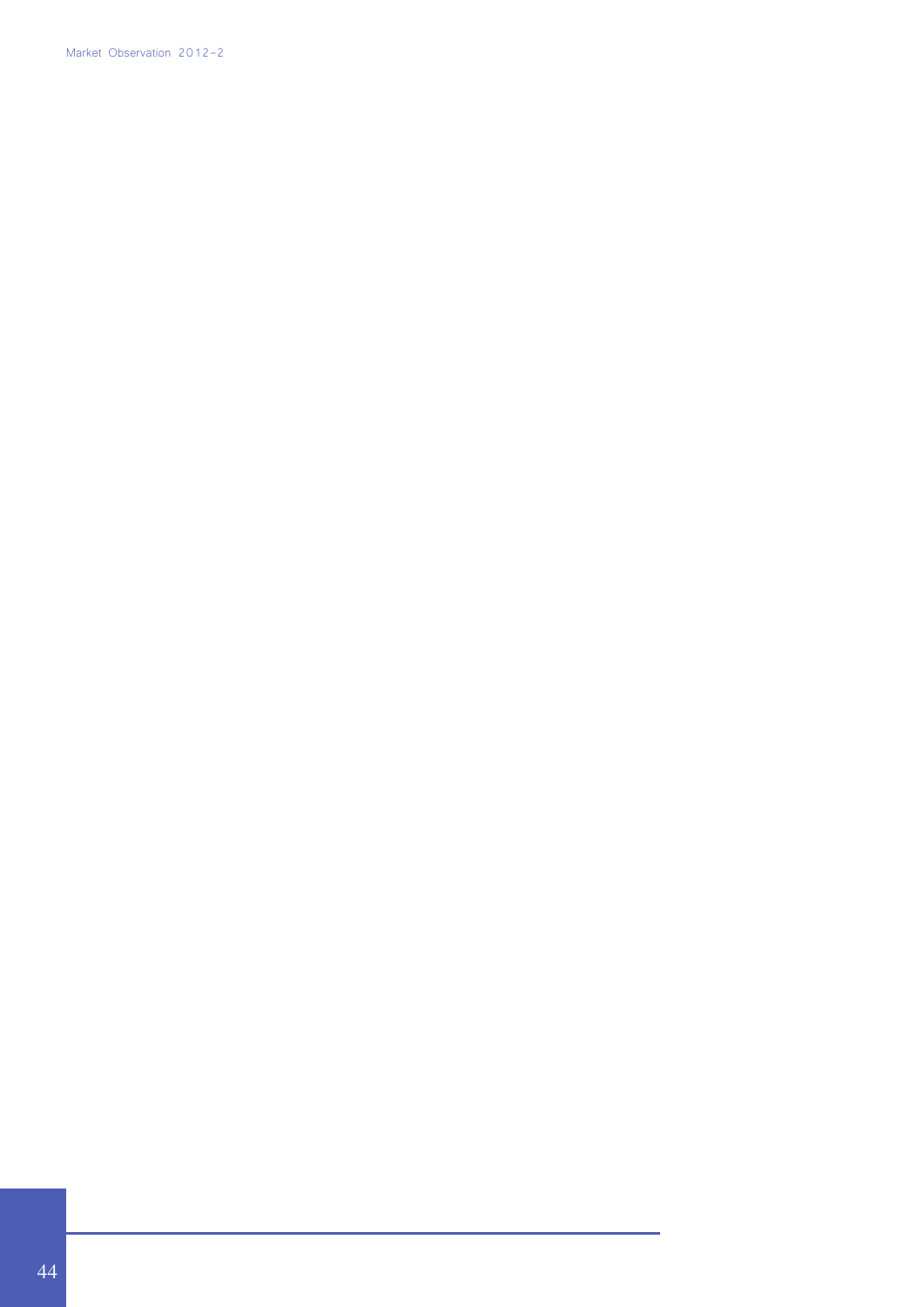# Glossary

ARA – ports: abbreviation for the three large European ports of Amsterdam, Rotterdam and Antwerp.

Transport or freight capacity offering: comprises the total load capacity of the available fleet, stated in tonnes.

Inland navigation: the carriage of goods or passengers on board a ship, intended for transport by inland ship traffic on a particular inland waterway network.

Inland waterway: waters located on the mainland capable of being used by ships with a minimum 50 t carrying capacity when normally loaded. These include navigable rivers, lakes and canals.

Revenue: the term "revenue" as used in this publication is intended to define inland navigation activity in the form of an index having regard to a specific level of demand and market transport prices.

River/lake traffic: the transportation of goods onboard a river/seagoing ship (seagoing ship designed for travel on inland waterways) performed wholly or in part on an inland waterway network.

Freight: means either the cargo or price of transportation.

Freight capacity: a cargo vessel's transport capacity expressed in tonnes.

Output: refers to freight transport output, measured in tonne kilometres.

Ship/ship-transhipment: unloading of freight from a cargo ship and the loading of this freight onto another cargo ship, even if the freight remains on land for a period of time before resuming its onward passage.

Tanker freight capacity: used in the context of the transportation of tanker cargoes.

Draught: the height of the immersed part of the ship, the draft thus changes as the ship is unloaded.

Tonne kilometres (tkm): unit of measure for recording transport output, corresponding to the carriage of one tonne over 1 km by inland waterway transport. Calculated by multiplying the quantity carried in t by the distance covered in km.

Dry freight capacity: used in the context of the transportation of dry goods.

Transshipment: the transfer of goods from one means of transport to another or ashore.

Water conditions: measurement of the water level of a water course or canal in cm.

Upstream: portion of the water course between the point in question and the source.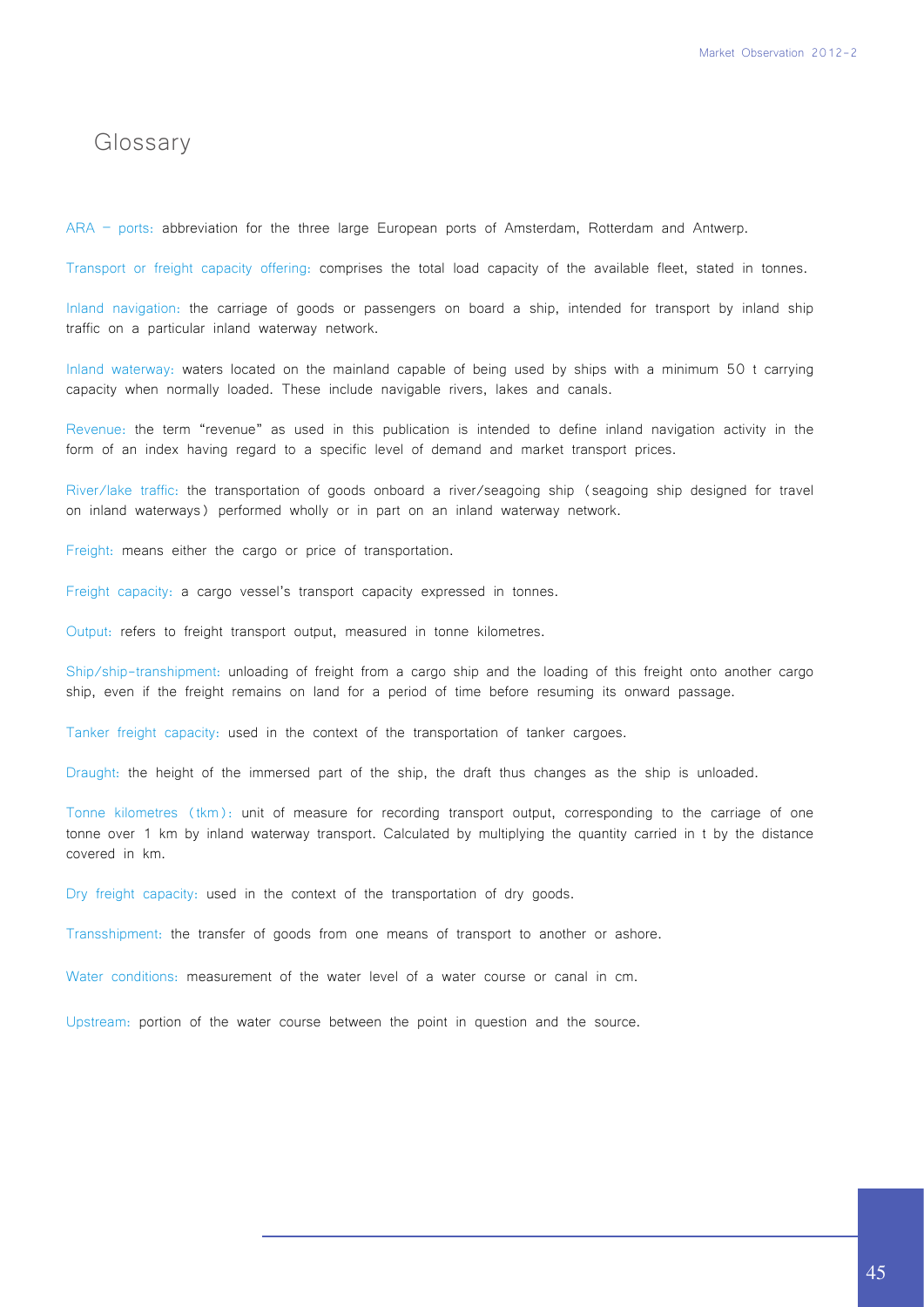Downstream: portion of the water course between the point in question and the mouth or confluence.

Twenty-foot equivalent unit (TEU): standard unit of measurement for recording containers according to their size and for describing container ship or container capacity. A 20 foot ISO container (20 foot length and 8 foot width) corresponds to 1 TEU.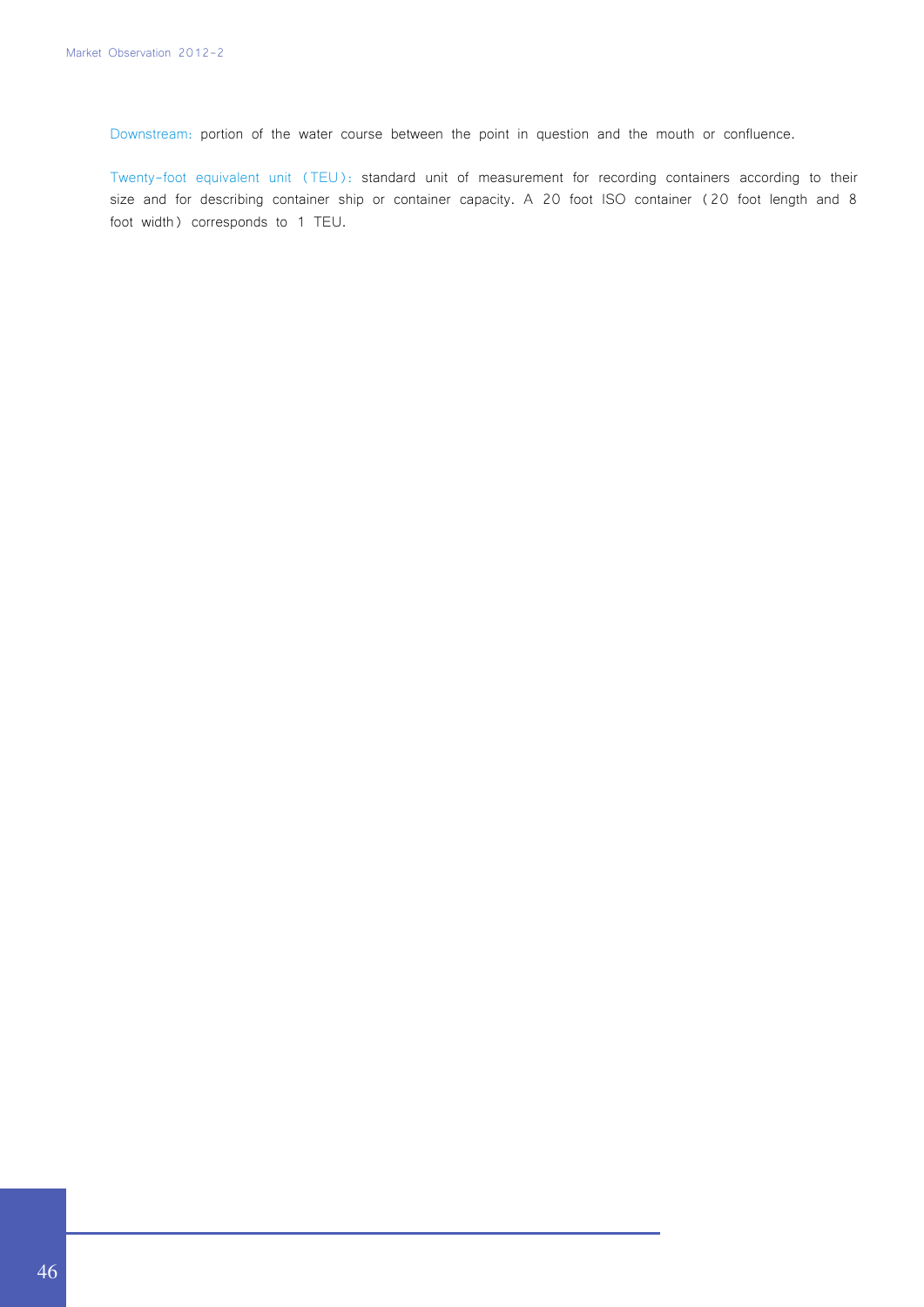# Information sources:

#### International organisations

European Central Bank (ECB)

Eurostat

International Monetary Fund (IMF)

International Energy Agency (IEA)

#### Industry associations

Hauptverband der deutschen Bauindustrie Verband der Chemischen Industrie (VCI) Verband der deutschen Kohleimporteure (VDKI)

#### National authorities

Bundesamt für Güterverkehr Centraal Bureau voor de Statistik (CBS) Statistisches Bundesamt Deutschlands Stichting Maritieme Dienstverlening (SAB) Wasserschifffahrtsdirektion Südwest

#### Inland navigation organisations

CBRB

EBIS

EBU

IVR

Schweizerische Vereinigung für Schifffahrt und Hafenwirtschaft

## Ports

Port of Switzerland

#### Private companies

Bateaux Parisiens Deutsche Fonds Research Hamburgische Seehandlung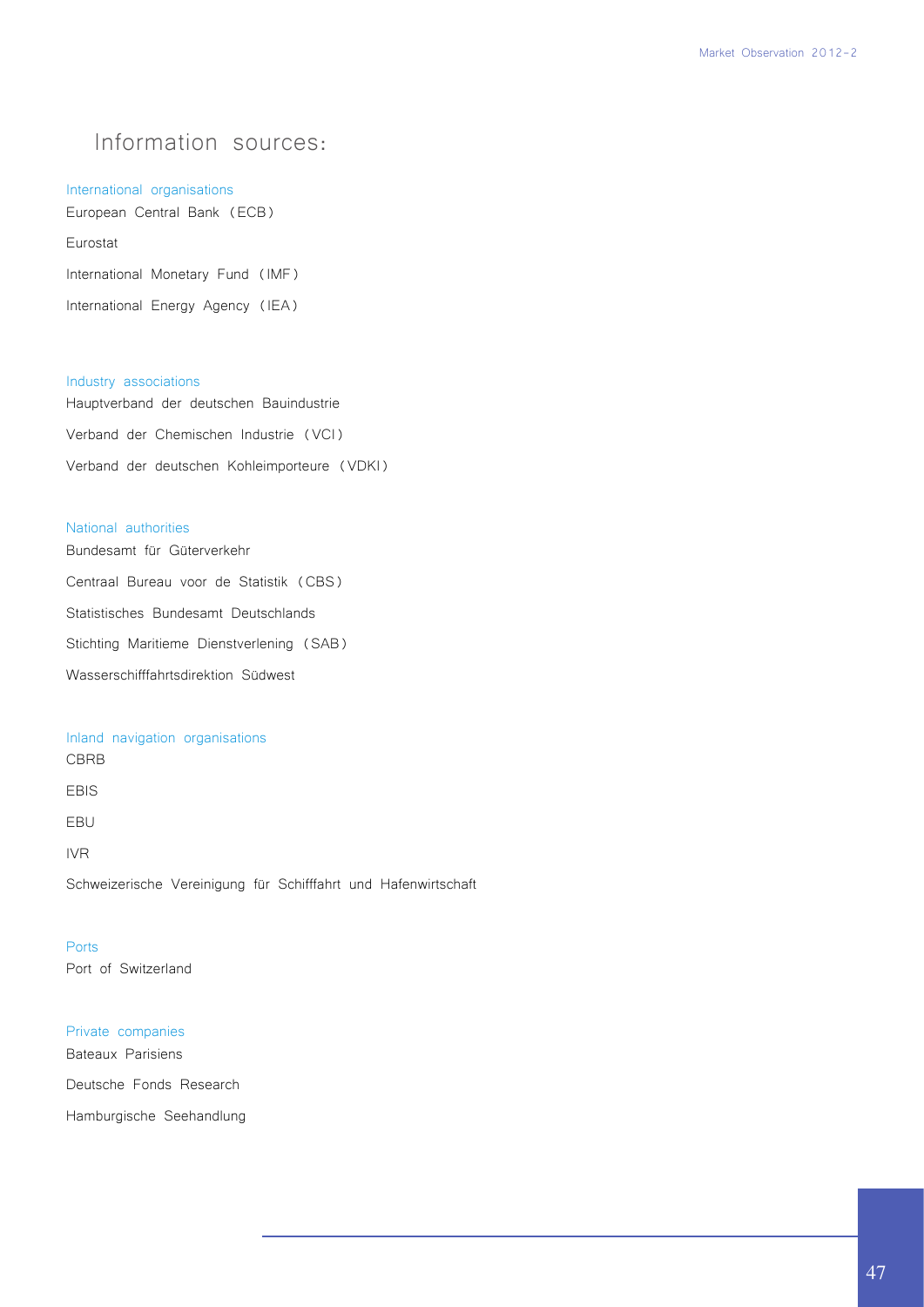Köln-Düsseldorfer Deutsche Rheinschifffahrt AG NEA Consulting / Panteia PJK International B.V. Rabobank **SeaConsult** 

#### Other sources

Plaisier, Hans (2011), Passenger Shipping: Out of the blue - The economic impact of passenger shipping on inland waterways in the Netherlands in 2010; Master thesis; Erasmus University Rotterdam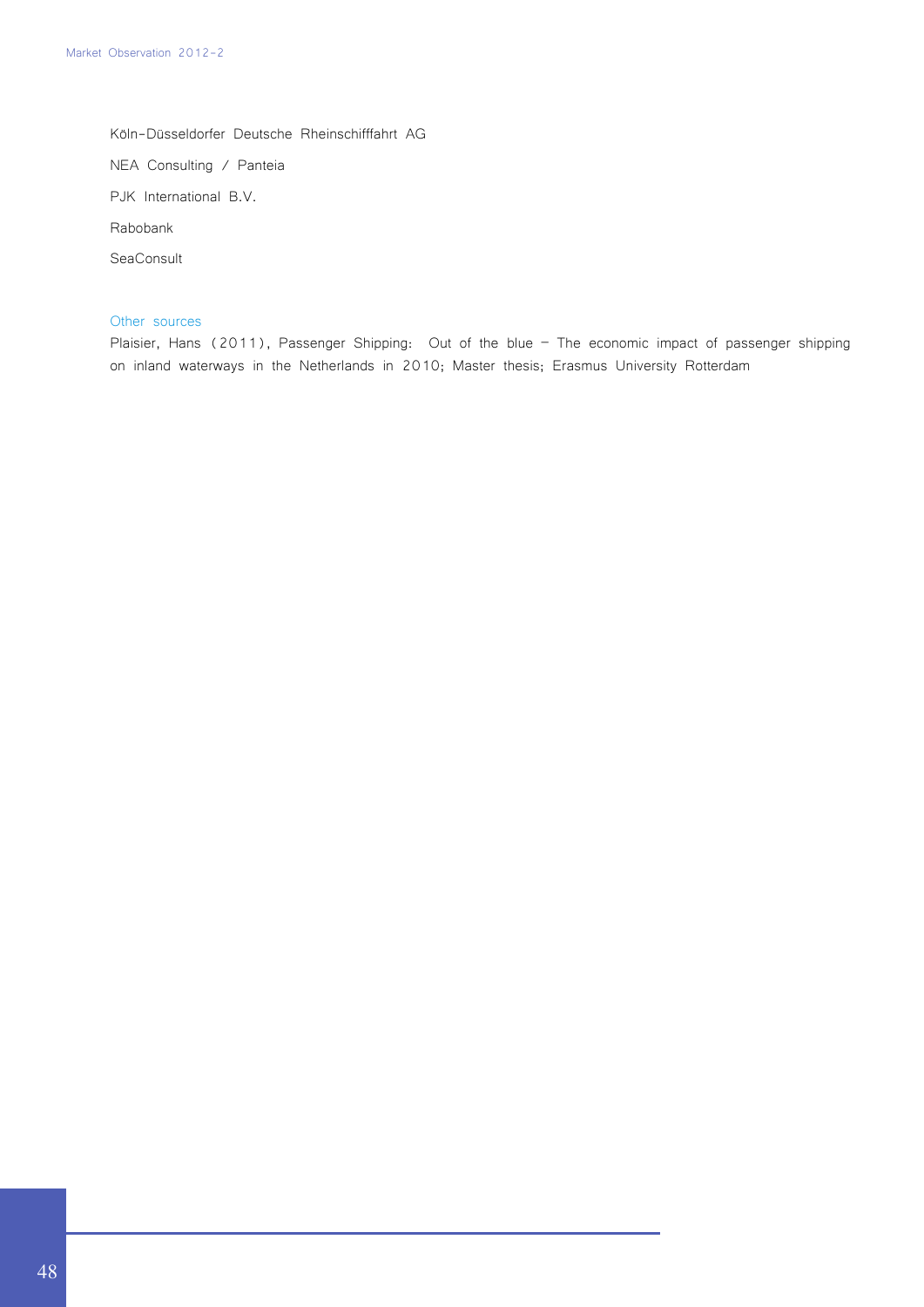# **Contributors**

#### European Commission

Rolf Dieter (Administrator)

#### CCNR SECRETARIAT

Hans van der Werf (project manager) Norbert Kriedel (econometrics expert) Vladimir Kordzinski (intern) Martine Gerolt (secretariat) Bernard Laugel (printing) Clémentine Hurbourque (design) Angelika Espenhahn (design) Michèle Adam (design) Contact : n.kriedel@ccr-zkr.org

#### EXPERT GROUP

Christian van Lancker (ESO) Frédéric Swiderski (ITB) Manfred Kamphaus (EBU) Jan Veldman (ESO) Michael Gierke (BAG)

#### NEA CONSUTLING / PANTEIA

Hans Visser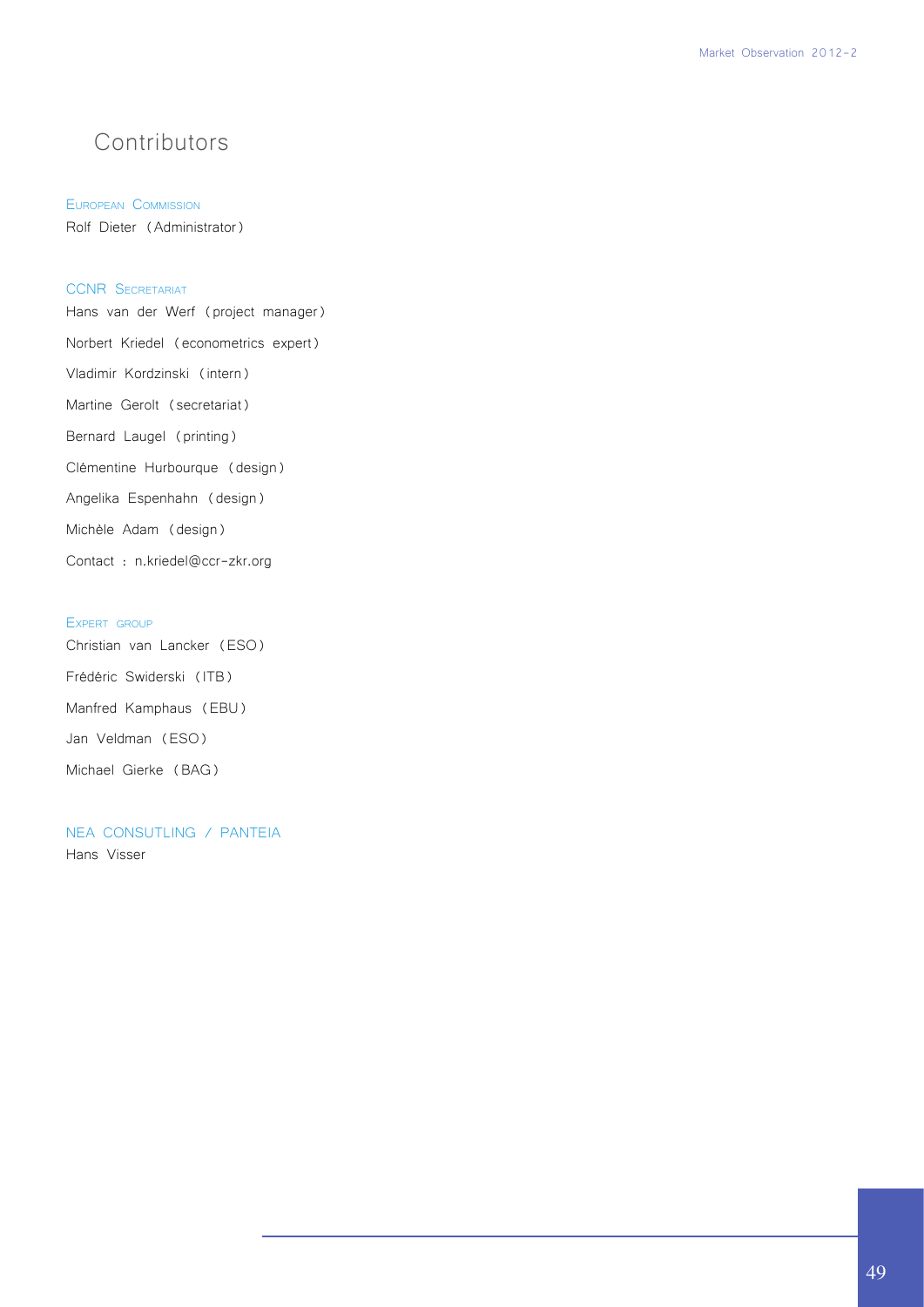Market Observation 2012-2

# Imprint: December 2012

Published by the Central Commission for the Navigation of the Rhine Secretariat: 2, place de la République 67082 STRASBOURG CEDEX – www.ccr-zkr.org ISSN 2070-6715